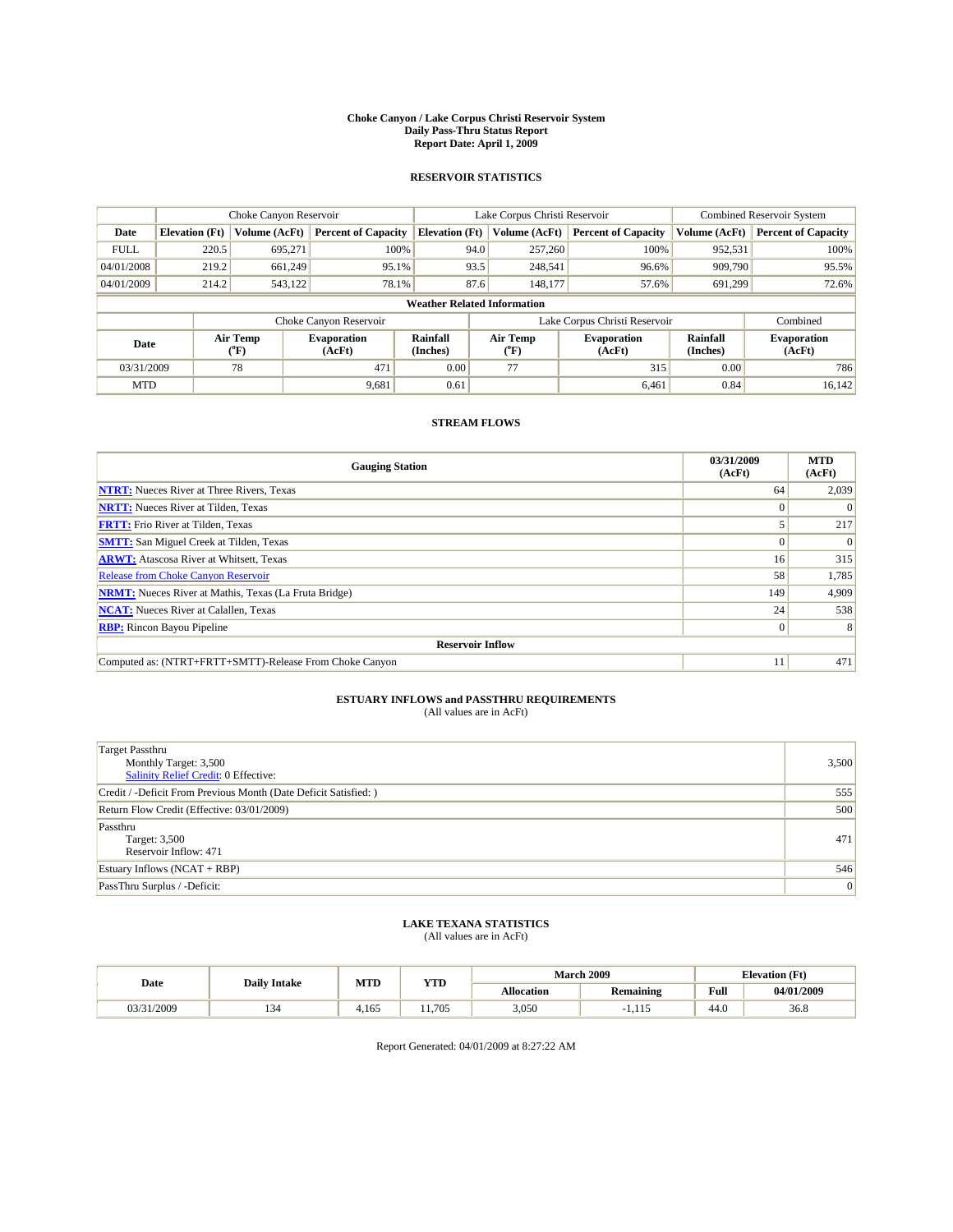#### **Choke Canyon / Lake Corpus Christi Reservoir System Daily Pass-Thru Status Report Report Date: April 2, 2009**

#### **RESERVOIR STATISTICS**

|             | Choke Canyon Reservoir             |                  |                              |                       | Lake Corpus Christi Reservoir | <b>Combined Reservoir System</b> |                      |                              |  |
|-------------|------------------------------------|------------------|------------------------------|-----------------------|-------------------------------|----------------------------------|----------------------|------------------------------|--|
| Date        | <b>Elevation</b> (Ft)              | Volume (AcFt)    | <b>Percent of Capacity</b>   | <b>Elevation</b> (Ft) | Volume (AcFt)                 | <b>Percent of Capacity</b>       | Volume (AcFt)        | <b>Percent of Capacity</b>   |  |
| <b>FULL</b> | 220.5                              | 695.271          | 100%                         | 94.0                  | 257,260                       | 100%                             | 952,531              | 100%                         |  |
| 04/02/2008  | 219.2                              | 661,501          | 95.1%                        | 93.5                  | 248,722                       | 96.7%                            | 910,223              | 95.6%                        |  |
| 04/02/2009  | 214.2                              | 542,672          | 78.1%                        | 87.6                  | 148,327                       | 57.7%                            | 690,999              | 72.5%                        |  |
|             | <b>Weather Related Information</b> |                  |                              |                       |                               |                                  |                      |                              |  |
|             |                                    |                  | Choke Canyon Reservoir       |                       |                               | Lake Corpus Christi Reservoir    |                      | Combined                     |  |
| Date        |                                    | Air Temp<br>(°F) | <b>Evaporation</b><br>(AcFt) | Rainfall<br>(Inches)  | Air Temp<br>("F)              | <b>Evaporation</b><br>(AcFt)     | Rainfall<br>(Inches) | <b>Evaporation</b><br>(AcFt) |  |
| 04/01/2009  |                                    | 77               | 131                          | 0.00                  | 73                            | 70                               | 0.00                 | 201                          |  |
| <b>MTD</b>  |                                    |                  | 131                          | 0.00                  |                               | 70                               | 0.00                 | 201                          |  |

### **STREAM FLOWS**

| <b>Gauging Station</b>                                       | 04/01/2009<br>(AcFt) | <b>MTD</b><br>(AcFt) |  |  |  |  |
|--------------------------------------------------------------|----------------------|----------------------|--|--|--|--|
| <b>NTRT:</b> Nueces River at Three Rivers, Texas             | 60                   | 60                   |  |  |  |  |
| <b>NRTT:</b> Nueces River at Tilden, Texas                   |                      | $\Omega$             |  |  |  |  |
| <b>FRTT:</b> Frio River at Tilden, Texas                     |                      |                      |  |  |  |  |
| <b>SMTT:</b> San Miguel Creek at Tilden, Texas               |                      | $\Omega$             |  |  |  |  |
| <b>ARWT:</b> Atascosa River at Whitsett, Texas               |                      | 11                   |  |  |  |  |
| Release from Choke Canyon Reservoir                          | 58                   | 58                   |  |  |  |  |
| <b>NRMT:</b> Nueces River at Mathis, Texas (La Fruta Bridge) | 157                  | 157                  |  |  |  |  |
| <b>NCAT:</b> Nueces River at Calallen, Texas                 | 10 <sup>1</sup>      | 10                   |  |  |  |  |
| <b>RBP:</b> Rincon Bayou Pipeline                            | $\Omega$             | $\Omega$             |  |  |  |  |
| <b>Reservoir Inflow</b>                                      |                      |                      |  |  |  |  |
| Computed as: (NTRT+FRTT+SMTT)-Release From Choke Canyon      |                      |                      |  |  |  |  |

# **ESTUARY INFLOWS and PASSTHRU REQUIREMENTS**<br>(All values are in AcFt)

| <b>Target Passthru</b><br>Monthly Target: 3,500<br>Salinity Relief Credit: 0 Effective: | 3,500           |
|-----------------------------------------------------------------------------------------|-----------------|
| Credit / -Deficit From Previous Month (Date Deficit Satisfied: )                        | 546             |
| Return Flow Credit (Effective: 04/01/2009)                                              | 500             |
| Passthru<br>Target: 3,500<br>Reservoir Inflow: 7                                        | 7 <sup>1</sup>  |
| Estuary Inflows (NCAT + RBP)                                                            | 10 <sup>1</sup> |
| PassThru Surplus / -Deficit:                                                            | 0               |

# **LAKE TEXANA STATISTICS** (All values are in AcFt)

|            | <b>Daily Intake</b> | MTD        | YTD   |                   | <b>April 2009</b>     | <b>Elevation</b> (Ft)                       |            |
|------------|---------------------|------------|-------|-------------------|-----------------------|---------------------------------------------|------------|
| Date       |                     |            |       | <b>Allocation</b> | <b>Remaining</b>      | Full<br>the contract of the contract of the | 04/02/2009 |
| 04/01/2009 | $\sim$<br>.         | 122<br>133 | 1.838 | 3,050             | 2.017<br>$\sim \cdot$ | 44.0                                        | 36.7       |

Report Generated: 04/02/2009 at 8:36:19 AM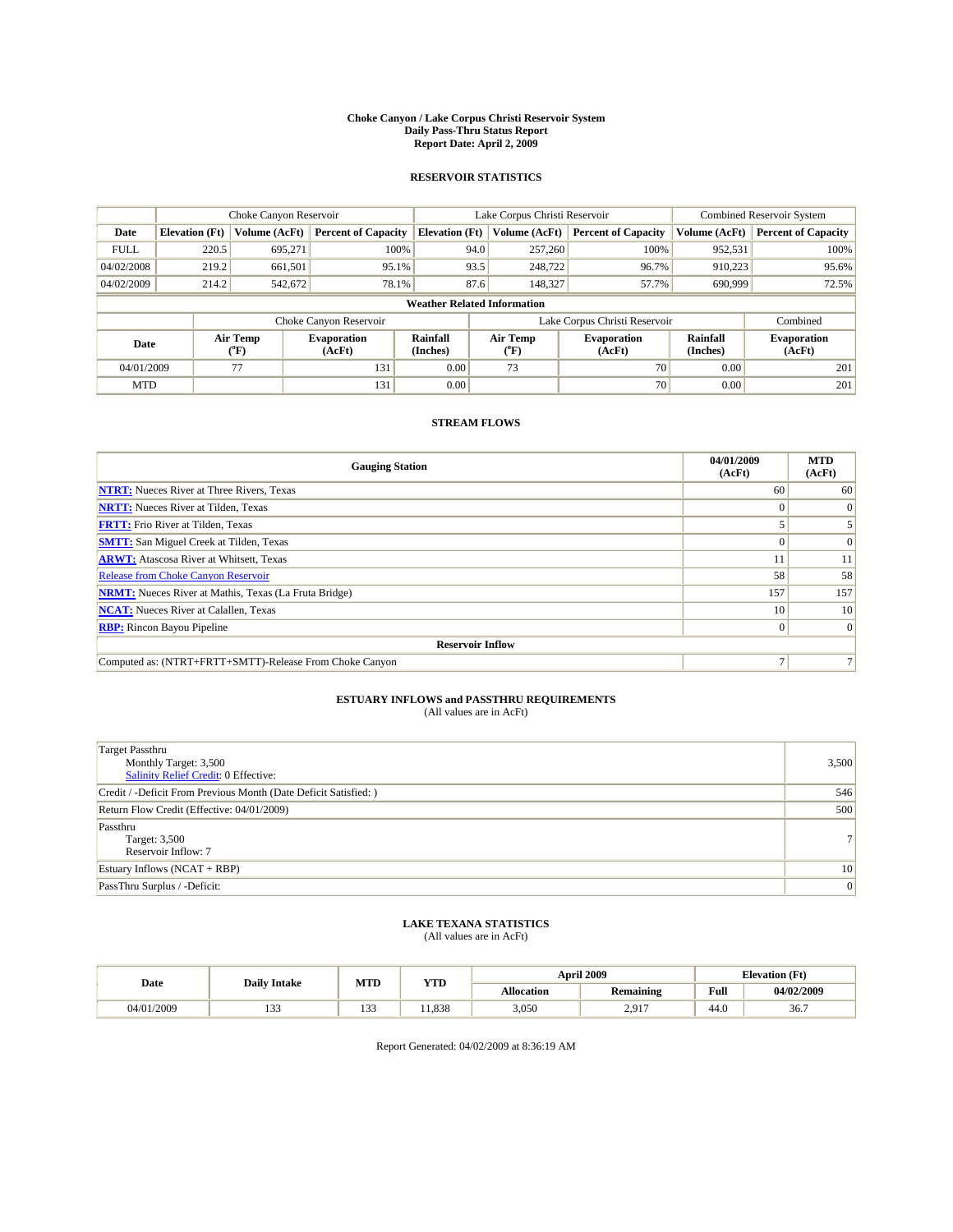#### **Choke Canyon / Lake Corpus Christi Reservoir System Daily Pass-Thru Status Report Report Date: April 3, 2009**

#### **RESERVOIR STATISTICS**

|                                    | Choke Canyon Reservoir |                                           |                              |                       | Lake Corpus Christi Reservoir |                                   |                               |                      | Combined Reservoir System    |  |
|------------------------------------|------------------------|-------------------------------------------|------------------------------|-----------------------|-------------------------------|-----------------------------------|-------------------------------|----------------------|------------------------------|--|
| Date                               | <b>Elevation</b> (Ft)  | Volume (AcFt)                             | <b>Percent of Capacity</b>   | <b>Elevation</b> (Ft) |                               | Volume (AcFt)                     | <b>Percent of Capacity</b>    | Volume (AcFt)        | <b>Percent of Capacity</b>   |  |
| <b>FULL</b>                        | 220.5                  | 695.271                                   | 100%                         |                       | 94.0                          | 257,260                           | 100%                          | 952,531              | 100%                         |  |
| 04/03/2008                         | 219.2                  | 661,249                                   | 95.1%                        |                       | 93.5                          | 247,999                           | 96.4%                         | 909,248              | 95.5%                        |  |
| 04/03/2009                         | 214.2                  | 541,997                                   | 78.0%                        |                       | 87.5                          | 147,577                           | 57.4%                         | 689,574              | 72.4%                        |  |
| <b>Weather Related Information</b> |                        |                                           |                              |                       |                               |                                   |                               |                      |                              |  |
|                                    |                        |                                           | Choke Canyon Reservoir       |                       |                               |                                   | Lake Corpus Christi Reservoir |                      | Combined                     |  |
| Date                               |                        | Air Temp<br>$({}^{\mathrm{o}}\mathrm{F})$ | <b>Evaporation</b><br>(AcFt) | Rainfall<br>(Inches)  |                               | Air Temp<br>$({}^{\circ}{\rm F})$ | <b>Evaporation</b><br>(AcFt)  | Rainfall<br>(Inches) | <b>Evaporation</b><br>(AcFt) |  |
| 04/02/2009                         |                        | 80                                        | 667                          | 0.00                  |                               | 82                                | 445                           | 0.00                 | 1,112                        |  |
| <b>MTD</b>                         |                        |                                           | 798                          | 0.00                  |                               |                                   | 515                           | 0.00                 | 1,313                        |  |

### **STREAM FLOWS**

| <b>Gauging Station</b>                                       | 04/02/2009<br>(AcFt) | <b>MTD</b><br>(AcFt) |
|--------------------------------------------------------------|----------------------|----------------------|
| <b>NTRT:</b> Nueces River at Three Rivers, Texas             | 60                   | 119                  |
| <b>NRTT:</b> Nueces River at Tilden, Texas                   | $\Omega$             |                      |
| <b>FRTT:</b> Frio River at Tilden, Texas                     | h                    | 11                   |
| <b>SMTT:</b> San Miguel Creek at Tilden, Texas               |                      | $\Omega$             |
| <b>ARWT:</b> Atascosa River at Whitsett, Texas               | 9                    | 20                   |
| <b>Release from Choke Canyon Reservoir</b>                   | 58                   | 115                  |
| <b>NRMT:</b> Nueces River at Mathis, Texas (La Fruta Bridge) | 179                  | 335                  |
| <b>NCAT:</b> Nueces River at Calallen, Texas                 | $\Omega$             | 10                   |
| <b>RBP:</b> Rincon Bayou Pipeline                            | $\Omega$             | $\Omega$             |
| <b>Reservoir Inflow</b>                                      |                      |                      |
| Computed as: (NTRT+FRTT+SMTT)-Release From Choke Canyon      | 8 <sup>1</sup>       | 15                   |

# **ESTUARY INFLOWS and PASSTHRU REQUIREMENTS**<br>(All values are in AcFt)

| <b>Target Passthru</b><br>Monthly Target: 3,500<br><b>Salinity Relief Credit: 0 Effective:</b> | 3,500           |
|------------------------------------------------------------------------------------------------|-----------------|
| Credit / -Deficit From Previous Month (Date Deficit Satisfied: )                               | 546             |
| Return Flow Credit (Effective: 04/01/2009)                                                     | 500             |
| Passthru<br>Target: 3,500<br>Reservoir Inflow: 15                                              | 15              |
| Estuary Inflows $(NCAT + RBP)$                                                                 | 10 <sup>1</sup> |
| PassThru Surplus / -Deficit:                                                                   | 0               |

## **LAKE TEXANA STATISTICS** (All values are in AcFt)

|            | <b>Daily Intake</b> | MTD | YTD |                   | <b>April 2009</b> | <b>Elevation</b> (Ft)                       |            |
|------------|---------------------|-----|-----|-------------------|-------------------|---------------------------------------------|------------|
| Date       |                     |     |     | <b>Allocation</b> | <b>Remaining</b>  | Full<br>the contract of the contract of the | 04/03/2009 |
| 04/02/2009 | $\sim$<br>.         | 266 | 072 | 3,050             | 2.784             | 44.0                                        | 36.7       |

Report Generated: 04/03/2009 at 8:24:35 AM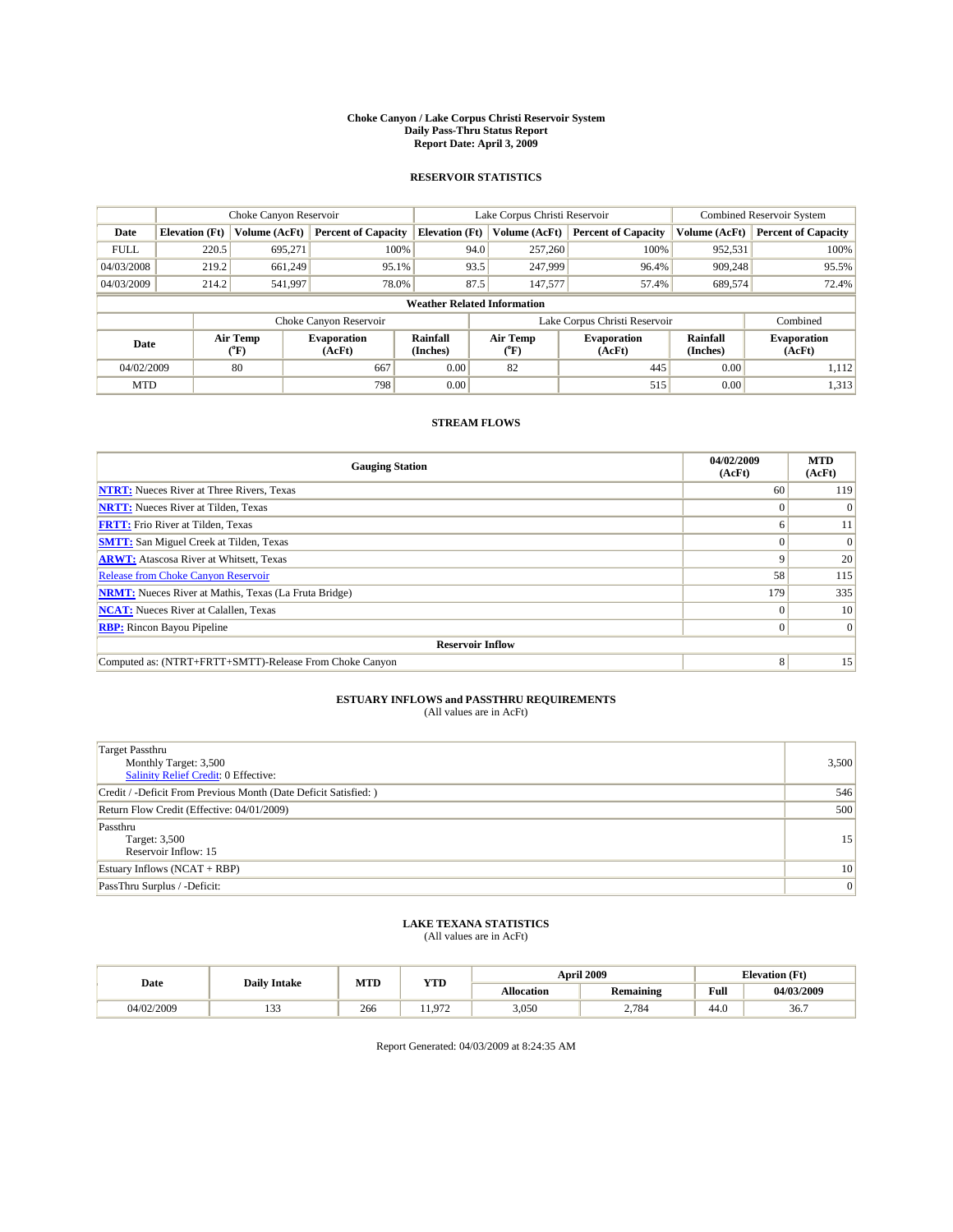#### **Choke Canyon / Lake Corpus Christi Reservoir System Daily Pass-Thru Status Report Report Date: April 4, 2009**

#### **RESERVOIR STATISTICS**

|             | Choke Canyon Reservoir             |                  |                              |                       | Lake Corpus Christi Reservoir | <b>Combined Reservoir System</b> |                      |                              |  |
|-------------|------------------------------------|------------------|------------------------------|-----------------------|-------------------------------|----------------------------------|----------------------|------------------------------|--|
| Date        | <b>Elevation</b> (Ft)              | Volume (AcFt)    | <b>Percent of Capacity</b>   | <b>Elevation</b> (Ft) | Volume (AcFt)                 | <b>Percent of Capacity</b>       | Volume (AcFt)        | <b>Percent of Capacity</b>   |  |
| <b>FULL</b> | 220.5                              | 695,271          | 100%                         | 94.0                  | 257,260                       | 100%                             | 952,531              | 100%                         |  |
| 04/04/2008  | 219.2                              | 661,501          | 95.1%                        | 93.5                  | 248,360                       | 96.5%                            | 909,861              | 95.5%                        |  |
| 04/04/2009  | 214.2                              | 541,547          | 77.9%                        | 87.5                  | 147,129                       | 57.2%                            | 688,676              | 72.3%                        |  |
|             | <b>Weather Related Information</b> |                  |                              |                       |                               |                                  |                      |                              |  |
|             |                                    |                  | Choke Canyon Reservoir       |                       |                               | Lake Corpus Christi Reservoir    |                      | Combined                     |  |
| Date        |                                    | Air Temp<br>(°F) | <b>Evaporation</b><br>(AcFt) | Rainfall<br>(Inches)  | Air Temp<br>("F)              | <b>Evaporation</b><br>(AcFt)     | Rainfall<br>(Inches) | <b>Evaporation</b><br>(AcFt) |  |
| 04/03/2009  |                                    | 83               | 444                          | 0.00                  | 80                            | 96                               | 0.00                 | 540                          |  |
| <b>MTD</b>  |                                    |                  | 1,242                        | 0.00                  |                               | 611                              | 0.00                 | 1,853                        |  |

### **STREAM FLOWS**

| <b>Gauging Station</b>                                       | 04/03/2009<br>(AcFt) | <b>MTD</b><br>(AcFt) |  |  |  |  |
|--------------------------------------------------------------|----------------------|----------------------|--|--|--|--|
| <b>NTRT:</b> Nueces River at Three Rivers, Texas             | 56                   | 175                  |  |  |  |  |
| <b>NRTT:</b> Nueces River at Tilden, Texas                   | $\Omega$             | $\Omega$             |  |  |  |  |
| <b>FRTT:</b> Frio River at Tilden, Texas                     | 6                    | 17                   |  |  |  |  |
| <b>SMTT:</b> San Miguel Creek at Tilden, Texas               | $\Omega$             | $\Omega$             |  |  |  |  |
| <b>ARWT:</b> Atascosa River at Whitsett, Texas               | $\overline{ }$       | 28                   |  |  |  |  |
| Release from Choke Canyon Reservoir                          | 58                   | 173                  |  |  |  |  |
| <b>NRMT:</b> Nueces River at Mathis, Texas (La Fruta Bridge) | 179                  | 514                  |  |  |  |  |
| <b>NCAT:</b> Nueces River at Calallen, Texas                 | $\Omega$             | 10                   |  |  |  |  |
| <b>RBP:</b> Rincon Bayou Pipeline                            | $\overline{0}$       | $\Omega$             |  |  |  |  |
| <b>Reservoir Inflow</b>                                      |                      |                      |  |  |  |  |
| Computed as: NRTT+FRTT+SMTT+ARWT                             | 13                   | 28                   |  |  |  |  |

# **ESTUARY INFLOWS and PASSTHRU REQUIREMENTS**<br>(All values are in AcFt)

| <b>Target Passthru</b><br>Monthly Target: 3,500<br>Salinity Relief Credit: 0 Effective: | 3,500           |
|-----------------------------------------------------------------------------------------|-----------------|
| Credit / -Deficit From Previous Month (Date Deficit Satisfied: )                        | 546             |
| Return Flow Credit (Effective: 04/01/2009)                                              | 500             |
| Passthru<br>Target: 3,500<br>Reservoir Inflow: 28                                       | 28              |
| Estuary Inflows $(NCAT + RBP)$                                                          | 10 <sup>1</sup> |
| PassThru Surplus / -Deficit:                                                            | 0               |

## **LAKE TEXANA STATISTICS** (All values are in AcFt)

|            | <b>Daily Intake</b> | MTD | <b>YTD</b> |                   | <b>April 2009</b> | <b>Elevation</b> (Ft)                       |            |
|------------|---------------------|-----|------------|-------------------|-------------------|---------------------------------------------|------------|
| Date       |                     |     |            | <b>Allocation</b> | Remaining         | Full<br>the contract of the contract of the | 04/04/2009 |
| 04/03/2009 | $\sim$<br>ن ب       | 400 | 12.105     | 3.050             | 2.650             | 44.0                                        | 36.6       |

Report Generated: 04/04/2009 at 8:06:45 AM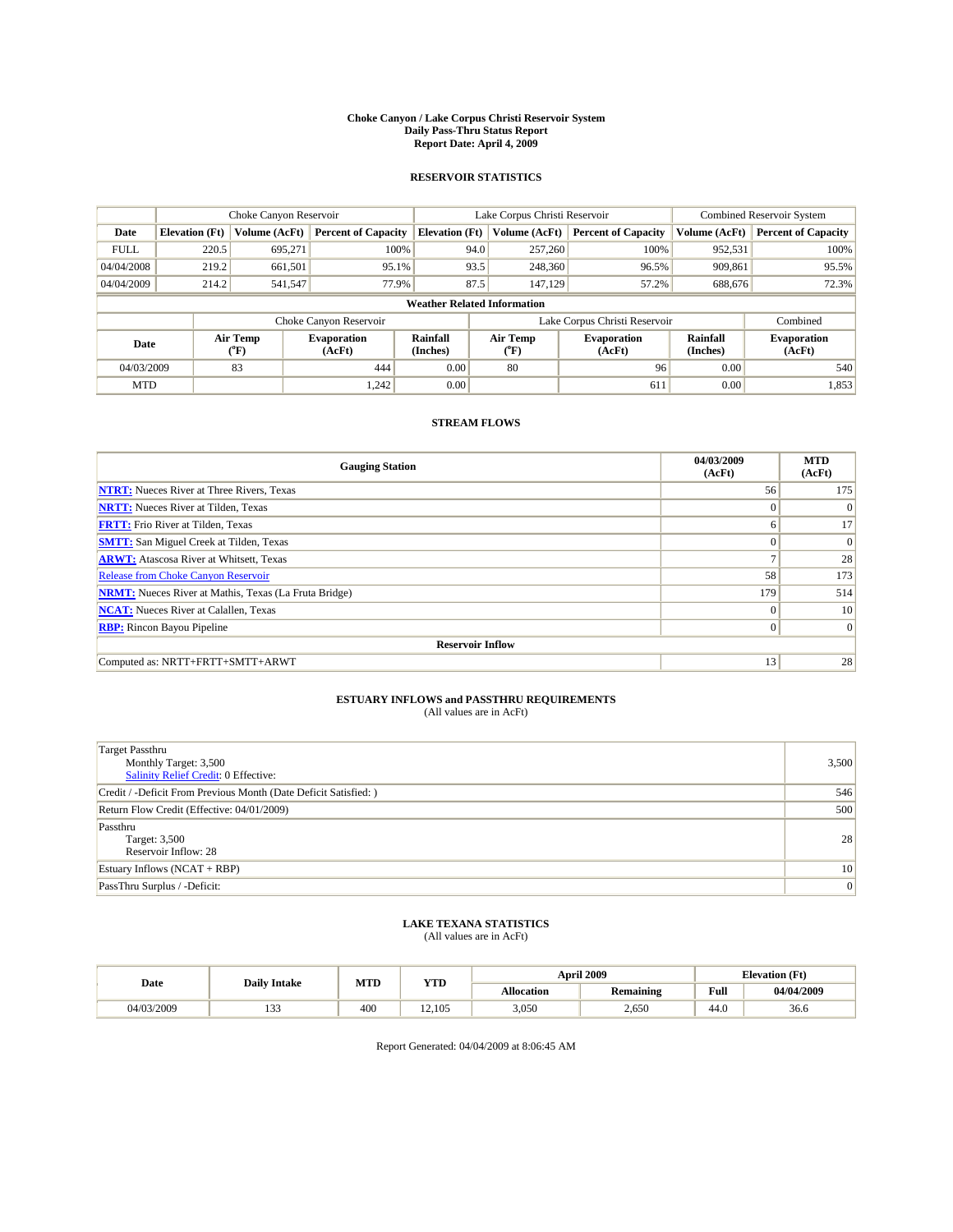#### **Choke Canyon / Lake Corpus Christi Reservoir System Daily Pass-Thru Status Report Report Date: April 5, 2009**

#### **RESERVOIR STATISTICS**

|             | Choke Canyon Reservoir             |                  |                              |                       | Lake Corpus Christi Reservoir |               |                               |                      | <b>Combined Reservoir System</b> |  |
|-------------|------------------------------------|------------------|------------------------------|-----------------------|-------------------------------|---------------|-------------------------------|----------------------|----------------------------------|--|
| Date        | <b>Elevation</b> (Ft)              | Volume (AcFt)    | <b>Percent of Capacity</b>   | <b>Elevation</b> (Ft) |                               | Volume (AcFt) | <b>Percent of Capacity</b>    | Volume (AcFt)        | <b>Percent of Capacity</b>       |  |
| <b>FULL</b> | 220.5                              | 695,271          | 100%                         |                       | 94.0                          | 257,260       | 100%                          | 952,531              | 100%                             |  |
| 04/05/2008  | 219.2                              | 661,249          | 95.1%                        |                       | 93.5                          | 248,541       | 96.6%                         | 909,790              | 95.5%                            |  |
| 04/05/2009  | 214.1                              | 541,097          | 77.8%                        |                       | 87.4                          | 146,532       | 57.0%                         | 687,629              | 72.2%                            |  |
|             | <b>Weather Related Information</b> |                  |                              |                       |                               |               |                               |                      |                                  |  |
|             |                                    |                  | Choke Canyon Reservoir       |                       |                               |               | Lake Corpus Christi Reservoir |                      | Combined                         |  |
| Date        |                                    | Air Temp<br>(°F) | <b>Evaporation</b><br>(AcFt) | Rainfall<br>(Inches)  | Air Temp<br>("F)              |               | <b>Evaporation</b><br>(AcFt)  | Rainfall<br>(Inches) | <b>Evaporation</b><br>(AcFt)     |  |
| 04/04/2009  |                                    | 91               | 366                          | 0.00                  | 90                            |               | 373                           | 0.00                 | 739                              |  |
| <b>MTD</b>  |                                    |                  | 1,608                        | 0.00                  |                               |               | 984                           | 0.00                 | 2,592                            |  |

### **STREAM FLOWS**

| <b>Gauging Station</b>                                       | 04/04/2009<br>(AcFt) | <b>MTD</b><br>(AcFt) |  |  |  |  |
|--------------------------------------------------------------|----------------------|----------------------|--|--|--|--|
| <b>NTRT:</b> Nueces River at Three Rivers, Texas             | 56                   | 230                  |  |  |  |  |
| <b>NRTT:</b> Nueces River at Tilden, Texas                   | $\theta$             | $\Omega$             |  |  |  |  |
| <b>FRTT:</b> Frio River at Tilden, Texas                     | 6                    | 23                   |  |  |  |  |
| <b>SMTT:</b> San Miguel Creek at Tilden, Texas               | $\theta$             | $\vert 0 \vert$      |  |  |  |  |
| <b>ARWT:</b> Atascosa River at Whitsett, Texas               | 6                    | 33                   |  |  |  |  |
| <b>Release from Choke Canyon Reservoir</b>                   | 58                   | 230                  |  |  |  |  |
| <b>NRMT:</b> Nueces River at Mathis, Texas (La Fruta Bridge) | 179                  | 693                  |  |  |  |  |
| <b>NCAT:</b> Nueces River at Calallen, Texas                 | $\Omega$             | 10                   |  |  |  |  |
| <b>RBP:</b> Rincon Bayou Pipeline                            | $\mathbf{0}$         | $\vert 0 \vert$      |  |  |  |  |
| <b>Reservoir Inflow</b>                                      |                      |                      |  |  |  |  |
| Computed as: NRTT+FRTT+SMTT+ARWT                             | 11                   | 40                   |  |  |  |  |

# **ESTUARY INFLOWS and PASSTHRU REQUIREMENTS**<br>(All values are in AcFt)

| <b>Target Passthru</b><br>Monthly Target: 3,500<br>Salinity Relief Credit: 0 Effective: | 3,500         |
|-----------------------------------------------------------------------------------------|---------------|
| Credit / -Deficit From Previous Month (Date Deficit Satisfied: )                        | 546           |
| Return Flow Credit (Effective: 04/01/2009)                                              | 500           |
| Passthru<br>Target: 3,500<br>Reservoir Inflow: 40                                       | 40            |
| Estuary Inflows $(NCAT + RBP)$                                                          | <sup>10</sup> |
| PassThru Surplus / -Deficit:                                                            | 0             |

## **LAKE TEXANA STATISTICS** (All values are in AcFt)

| Date       | <b>Daily Intake</b> | MTD                          | <b>YTD</b> |                   | <b>April 2009</b> | <b>Elevation</b> (Ft) |            |
|------------|---------------------|------------------------------|------------|-------------------|-------------------|-----------------------|------------|
|            |                     |                              |            | <b>Allocation</b> | <b>Remaining</b>  | Full                  | 04/05/2009 |
| 04/04/2009 | $\sim$<br>.         | $\sim$ $\sim$<br><u> 233</u> | 12.238     | 3,050             | 517<br>المن وسك   | 44.0                  | 36.6       |

Report Generated: 04/05/2009 at 8:03:48 AM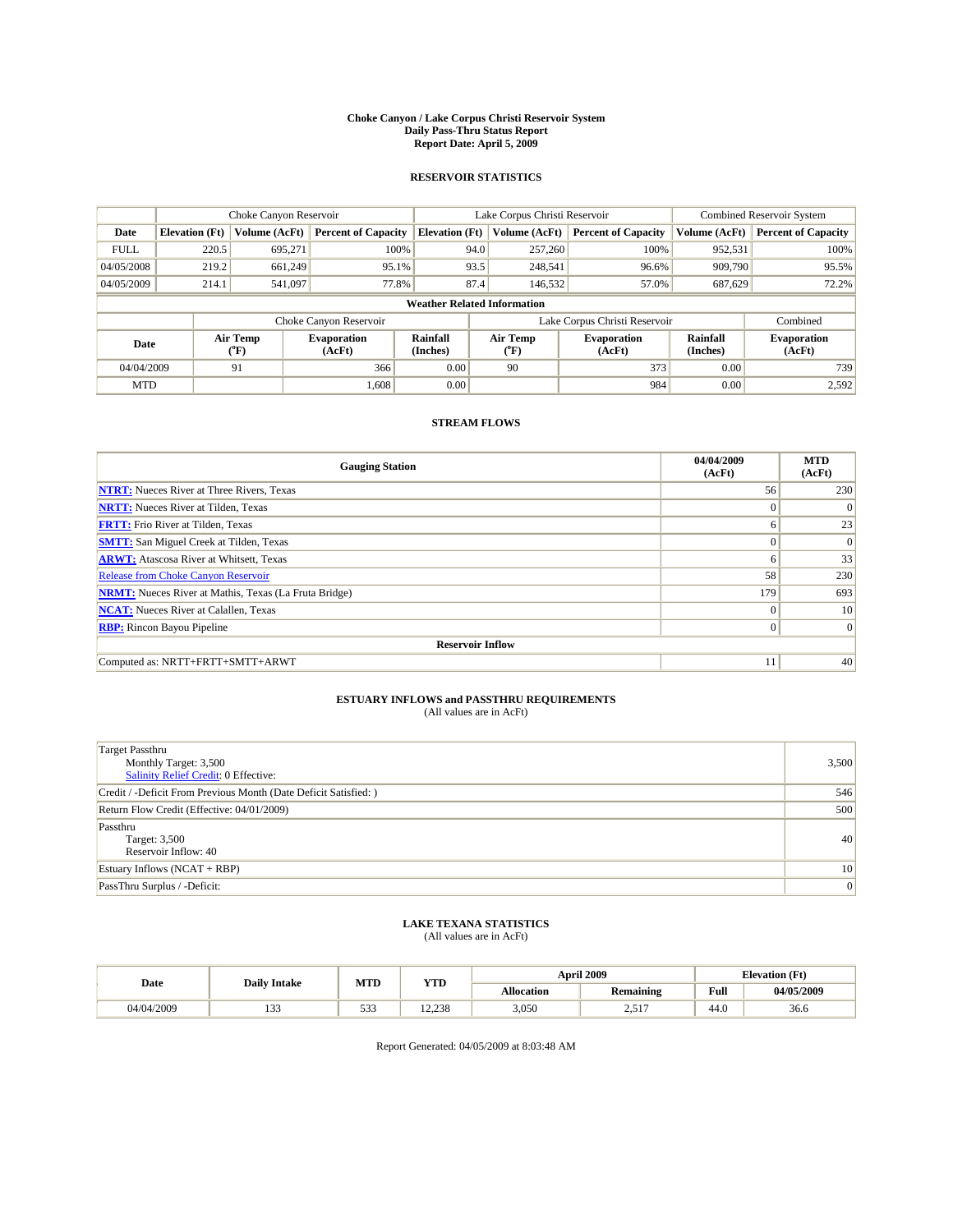#### **Choke Canyon / Lake Corpus Christi Reservoir System Daily Pass-Thru Status Report Report Date: April 6, 2009**

#### **RESERVOIR STATISTICS**

|             | Choke Canyon Reservoir             |                  |                              |                       | Lake Corpus Christi Reservoir | <b>Combined Reservoir System</b> |                      |                              |  |  |
|-------------|------------------------------------|------------------|------------------------------|-----------------------|-------------------------------|----------------------------------|----------------------|------------------------------|--|--|
| Date        | <b>Elevation</b> (Ft)              | Volume (AcFt)    | <b>Percent of Capacity</b>   | <b>Elevation</b> (Ft) | Volume (AcFt)                 | <b>Percent of Capacity</b>       | Volume (AcFt)        | <b>Percent of Capacity</b>   |  |  |
| <b>FULL</b> | 220.5                              | 695,271          | 100%                         |                       | 94.0<br>257,260               | 100%                             | 952,531              | 100%                         |  |  |
| 04/06/2008  | 219.2                              | 661,501          | 95.1%                        |                       | 93.5<br>247,277               | 96.1%                            | 908,778              | 95.4%                        |  |  |
| 04/06/2009  | 214.1                              | 540,647          | 77.8%                        | 87.5                  | 147.278                       | 57.2%                            | 687,925              | 72.2%                        |  |  |
|             | <b>Weather Related Information</b> |                  |                              |                       |                               |                                  |                      |                              |  |  |
|             |                                    |                  | Choke Canyon Reservoir       |                       |                               | Lake Corpus Christi Reservoir    |                      | Combined                     |  |  |
| Date        |                                    | Air Temp<br>(°F) | <b>Evaporation</b><br>(AcFt) | Rainfall<br>(Inches)  | Air Temp<br>("F)              | <b>Evaporation</b><br>(AcFt)     | Rainfall<br>(Inches) | <b>Evaporation</b><br>(AcFt) |  |  |
| 04/05/2009  |                                    | 79               | 574                          | 0.00                  | 81                            | 331                              | 0.00                 | 905                          |  |  |
| <b>MTD</b>  |                                    |                  | 2.182                        | 0.00                  |                               | 1,315                            | 0.00                 | 3,497                        |  |  |

### **STREAM FLOWS**

| <b>Gauging Station</b>                                       | 04/05/2009<br>(AcFt) | <b>MTD</b><br>(AcFt) |  |  |  |  |
|--------------------------------------------------------------|----------------------|----------------------|--|--|--|--|
| <b>NTRT:</b> Nueces River at Three Rivers, Texas             | 54                   | 284                  |  |  |  |  |
| <b>NRTT:</b> Nueces River at Tilden, Texas                   | $\Omega$             | $\Omega$             |  |  |  |  |
| <b>FRTT:</b> Frio River at Tilden, Texas                     | 6                    | 29                   |  |  |  |  |
| <b>SMTT:</b> San Miguel Creek at Tilden, Texas               | $\Omega$             | $\Omega$             |  |  |  |  |
| <b>ARWT:</b> Atascosa River at Whitsett, Texas               |                      | 38                   |  |  |  |  |
| Release from Choke Canyon Reservoir                          | 58                   | 288                  |  |  |  |  |
| <b>NRMT:</b> Nueces River at Mathis, Texas (La Fruta Bridge) | 179                  | 871                  |  |  |  |  |
| <b>NCAT:</b> Nueces River at Calallen, Texas                 | 32                   | 42                   |  |  |  |  |
| <b>RBP:</b> Rincon Bayou Pipeline                            | $\overline{0}$       | $\Omega$             |  |  |  |  |
| <b>Reservoir Inflow</b>                                      |                      |                      |  |  |  |  |
| Computed as: NRTT+FRTT+SMTT+ARWT                             | 11                   | 51                   |  |  |  |  |

# **ESTUARY INFLOWS and PASSTHRU REQUIREMENTS**<br>(All values are in AcFt)

| <b>Target Passthru</b><br>Monthly Target: 3,500<br>Salinity Relief Credit: 0 Effective: | 3,500           |
|-----------------------------------------------------------------------------------------|-----------------|
| Credit / -Deficit From Previous Month (Date Deficit Satisfied: )                        | 546             |
| Return Flow Credit (Effective: 04/01/2009)                                              | 500             |
| Passthru<br>Target: 3,500<br>Reservoir Inflow: 51                                       | 51              |
| Estuary Inflows $(NCAT + RBP)$                                                          | 42 <sup>1</sup> |
| PassThru Surplus / -Deficit:                                                            | 0               |

## **LAKE TEXANA STATISTICS** (All values are in AcFt)

|            | <b>Daily Intake</b> | MTD | <b>YTD</b>    |                   | <b>April 2009</b> | <b>Elevation</b> (Ft)                       |            |
|------------|---------------------|-----|---------------|-------------------|-------------------|---------------------------------------------|------------|
| Date       |                     |     |               | <b>Allocation</b> | <b>Remaining</b>  | Full<br>the contract of the contract of the | 04/06/2009 |
| 04/05/2009 | $\sim$<br>.         | 666 | 271<br>12.711 | 3,050             | 2,384             | 44.0                                        | 36.6       |

Report Generated: 04/06/2009 at 8:08:58 AM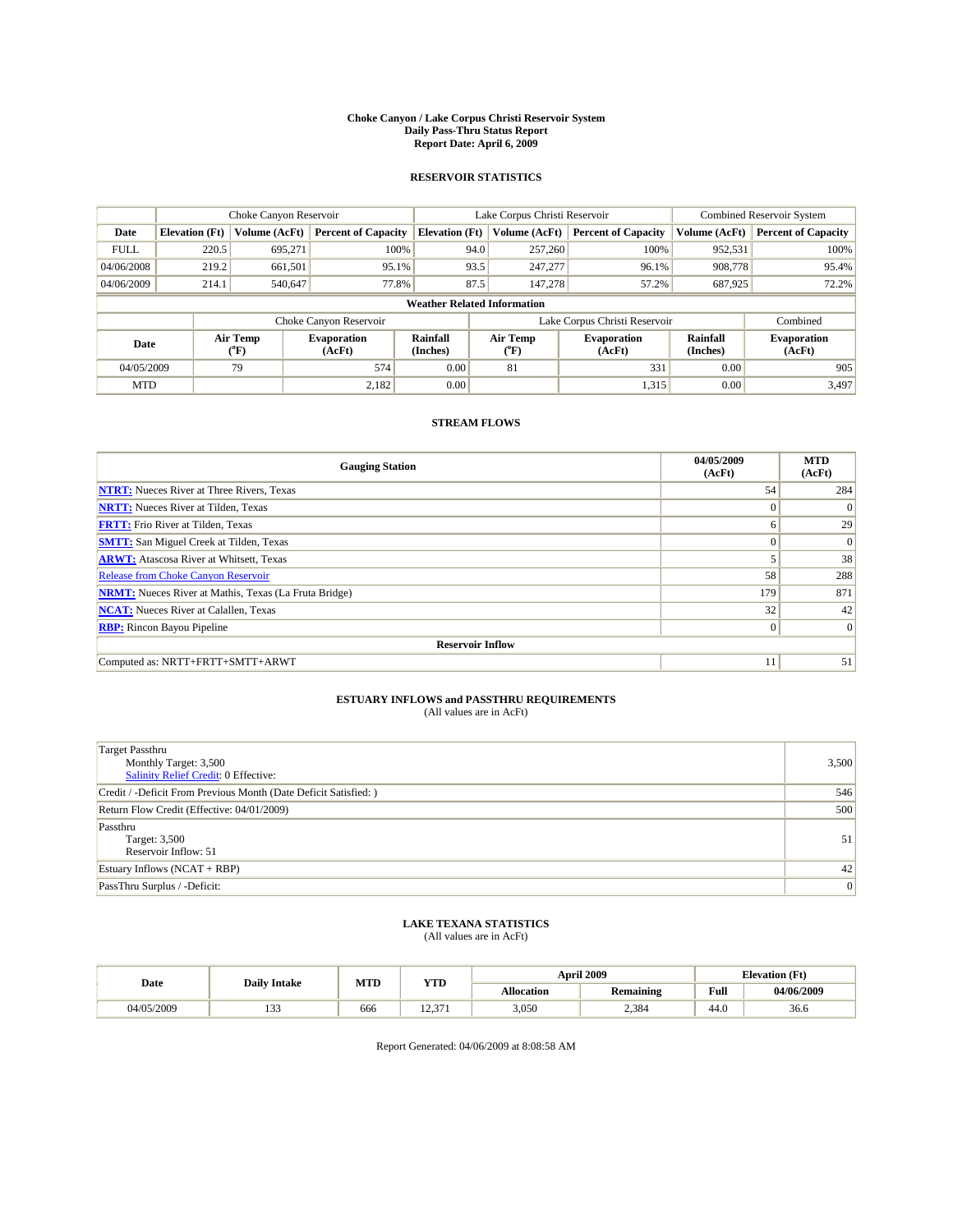#### **Choke Canyon / Lake Corpus Christi Reservoir System Daily Pass-Thru Status Report Report Date: April 7, 2009**

#### **RESERVOIR STATISTICS**

|             | Choke Canyon Reservoir             |                      | Lake Corpus Christi Reservoir |                       |      |                  | <b>Combined Reservoir System</b> |                      |                              |  |
|-------------|------------------------------------|----------------------|-------------------------------|-----------------------|------|------------------|----------------------------------|----------------------|------------------------------|--|
| Date        | <b>Elevation</b> (Ft)              | <b>Volume (AcFt)</b> | <b>Percent of Capacity</b>    | <b>Elevation</b> (Ft) |      | Volume (AcFt)    | <b>Percent of Capacity</b>       | Volume (AcFt)        | <b>Percent of Capacity</b>   |  |
| <b>FULL</b> | 220.5                              | 695,271              | 100%                          |                       | 94.0 | 257,260          | 100%                             | 952,531              | 100%                         |  |
| 04/07/2008  | 219.2                              | 661,249              | 95.1%                         |                       | 93.4 | 246,735          | 95.9%                            | 907.984              | 95.3%                        |  |
| 04/07/2009  | 214.1                              | 540,197              | 77.7%                         |                       | 87.4 | 145,640          | 56.6%                            | 685,837              | 72.0%                        |  |
|             | <b>Weather Related Information</b> |                      |                               |                       |      |                  |                                  |                      |                              |  |
|             |                                    |                      | Choke Canyon Reservoir        |                       |      |                  | Lake Corpus Christi Reservoir    |                      | Combined                     |  |
| Date        |                                    | Air Temp<br>(°F)     | <b>Evaporation</b><br>(AcFt)  | Rainfall<br>(Inches)  |      | Air Temp<br>(°F) | <b>Evaporation</b><br>(AcFt)     | Rainfall<br>(Inches) | <b>Evaporation</b><br>(AcFt) |  |
| 04/06/2009  |                                    | 68                   | 456                           | 0.00                  |      | 69               | 458                              | 0.00                 | 914                          |  |
| <b>MTD</b>  |                                    |                      | 2,638                         | 0.00                  |      |                  | 1.773                            | 0.00                 | 4,411                        |  |

### **STREAM FLOWS**

| <b>Gauging Station</b>                                       | 04/06/2009<br>(AcFt) | <b>MTD</b><br>(AcFt) |  |  |  |  |  |
|--------------------------------------------------------------|----------------------|----------------------|--|--|--|--|--|
| <b>NTRT:</b> Nueces River at Three Rivers, Texas             | 54                   | 337                  |  |  |  |  |  |
| <b>NRTT:</b> Nueces River at Tilden, Texas                   | $\Omega$             | $\Omega$             |  |  |  |  |  |
| <b>FRTT:</b> Frio River at Tilden, Texas                     |                      | 34                   |  |  |  |  |  |
| <b>SMTT:</b> San Miguel Creek at Tilden, Texas               | $\theta$             | $\vert 0 \vert$      |  |  |  |  |  |
| <b>ARWT:</b> Atascosa River at Whitsett, Texas               | $\overline{4}$       | 42                   |  |  |  |  |  |
| <b>Release from Choke Canyon Reservoir</b>                   | 58                   | 345                  |  |  |  |  |  |
| <b>NRMT:</b> Nueces River at Mathis, Texas (La Fruta Bridge) | 179                  | 1,050                |  |  |  |  |  |
| <b>NCAT:</b> Nueces River at Calallen, Texas                 | 32                   | 74                   |  |  |  |  |  |
| <b>RBP:</b> Rincon Bayou Pipeline                            | $\mathbf{0}$         | $\Omega$             |  |  |  |  |  |
| <b>Reservoir Inflow</b>                                      |                      |                      |  |  |  |  |  |
| Computed as: NRTT+FRTT+SMTT+ARWT                             | 9                    | 60                   |  |  |  |  |  |

# **ESTUARY INFLOWS and PASSTHRU REQUIREMENTS**<br>(All values are in AcFt)

| <b>Target Passthru</b><br>Monthly Target: 3,500<br>Salinity Relief Credit: 0 Effective: | 3,500 |
|-----------------------------------------------------------------------------------------|-------|
| Credit / -Deficit From Previous Month (Date Deficit Satisfied: )                        | 546   |
| Return Flow Credit (Effective: 04/01/2009)                                              | 500   |
| Passthru<br>Target: 3,500<br>Reservoir Inflow: 60                                       | 60    |
| Estuary Inflows $(NCAT + RBP)$                                                          | 74    |
| PassThru Surplus / -Deficit:                                                            | 0     |

## **LAKE TEXANA STATISTICS** (All values are in AcFt)

| Date       | <b>Daily Intake</b> | MTD | <b>YTD</b> |                   | <b>April 2009</b> | <b>Elevation</b> (Ft) |            |
|------------|---------------------|-----|------------|-------------------|-------------------|-----------------------|------------|
|            |                     |     |            | <b>Allocation</b> | <b>Remaining</b>  | Full                  | 04/07/2009 |
| 04/06/2009 | .                   | 799 | 12.504     | 3,050             | .25<br>ہ رے ہے۔   | 44.0                  | 36.5       |

Report Generated: 04/07/2009 at 8:30:59 AM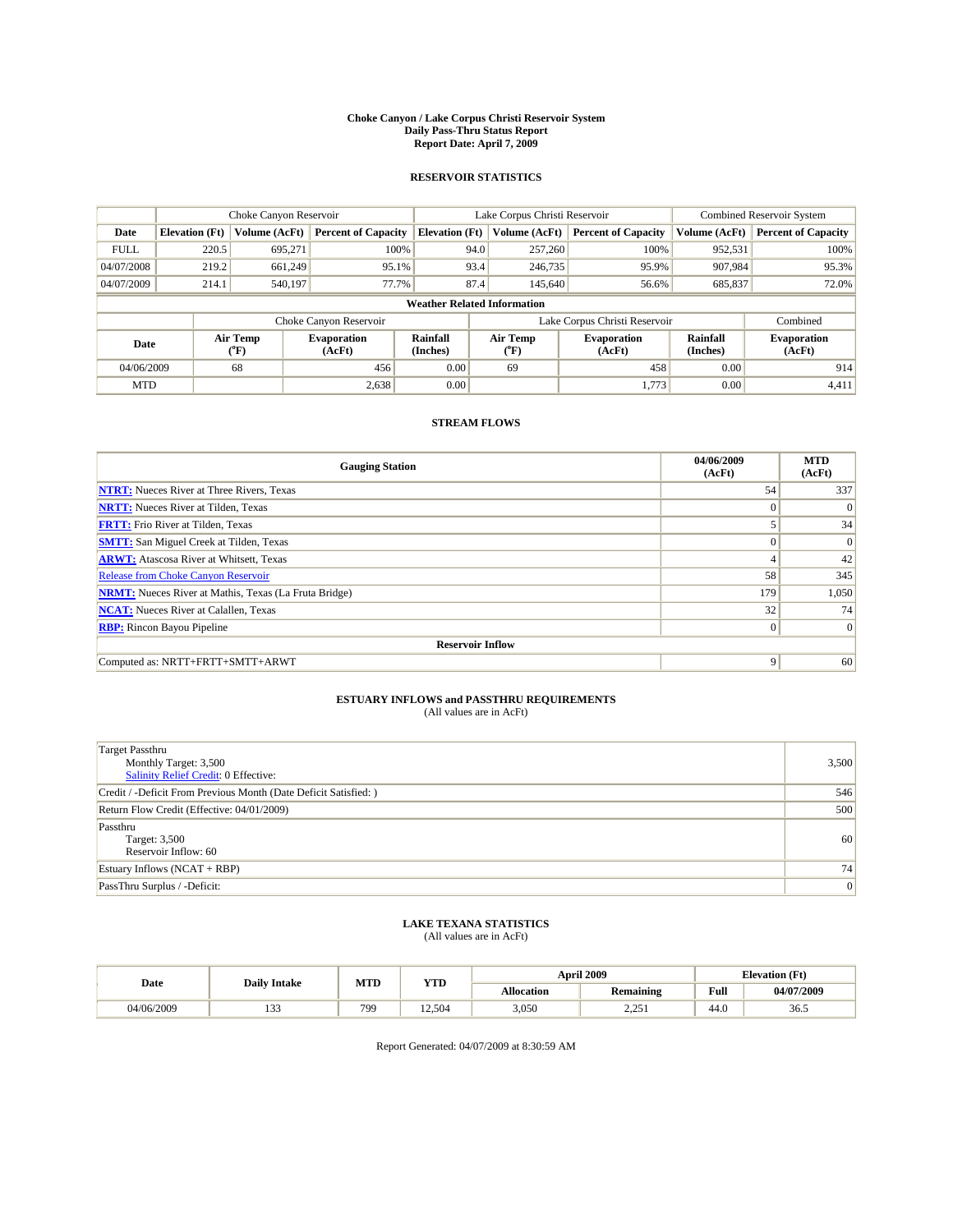#### **Choke Canyon / Lake Corpus Christi Reservoir System Daily Pass-Thru Status Report Report Date: April 8, 2009**

#### **RESERVOIR STATISTICS**

|             |                                    | Choke Canyon Reservoir |                              |                       | Lake Corpus Christi Reservoir | <b>Combined Reservoir System</b> |                             |                              |  |  |
|-------------|------------------------------------|------------------------|------------------------------|-----------------------|-------------------------------|----------------------------------|-----------------------------|------------------------------|--|--|
| Date        | <b>Elevation</b> (Ft)              | <b>Volume (AcFt)</b>   | <b>Percent of Capacity</b>   | <b>Elevation</b> (Ft) | Volume (AcFt)                 | <b>Percent of Capacity</b>       | Volume (AcFt)               | <b>Percent of Capacity</b>   |  |  |
| <b>FULL</b> | 220.5                              | 695,271                | 100%                         |                       | 94.0<br>257,260               | 100%                             | 952,531                     | 100%                         |  |  |
| 04/08/2008  | 219.2                              | 661,249                | 95.1%                        |                       | 93.4<br>246,375               | 95.8%                            | 907,624                     | 95.3%                        |  |  |
| 04/08/2009  | 214.1                              | 539,084                | 77.5%                        |                       | 87.3<br>144,899               | 56.3%                            | 683,983                     | 71.8%                        |  |  |
|             | <b>Weather Related Information</b> |                        |                              |                       |                               |                                  |                             |                              |  |  |
|             |                                    |                        | Choke Canyon Reservoir       |                       |                               | Lake Corpus Christi Reservoir    |                             | Combined                     |  |  |
| Date        |                                    | Air Temp<br>(°F)       | <b>Evaporation</b><br>(AcFt) | Rainfall<br>(Inches)  | Air Temp<br>(°F)              | <b>Evaporation</b><br>(AcFt)     | <b>Rainfall</b><br>(Inches) | <b>Evaporation</b><br>(AcFt) |  |  |
| 04/07/2009  |                                    | 79                     | 391                          | 0.00                  | 80                            | 276                              | 0.00                        | 667                          |  |  |
| <b>MTD</b>  |                                    |                        | 3.029                        | 0.00                  |                               | 2.049                            | 0.00                        | 5,078                        |  |  |

### **STREAM FLOWS**

| <b>Gauging Station</b>                                       | 04/07/2009<br>(AcFt) | <b>MTD</b><br>(AcFt) |  |  |  |  |
|--------------------------------------------------------------|----------------------|----------------------|--|--|--|--|
| <b>NTRT:</b> Nueces River at Three Rivers, Texas             | 54                   | 391                  |  |  |  |  |
| <b>NRTT:</b> Nueces River at Tilden, Texas                   | $\Omega$             | $\Omega$             |  |  |  |  |
| <b>FRTT:</b> Frio River at Tilden, Texas                     | 4                    | 38                   |  |  |  |  |
| <b>SMTT:</b> San Miguel Creek at Tilden, Texas               | $\Omega$             | $\Omega$             |  |  |  |  |
| <b>ARWT:</b> Atascosa River at Whitsett, Texas               | 4                    | 46                   |  |  |  |  |
| Release from Choke Canyon Reservoir                          | 58                   | 403                  |  |  |  |  |
| <b>NRMT:</b> Nueces River at Mathis, Texas (La Fruta Bridge) | 191                  | 1,241                |  |  |  |  |
| <b>NCAT:</b> Nueces River at Calallen, Texas                 | $\Omega$             | 74                   |  |  |  |  |
| <b>RBP:</b> Rincon Bayou Pipeline                            | $\overline{0}$       | $\Omega$             |  |  |  |  |
| <b>Reservoir Inflow</b>                                      |                      |                      |  |  |  |  |
| Computed as: NRTT+FRTT+SMTT+ARWT                             | 8                    | 68                   |  |  |  |  |

# **ESTUARY INFLOWS and PASSTHRU REQUIREMENTS**<br>(All values are in AcFt)

| <b>Target Passthru</b><br>Monthly Target: 3,500<br>Salinity Relief Credit: 0 Effective: | 3,500 |
|-----------------------------------------------------------------------------------------|-------|
| Credit / -Deficit From Previous Month (Date Deficit Satisfied: )                        | 546   |
| Return Flow Credit (Effective: 04/01/2009)                                              | 500   |
| Passthru<br>Target: 3,500<br>Reservoir Inflow: 68                                       | 68    |
| Estuary Inflows $(NCAT + RBP)$                                                          | 74    |
| PassThru Surplus / -Deficit:                                                            | 0     |

## **LAKE TEXANA STATISTICS** (All values are in AcFt)

| Date       | <b>Daily Intake</b> | MTD | <b>YTD</b> |                   | <b>April 2009</b> | <b>Elevation</b> (Ft) |            |
|------------|---------------------|-----|------------|-------------------|-------------------|-----------------------|------------|
|            |                     |     |            | <b>Allocation</b> | <b>Remaining</b>  | Full                  | 04/08/2009 |
| 04/07/2009 | 1 J 1               | 930 | 12.635     | 3,050             | 2.120             | 44.0                  | 36.4       |

Report Generated: 04/08/2009 at 8:23:34 AM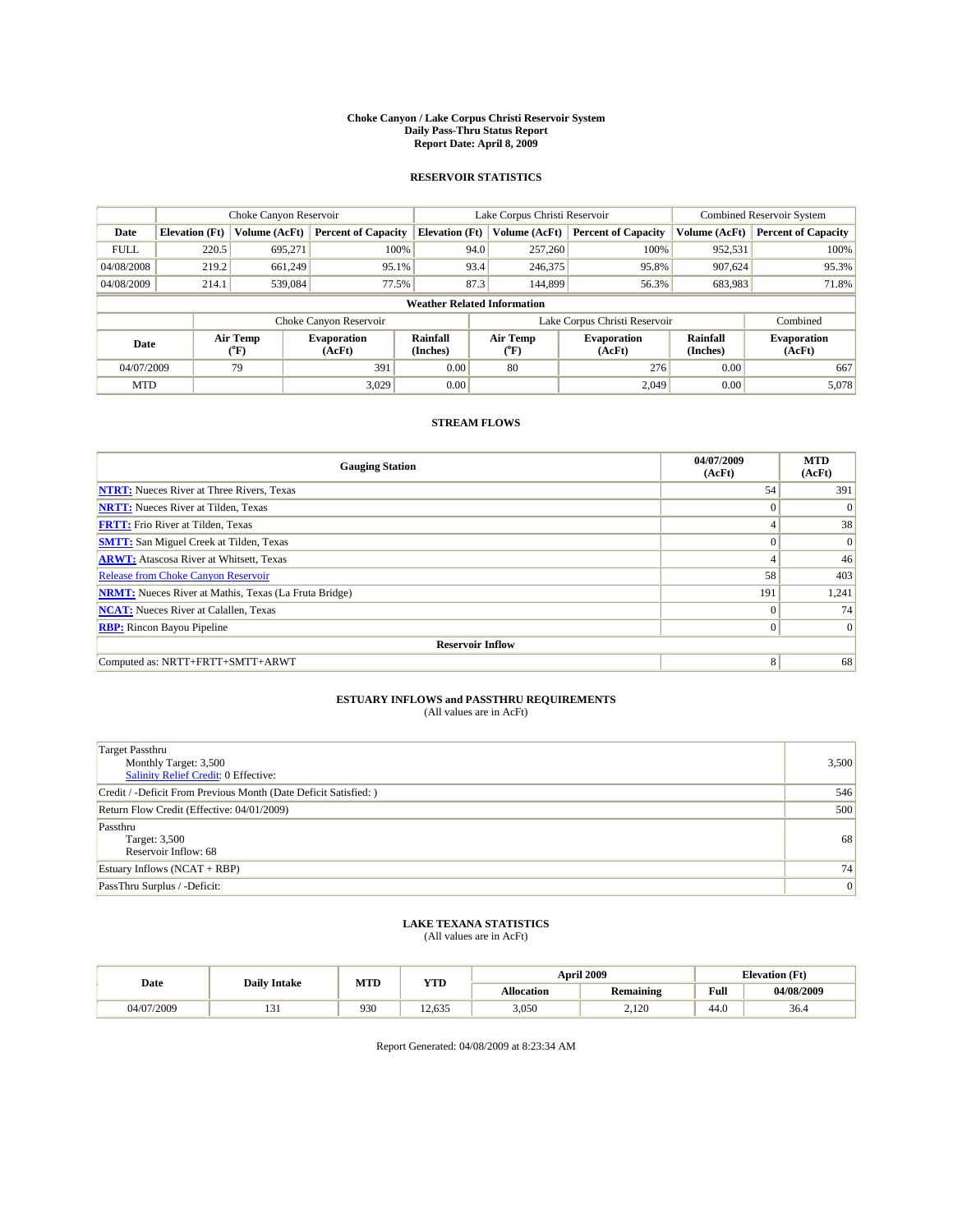#### **Choke Canyon / Lake Corpus Christi Reservoir System Daily Pass-Thru Status Report Report Date: April 9, 2009**

#### **RESERVOIR STATISTICS**

|             |                                    | Choke Canyon Reservoir                    |                              |                       | Lake Corpus Christi Reservoir | <b>Combined Reservoir System</b> |                             |                              |  |  |
|-------------|------------------------------------|-------------------------------------------|------------------------------|-----------------------|-------------------------------|----------------------------------|-----------------------------|------------------------------|--|--|
| Date        | <b>Elevation</b> (Ft)              | <b>Volume (AcFt)</b>                      | <b>Percent of Capacity</b>   | <b>Elevation</b> (Ft) | Volume (AcFt)                 | <b>Percent of Capacity</b>       | Volume (AcFt)               | <b>Percent of Capacity</b>   |  |  |
| <b>FULL</b> | 220.5                              | 695,271                                   | 100%                         |                       | 94.0<br>257,260               | 100%                             | 952,531                     | 100%                         |  |  |
| 04/09/2008  | 219.2                              | 660,996                                   | 95.1%                        |                       | 93.4<br>245,834               | 95.6%                            | 906,830                     | 95.2%                        |  |  |
| 04/09/2009  | 214.0                              | 538,861                                   | 77.5%                        |                       | 87.3<br>144,024               | 56.0%                            | 682,885                     | 71.7%                        |  |  |
|             | <b>Weather Related Information</b> |                                           |                              |                       |                               |                                  |                             |                              |  |  |
|             |                                    |                                           | Choke Canyon Reservoir       |                       |                               | Lake Corpus Christi Reservoir    |                             | Combined                     |  |  |
| Date        |                                    | Air Temp<br>$({}^{\mathrm{o}}\mathrm{F})$ | <b>Evaporation</b><br>(AcFt) | Rainfall<br>(Inches)  | Air Temp<br>(°F)              | <b>Evaporation</b><br>(AcFt)     | <b>Rainfall</b><br>(Inches) | <b>Evaporation</b><br>(AcFt) |  |  |
| 04/08/2009  |                                    | 92                                        | 378                          | 0.00                  | 89                            | 389                              | 0.00                        | 767                          |  |  |
| <b>MTD</b>  |                                    |                                           | 3.407                        | 0.00                  |                               | 2,438                            | 0.00                        | 5,845                        |  |  |

### **STREAM FLOWS**

| <b>Gauging Station</b>                                       | 04/08/2009<br>(AcFt) | <b>MTD</b><br>(AcFt) |  |  |  |  |
|--------------------------------------------------------------|----------------------|----------------------|--|--|--|--|
| <b>NTRT:</b> Nueces River at Three Rivers, Texas             | 62                   | 453                  |  |  |  |  |
| <b>NRTT:</b> Nueces River at Tilden, Texas                   |                      |                      |  |  |  |  |
| <b>FRTT:</b> Frio River at Tilden, Texas                     |                      | 42                   |  |  |  |  |
| <b>SMTT:</b> San Miguel Creek at Tilden, Texas               |                      | $\Omega$             |  |  |  |  |
| <b>ARWT:</b> Atascosa River at Whitsett, Texas               |                      | 51                   |  |  |  |  |
| Release from Choke Canyon Reservoir                          | 58                   | 461                  |  |  |  |  |
| <b>NRMT:</b> Nueces River at Mathis, Texas (La Fruta Bridge) | 214                  | 1,455                |  |  |  |  |
| <b>NCAT:</b> Nueces River at Calallen, Texas                 |                      | 74                   |  |  |  |  |
| <b>RBP:</b> Rincon Bayou Pipeline                            | $\Omega$             | $\Omega$             |  |  |  |  |
| <b>Reservoir Inflow</b>                                      |                      |                      |  |  |  |  |
| Computed as: (NTRT+FRTT+SMTT)-Release From Choke Canyon      | 8                    | 76                   |  |  |  |  |

# **ESTUARY INFLOWS and PASSTHRU REQUIREMENTS**<br>(All values are in AcFt)

| <b>Target Passthru</b><br>Monthly Target: 3,500<br><b>Salinity Relief Credit: 0 Effective:</b> | 3,500 |
|------------------------------------------------------------------------------------------------|-------|
| Credit / -Deficit From Previous Month (Date Deficit Satisfied: )                               | 546   |
| Return Flow Credit (Effective: 04/01/2009)                                                     | 500   |
| Passthru<br>Target: 3,500<br>Reservoir Inflow: 76                                              | 76    |
| Estuary Inflows $(NCAT + RBP)$                                                                 | 74    |
| PassThru Surplus / -Deficit:                                                                   | 0     |

## **LAKE TEXANA STATISTICS** (All values are in AcFt)

|            | <b>Daily Intake</b> | MTD   | YTD    |            | <b>April 2009</b> | <b>Elevation</b> (Ft)                       |            |
|------------|---------------------|-------|--------|------------|-------------------|---------------------------------------------|------------|
| Date       |                     |       |        | Allocation | <b>Remaining</b>  | Full<br>the contract of the contract of the | 04/09/2009 |
| 04/08/2009 | $\sim$<br>1 J 4     | 1.062 | 12.767 | 3,050      | .988              | 44.0                                        | 36.4       |

Report Generated: 04/09/2009 at 8:47:40 AM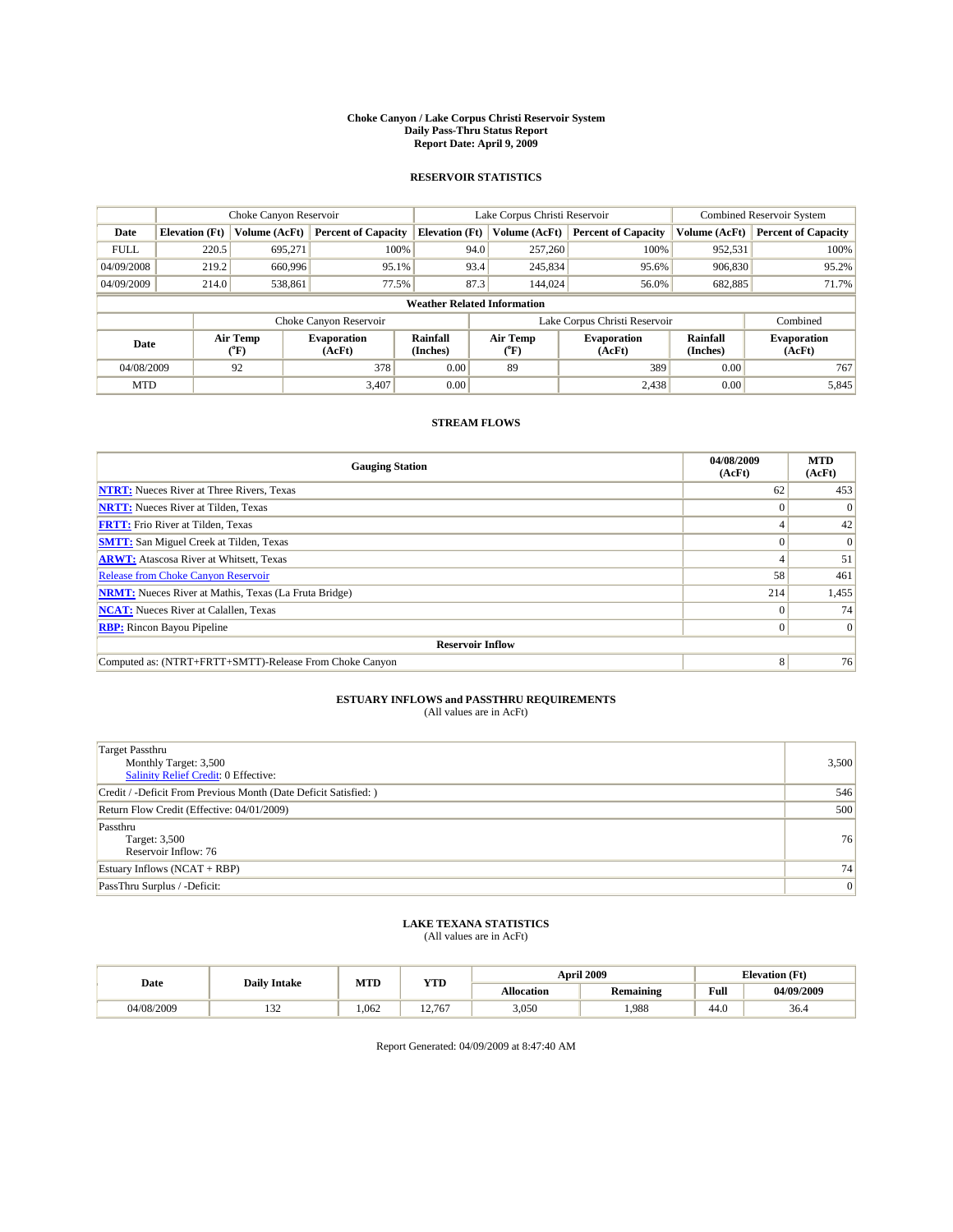#### **Choke Canyon / Lake Corpus Christi Reservoir System Daily Pass-Thru Status Report Report Date: April 10, 2009**

#### **RESERVOIR STATISTICS**

|             | Choke Canyon Reservoir             |                             |                              |                       | Lake Corpus Christi Reservoir |                     |                               |                      | <b>Combined Reservoir System</b> |  |
|-------------|------------------------------------|-----------------------------|------------------------------|-----------------------|-------------------------------|---------------------|-------------------------------|----------------------|----------------------------------|--|
| Date        | <b>Elevation</b> (Ft)              | Volume (AcFt)               | <b>Percent of Capacity</b>   | <b>Elevation</b> (Ft) |                               | Volume (AcFt)       | <b>Percent of Capacity</b>    | Volume (AcFt)        | <b>Percent of Capacity</b>       |  |
| <b>FULL</b> | 220.5                              | 695,271                     | 100%                         |                       | 94.0                          | 257,260             | 100%                          | 952,531              | 100%                             |  |
| 04/10/2008  | 219.2                              | 660,744                     | 95.0%                        |                       | 93.4                          | 245,474             | 95.4%                         | 906,218              | 95.1%                            |  |
| 04/10/2009  | 214.0                              | 538,416                     | 77.4%                        |                       | 87.3                          | 144,460             | 56.2%                         | 682,876              | 71.7%                            |  |
|             | <b>Weather Related Information</b> |                             |                              |                       |                               |                     |                               |                      |                                  |  |
|             |                                    |                             | Choke Canyon Reservoir       |                       |                               |                     | Lake Corpus Christi Reservoir |                      | Combined                         |  |
| Date        |                                    | Air Temp<br>${}^{\circ}$ F) | <b>Evaporation</b><br>(AcFt) | Rainfall<br>(Inches)  |                               | Air Temp<br>$(^oF)$ | <b>Evaporation</b><br>(AcFt)  | Rainfall<br>(Inches) | <b>Evaporation</b><br>(AcFt)     |  |
| 04/09/2009  |                                    | 98                          | 481                          | 0.00                  |                               | 97                  | 254                           | 0.00                 | 735                              |  |
| <b>MTD</b>  |                                    |                             | 3,888                        | 0.00                  |                               |                     | 2,692                         | 0.00                 | 6,580                            |  |

### **STREAM FLOWS**

| <b>Gauging Station</b>                                       | 04/09/2009<br>(AcFt) | <b>MTD</b><br>(AcFt) |
|--------------------------------------------------------------|----------------------|----------------------|
| <b>NTRT:</b> Nueces River at Three Rivers, Texas             | 58                   | 510                  |
| <b>NRTT:</b> Nueces River at Tilden, Texas                   |                      |                      |
| <b>FRTT:</b> Frio River at Tilden, Texas                     |                      | 47                   |
| <b>SMTT:</b> San Miguel Creek at Tilden, Texas               |                      | $\Omega$             |
| <b>ARWT:</b> Atascosa River at Whitsett, Texas               |                      | 55                   |
| <b>Release from Choke Canyon Reservoir</b>                   | 58                   | 518                  |
| <b>NRMT:</b> Nueces River at Mathis, Texas (La Fruta Bridge) | 240                  | 1,695                |
| <b>NCAT:</b> Nueces River at Calallen, Texas                 | $\Omega$             | 74 <sub>1</sub>      |
| <b>RBP:</b> Rincon Bayou Pipeline                            | $\overline{0}$       | $\Omega$             |
| <b>Reservoir Inflow</b>                                      |                      |                      |
| Computed as: (NTRT+FRTT+SMTT)-Release From Choke Canyon      |                      | 81                   |

# **ESTUARY INFLOWS and PASSTHRU REQUIREMENTS**<br>(All values are in AcFt)

| <b>Target Passthru</b><br>Monthly Target: 3,500<br><b>Salinity Relief Credit: 0 Effective:</b> | 3,500 |
|------------------------------------------------------------------------------------------------|-------|
| Credit / -Deficit From Previous Month (Date Deficit Satisfied: )                               | 546   |
| Return Flow Credit (Effective: 04/01/2009)                                                     | 500   |
| Passthru<br>Target: 3,500<br>Reservoir Inflow: 81                                              | 81    |
| Estuary Inflows $(NCAT + RBP)$                                                                 | 74    |
| PassThru Surplus / -Deficit:                                                                   | 0     |

## **LAKE TEXANA STATISTICS** (All values are in AcFt)

|            | <b>Daily Intake</b> | MTD  | <b>YTD</b> |                   | <b>April 2009</b> | <b>Elevation</b> (Ft)                       |            |
|------------|---------------------|------|------------|-------------------|-------------------|---------------------------------------------|------------|
| Date       |                     |      |            | <b>Allocation</b> | <b>Remaining</b>  | Full<br>the contract of the contract of the | 04/10/2009 |
| 04/09/2009 | $\sim$<br>.         | .195 | 12.900     | 3,050             | .855              | 44.0                                        | 36.3       |

Report Generated: 04/10/2009 at 8:15:43 AM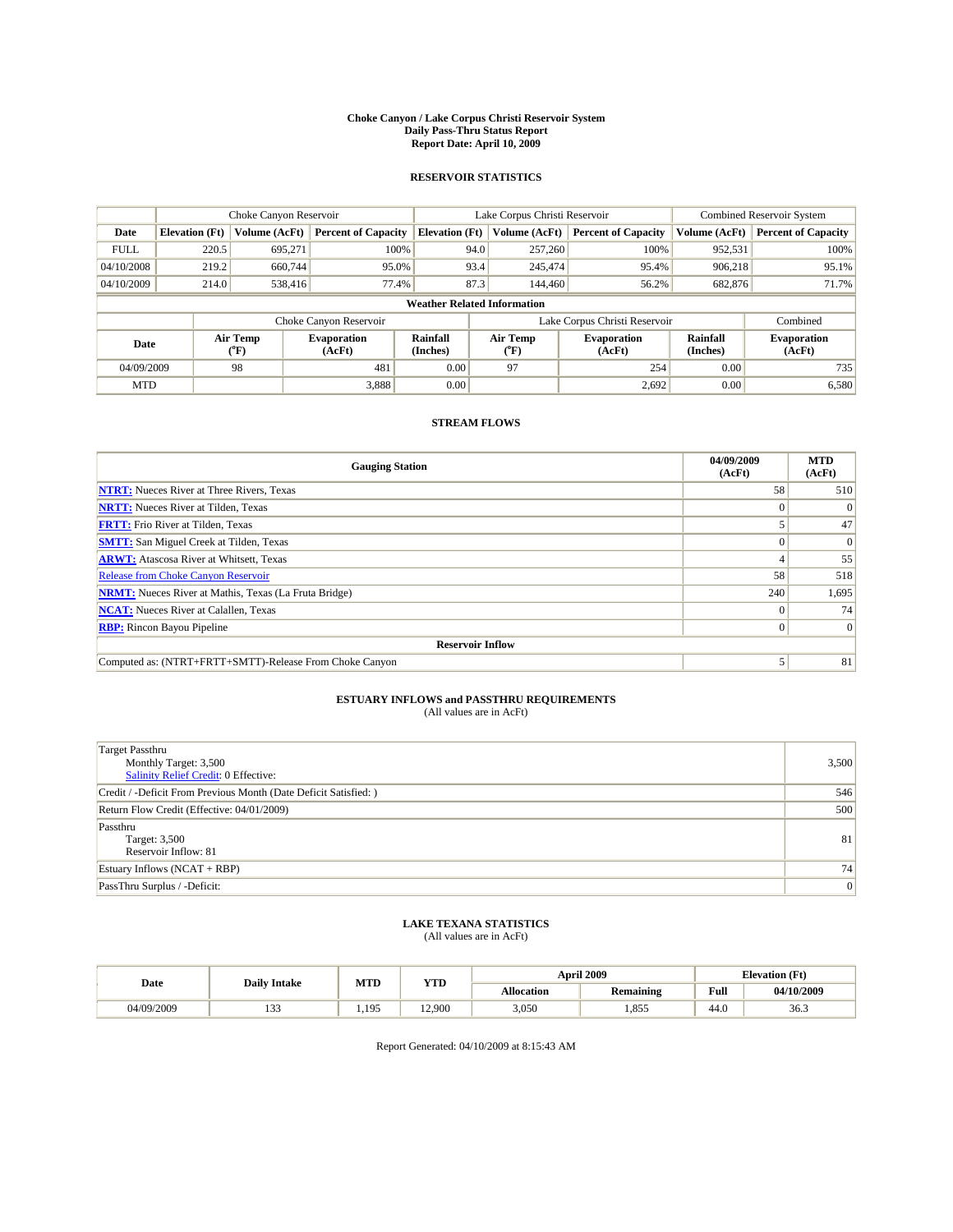#### **Choke Canyon / Lake Corpus Christi Reservoir System Daily Pass-Thru Status Report Report Date: April 11, 2009**

#### **RESERVOIR STATISTICS**

|             |                                    | Choke Canyon Reservoir |                              |                       | Lake Corpus Christi Reservoir | <b>Combined Reservoir System</b> |                      |                              |  |  |
|-------------|------------------------------------|------------------------|------------------------------|-----------------------|-------------------------------|----------------------------------|----------------------|------------------------------|--|--|
| Date        | <b>Elevation</b> (Ft)              | Volume (AcFt)          | <b>Percent of Capacity</b>   | <b>Elevation</b> (Ft) | Volume (AcFt)                 | <b>Percent of Capacity</b>       | Volume (AcFt)        | <b>Percent of Capacity</b>   |  |  |
| <b>FULL</b> | 220.5                              | 695,271                | 100%                         | 94.0                  | 257,260                       | 100%                             | 952,531              | 100%                         |  |  |
| 04/11/2008  | 219.2                              | 660.744                | 95.0%                        | 93.4                  | 246,375                       | 95.8%                            | 907,119              | 95.2%                        |  |  |
| 04/11/2009  | 214.0                              | 537,971                | 77.4%                        | 87.3                  | 144,315                       | 56.1%                            | 682,286              | 71.6%                        |  |  |
|             | <b>Weather Related Information</b> |                        |                              |                       |                               |                                  |                      |                              |  |  |
|             |                                    |                        | Choke Canyon Reservoir       |                       |                               | Lake Corpus Christi Reservoir    |                      | Combined                     |  |  |
| Date        |                                    | Air Temp<br>(°F)       | <b>Evaporation</b><br>(AcFt) | Rainfall<br>(Inches)  | Air Temp<br>("F)              | <b>Evaporation</b><br>(AcFt)     | Rainfall<br>(Inches) | <b>Evaporation</b><br>(AcFt) |  |  |
| 04/10/2009  |                                    | 87                     | 520                          | 0.00                  | 89                            | 355                              | 0.00                 | 875                          |  |  |
| <b>MTD</b>  |                                    |                        | 4.408                        | 0.00                  |                               | 3,047                            | 0.00                 | 7,455                        |  |  |

### **STREAM FLOWS**

| <b>Gauging Station</b>                                       | 04/10/2009<br>(AcFt) | <b>MTD</b><br>(AcFt) |  |  |  |  |
|--------------------------------------------------------------|----------------------|----------------------|--|--|--|--|
| <b>NTRT:</b> Nueces River at Three Rivers, Texas             | 58                   | 568                  |  |  |  |  |
| <b>NRTT:</b> Nueces River at Tilden, Texas                   |                      | $\theta$             |  |  |  |  |
| <b>FRTT:</b> Frio River at Tilden, Texas                     |                      | 54                   |  |  |  |  |
| <b>SMTT:</b> San Miguel Creek at Tilden, Texas               |                      | $\Omega$             |  |  |  |  |
| <b>ARWT:</b> Atascosa River at Whitsett, Texas               |                      | 59                   |  |  |  |  |
| Release from Choke Canyon Reservoir                          | 58                   | 576                  |  |  |  |  |
| <b>NRMT:</b> Nueces River at Mathis, Texas (La Fruta Bridge) | 197                  | 1,892                |  |  |  |  |
| <b>NCAT:</b> Nueces River at Calallen, Texas                 |                      | 74                   |  |  |  |  |
| <b>RBP:</b> Rincon Bayou Pipeline                            |                      |                      |  |  |  |  |
| <b>Reservoir Inflow</b>                                      |                      |                      |  |  |  |  |
| Computed as: (NTRT+FRTT+SMTT)-Release From Choke Canyon      |                      | 88                   |  |  |  |  |

# **ESTUARY INFLOWS and PASSTHRU REQUIREMENTS**<br>(All values are in AcFt)

| <b>Target Passthru</b><br>Monthly Target: 3,500<br><b>Salinity Relief Credit: 0 Effective:</b> | 3,500 |
|------------------------------------------------------------------------------------------------|-------|
| Credit / -Deficit From Previous Month (Date Deficit Satisfied: )                               | 546   |
| Return Flow Credit (Effective: 04/01/2009)                                                     | 500   |
| Passthru<br>Target: 3,500<br>Reservoir Inflow: 88                                              | 88    |
| Estuary Inflows $(NCAT + RBP)$                                                                 | 74    |
| PassThru Surplus / -Deficit:                                                                   | 0     |

## **LAKE TEXANA STATISTICS** (All values are in AcFt)

| Date       | <b>Daily Intake</b> | MTD  | <b>YTD</b> |                   | <b>April 2009</b>   | <b>Elevation</b> (Ft) |            |
|------------|---------------------|------|------------|-------------------|---------------------|-----------------------|------------|
|            |                     |      |            | <b>Allocation</b> | <b>Remaining</b>    | Full                  | 04/11/2009 |
| 04/10/2009 | $\sim$<br>.         | .328 | 3.034      | 3,050             | $\overline{a}$<br>. | 44.0                  | 36.3       |

Report Generated: 04/11/2009 at 8:10:30 AM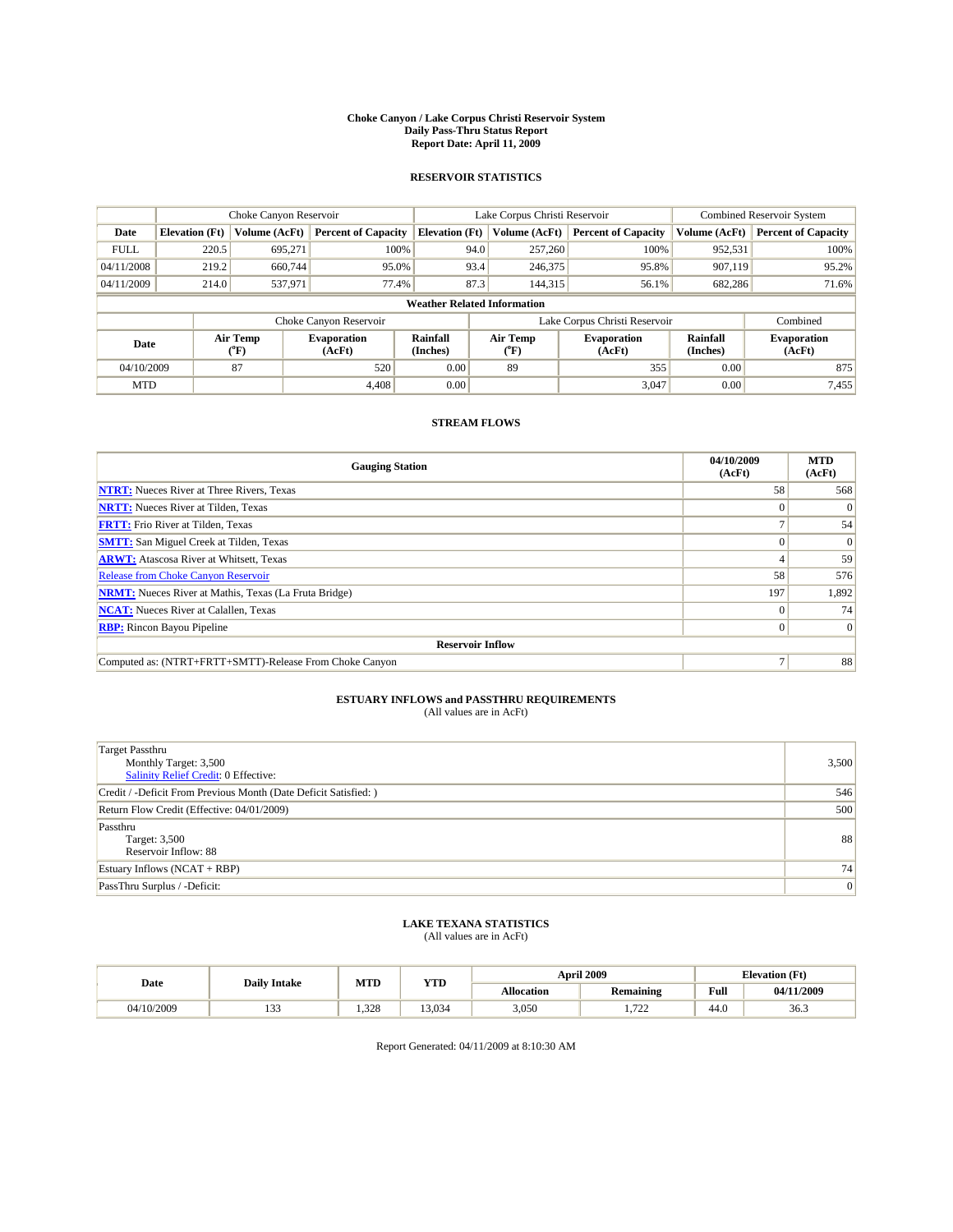#### **Choke Canyon / Lake Corpus Christi Reservoir System Daily Pass-Thru Status Report Report Date: April 12, 2009**

#### **RESERVOIR STATISTICS**

|             |                                    | Choke Canyon Reservoir |                              |                       | Lake Corpus Christi Reservoir | <b>Combined Reservoir System</b> |                             |                              |  |  |
|-------------|------------------------------------|------------------------|------------------------------|-----------------------|-------------------------------|----------------------------------|-----------------------------|------------------------------|--|--|
| Date        | <b>Elevation</b> (Ft)              | <b>Volume (AcFt)</b>   | <b>Percent of Capacity</b>   | <b>Elevation</b> (Ft) | Volume (AcFt)                 | <b>Percent of Capacity</b>       | Volume (AcFt)               | <b>Percent of Capacity</b>   |  |  |
| <b>FULL</b> | 220.5                              | 695,271                | 100%                         |                       | 94.0<br>257,260               | 100%                             | 952,531                     | 100%                         |  |  |
| 04/12/2008  | 219.1                              | 660,239                | 95.0%                        |                       | 93.4<br>245,654               | 95.5%                            | 905,893                     | 95.1%                        |  |  |
| 04/12/2009  | 214.0                              | 537,748                | 77.3%                        |                       | 87.3<br>143,735               | 55.9%                            | 681,483                     | 71.5%                        |  |  |
|             | <b>Weather Related Information</b> |                        |                              |                       |                               |                                  |                             |                              |  |  |
|             |                                    |                        | Choke Canyon Reservoir       |                       |                               | Lake Corpus Christi Reservoir    |                             | Combined                     |  |  |
| Date        |                                    | Air Temp<br>(°F)       | <b>Evaporation</b><br>(AcFt) | Rainfall<br>(Inches)  | Air Temp<br>(°F)              | <b>Evaporation</b><br>(AcFt)     | <b>Rainfall</b><br>(Inches) | <b>Evaporation</b><br>(AcFt) |  |  |
| 04/11/2009  |                                    | 73                     | 195                          | 0.00                  | 74                            | 84                               | 0.00                        | 279                          |  |  |
| <b>MTD</b>  |                                    |                        | 4.603                        | 0.00                  |                               | 3,131                            | 0.00                        | 7.734                        |  |  |

### **STREAM FLOWS**

| <b>Gauging Station</b>                                       | 04/11/2009<br>(AcFt) | <b>MTD</b><br>(AcFt) |  |  |  |  |  |
|--------------------------------------------------------------|----------------------|----------------------|--|--|--|--|--|
| <b>NTRT:</b> Nueces River at Three Rivers, Texas             | 60                   | 627                  |  |  |  |  |  |
| <b>NRTT:</b> Nueces River at Tilden, Texas                   |                      |                      |  |  |  |  |  |
| <b>FRTT:</b> Frio River at Tilden, Texas                     | 6                    | 59                   |  |  |  |  |  |
| <b>SMTT:</b> San Miguel Creek at Tilden, Texas               |                      | $\Omega$             |  |  |  |  |  |
| <b>ARWT:</b> Atascosa River at Whitsett, Texas               |                      | 62                   |  |  |  |  |  |
| <b>Release from Choke Canyon Reservoir</b>                   | 58                   | 633                  |  |  |  |  |  |
| <b>NRMT:</b> Nueces River at Mathis, Texas (La Fruta Bridge) | 185                  | 2,076                |  |  |  |  |  |
| <b>NCAT:</b> Nueces River at Calallen, Texas                 |                      | 75                   |  |  |  |  |  |
| <b>RBP:</b> Rincon Bayou Pipeline                            | $\overline{0}$       | $\Omega$             |  |  |  |  |  |
| <b>Reservoir Inflow</b>                                      |                      |                      |  |  |  |  |  |
| Computed as: (NTRT+FRTT+SMTT)-Release From Choke Canyon      | $\vert 8 \vert$      | 95                   |  |  |  |  |  |

# **ESTUARY INFLOWS and PASSTHRU REQUIREMENTS**<br>(All values are in AcFt)

| <b>Target Passthru</b><br>Monthly Target: 3,500<br><b>Salinity Relief Credit: 0 Effective:</b> | 3,500 |
|------------------------------------------------------------------------------------------------|-------|
| Credit / -Deficit From Previous Month (Date Deficit Satisfied: )                               | 546   |
| Return Flow Credit (Effective: 04/01/2009)                                                     | 500   |
| Passthru<br>Target: 3,500<br>Reservoir Inflow: 95                                              | 95    |
| Estuary Inflows $(NCAT + RBP)$                                                                 | 75    |
| PassThru Surplus / -Deficit:                                                                   | 0     |

## **LAKE TEXANA STATISTICS** (All values are in AcFt)

|            | <b>Daily Intake</b> | MTD  | <b>YTD</b> |                   | <b>April 2009</b> | <b>Elevation</b> (Ft)                       |            |
|------------|---------------------|------|------------|-------------------|-------------------|---------------------------------------------|------------|
| Date       |                     |      |            | <b>Allocation</b> | <b>Remaining</b>  | Full<br>the contract of the contract of the | 04/12/2009 |
| 04/11/2009 | $\sim$<br>.         | .462 | 13.167     | 3,050             | .588              | 44.0                                        | 36.3       |

Report Generated: 04/12/2009 at 8:07:30 AM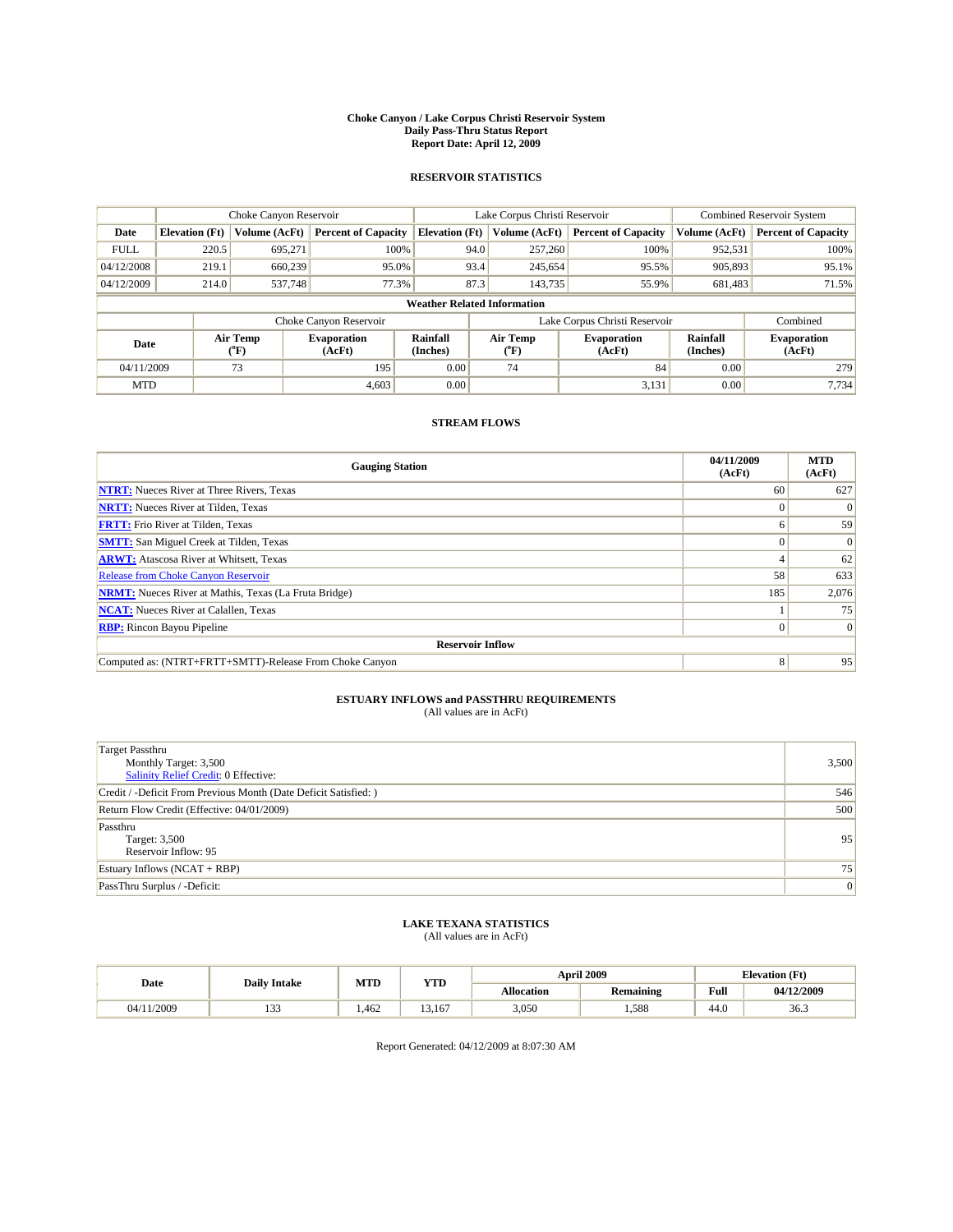#### **Choke Canyon / Lake Corpus Christi Reservoir System Daily Pass-Thru Status Report Report Date: April 13, 2009**

#### **RESERVOIR STATISTICS**

|             | Choke Canyon Reservoir             |                             |                              |                       | Lake Corpus Christi Reservoir |                           |                               |                      | <b>Combined Reservoir System</b> |  |
|-------------|------------------------------------|-----------------------------|------------------------------|-----------------------|-------------------------------|---------------------------|-------------------------------|----------------------|----------------------------------|--|
| Date        | <b>Elevation</b> (Ft)              | Volume (AcFt)               | <b>Percent of Capacity</b>   | <b>Elevation</b> (Ft) |                               | Volume (AcFt)             | <b>Percent of Capacity</b>    | Volume (AcFt)        | <b>Percent of Capacity</b>       |  |
| <b>FULL</b> | 220.5                              | 695,271                     | 100%                         |                       | 94.0                          | 257,260                   | 100%                          | 952,531              | 100%                             |  |
| 04/13/2008  | 219.1                              | 659,734                     | 94.9%                        |                       | 93.3                          | 244,754                   | 95.1%                         | 904,488              | 95.0%                            |  |
| 04/13/2009  | 214.0                              | 537,303                     | 77.3%                        |                       | 87.3                          | 143.735                   | 55.9%                         | 681,038              | 71.5%                            |  |
|             | <b>Weather Related Information</b> |                             |                              |                       |                               |                           |                               |                      |                                  |  |
|             |                                    |                             | Choke Canyon Reservoir       |                       |                               |                           | Lake Corpus Christi Reservoir |                      | Combined                         |  |
| Date        |                                    | Air Temp<br>${}^{\circ}$ F) | <b>Evaporation</b><br>(AcFt) | Rainfall<br>(Inches)  |                               | Air Temp<br>$(^{\circ}F)$ | <b>Evaporation</b><br>(AcFt)  | Rainfall<br>(Inches) | <b>Evaporation</b><br>(AcFt)     |  |
| 04/12/2009  |                                    | 86                          | 468                          | 0.00                  |                               | 87                        | 261                           | 0.01                 | 729                              |  |
| <b>MTD</b>  |                                    |                             | 5,071                        | 0.00                  |                               |                           | 3,392                         | 0.01                 | 8,463                            |  |

### **STREAM FLOWS**

| <b>Gauging Station</b>                                       | 04/12/2009<br>(AcFt) | <b>MTD</b><br>(AcFt) |
|--------------------------------------------------------------|----------------------|----------------------|
| <b>NTRT:</b> Nueces River at Three Rivers, Texas             | 62                   | 689                  |
| <b>NRTT:</b> Nueces River at Tilden, Texas                   |                      | $\theta$             |
| <b>FRTT:</b> Frio River at Tilden, Texas                     |                      | 64                   |
| <b>SMTT:</b> San Miguel Creek at Tilden, Texas               |                      | $\Omega$             |
| <b>ARWT:</b> Atascosa River at Whitsett, Texas               |                      | 66                   |
| Release from Choke Canyon Reservoir                          | 58                   | 691                  |
| <b>NRMT:</b> Nueces River at Mathis, Texas (La Fruta Bridge) | 171                  | 2,247                |
| <b>NCAT:</b> Nueces River at Calallen, Texas                 | 32                   | 107                  |
| <b>RBP:</b> Rincon Bayou Pipeline                            | $\Omega$             | $\Omega$             |
| <b>Reservoir Inflow</b>                                      |                      |                      |
| Computed as: (NTRT+FRTT+SMTT)-Release From Choke Canyon      | 9                    | 104                  |

# **ESTUARY INFLOWS and PASSTHRU REQUIREMENTS**<br>(All values are in AcFt)

| <b>Target Passthru</b><br>Monthly Target: 3,500<br><b>Salinity Relief Credit: 0 Effective:</b> | 3,500 |
|------------------------------------------------------------------------------------------------|-------|
| Credit / -Deficit From Previous Month (Date Deficit Satisfied: )                               | 546   |
| Return Flow Credit (Effective: 04/01/2009)                                                     | 500   |
| Passthru<br>Target: 3,500<br>Reservoir Inflow: 104                                             | 104   |
| Estuary Inflows $(NCAT + RBP)$                                                                 | 107   |
| PassThru Surplus / -Deficit:                                                                   | 0     |

## **LAKE TEXANA STATISTICS** (All values are in AcFt)

|            | <b>Daily Intake</b> | MTD   | <b>YTD</b> |                   | <b>April 2009</b> | <b>Elevation</b> (Ft)                       |            |
|------------|---------------------|-------|------------|-------------------|-------------------|---------------------------------------------|------------|
| Date       |                     |       |            | <b>Allocation</b> | <b>Remaining</b>  | Full<br>the contract of the contract of the | 04/13/2009 |
| 04/12/2009 | $\sim$<br>          | 1.595 | 3.300      | 3,050             | .455              | 44.0                                        | 36.3       |

Report Generated: 04/13/2009 at 8:33:29 AM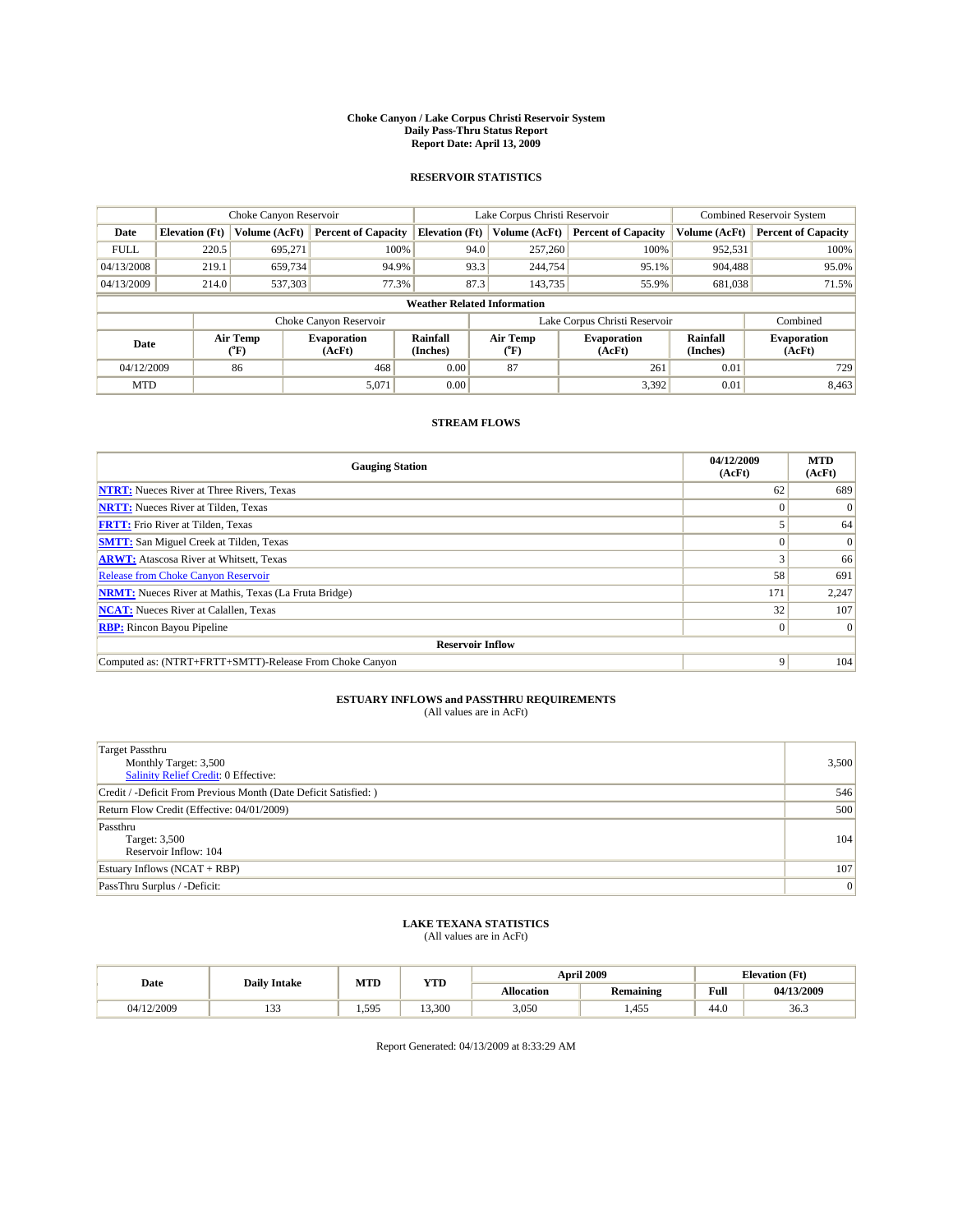#### **Choke Canyon / Lake Corpus Christi Reservoir System Daily Pass-Thru Status Report Report Date: April 14, 2009**

#### **RESERVOIR STATISTICS**

|             | Choke Canyon Reservoir             |                          |                              |                       | Lake Corpus Christi Reservoir |                  |                               |                      | <b>Combined Reservoir System</b> |  |  |
|-------------|------------------------------------|--------------------------|------------------------------|-----------------------|-------------------------------|------------------|-------------------------------|----------------------|----------------------------------|--|--|
| Date        | <b>Elevation</b> (Ft)              | Volume (AcFt)            | <b>Percent of Capacity</b>   | <b>Elevation (Ft)</b> |                               | Volume (AcFt)    | <b>Percent of Capacity</b>    | Volume (AcFt)        | <b>Percent of Capacity</b>       |  |  |
| <b>FULL</b> | 220.5                              | 695,271                  | 100%                         |                       | 94.0                          | 257,260          | 100%                          | 952,531              | 100%                             |  |  |
| 04/14/2008  | 219.1                              | 660,239                  | 95.0%                        |                       | 93.3                          | 244,034          | 94.9%                         | 904.273              | 94.9%                            |  |  |
| 04/14/2009  | 214.0                              | 536,858                  | 77.2%                        |                       | 87.2                          | 143.156          | 55.6%                         | 680,014              | 71.4%                            |  |  |
|             | <b>Weather Related Information</b> |                          |                              |                       |                               |                  |                               |                      |                                  |  |  |
|             |                                    |                          | Choke Canyon Reservoir       |                       |                               |                  | Lake Corpus Christi Reservoir |                      | Combined                         |  |  |
| Date        |                                    | Air Temp<br>$\rm ^{o}F)$ | <b>Evaporation</b><br>(AcFt) | Rainfall<br>(Inches)  |                               | Air Temp<br>("F) | <b>Evaporation</b><br>(AcFt)  | Rainfall<br>(Inches) | <b>Evaporation</b><br>(AcFt)     |  |  |
| 04/13/2009  |                                    | 84                       | 519                          | 0.00                  |                               | 84               | 370                           | 0.00                 | 889                              |  |  |
| <b>MTD</b>  |                                    |                          | 5,590                        | 0.00                  |                               |                  | 3,762                         | 0.01                 | 9,352                            |  |  |

### **STREAM FLOWS**

| <b>Gauging Station</b>                                       | 04/13/2009<br>(AcFt) | <b>MTD</b><br>(AcFt) |
|--------------------------------------------------------------|----------------------|----------------------|
| <b>NTRT:</b> Nueces River at Three Rivers, Texas             | 62                   | 750                  |
| <b>NRTT:</b> Nueces River at Tilden, Texas                   |                      | $\Omega$             |
| <b>FRTT:</b> Frio River at Tilden, Texas                     |                      | 68                   |
| <b>SMTT:</b> San Miguel Creek at Tilden, Texas               |                      | $\Omega$             |
| <b>ARWT:</b> Atascosa River at Whitsett, Texas               |                      | 69                   |
| Release from Choke Canyon Reservoir                          | 58                   | 748                  |
| <b>NRMT:</b> Nueces River at Mathis, Texas (La Fruta Bridge) | 167                  | 2,414                |
| <b>NCAT:</b> Nueces River at Calallen, Texas                 |                      | 110                  |
| <b>RBP:</b> Rincon Bayou Pipeline                            | $\Omega$             | $\Omega$             |
| <b>Reservoir Inflow</b>                                      |                      |                      |
| Computed as: (NTRT+FRTT+SMTT)-Release From Choke Canyon      | 8                    | 112                  |

# **ESTUARY INFLOWS and PASSTHRU REQUIREMENTS**<br>(All values are in AcFt)

| <b>Target Passthru</b><br>Monthly Target: 3,500<br>Salinity Relief Credit: 0 Effective: | 3,500 |
|-----------------------------------------------------------------------------------------|-------|
| Credit / -Deficit From Previous Month (Date Deficit Satisfied: )                        | 546   |
| Return Flow Credit (Effective: 04/01/2009)                                              | 500   |
| Passthru<br>Target: 3,500<br>Reservoir Inflow: 112                                      | 112   |
| Estuary Inflows (NCAT + RBP)                                                            | 110   |
| PassThru Surplus / -Deficit:                                                            | 0     |

## **LAKE TEXANA STATISTICS** (All values are in AcFt)

|            | <b>Daily Intake</b> | MTD                           | <b>YTD</b> |                   | <b>April 2009</b> | <b>Elevation</b> (Ft)                       |            |  |
|------------|---------------------|-------------------------------|------------|-------------------|-------------------|---------------------------------------------|------------|--|
| Date       |                     |                               |            | <b>Allocation</b> | <b>Remaining</b>  | Full<br>the contract of the contract of the | 04/14/2009 |  |
| 04/13/2009 | $\sim$<br>          | $\overline{\phantom{a}}$<br>. | 13.433     | 3,050             | 222<br>ر ے ر      | 44.0                                        | 36.3       |  |

Report Generated: 04/14/2009 at 9:05:45 AM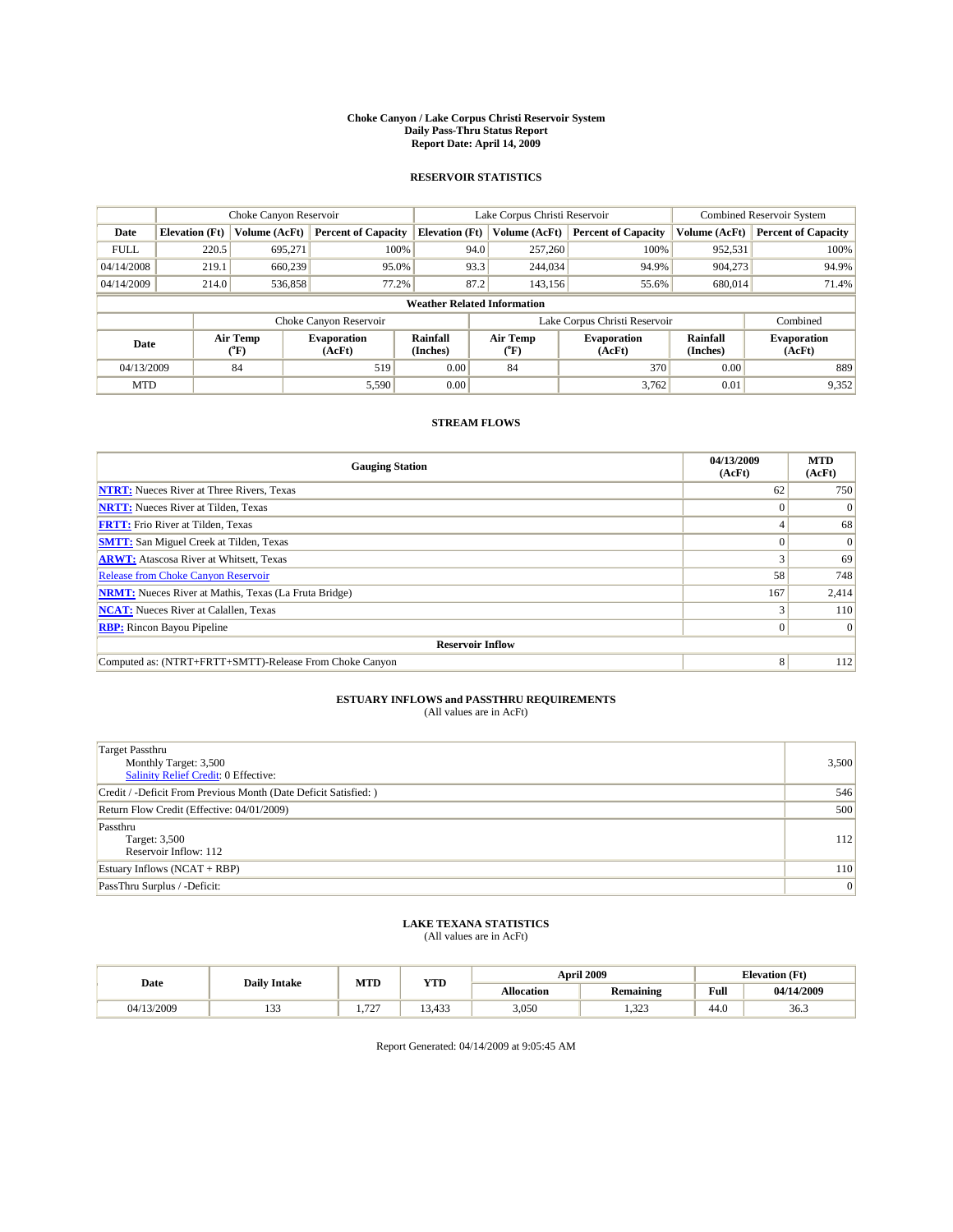#### **Choke Canyon / Lake Corpus Christi Reservoir System Daily Pass-Thru Status Report Report Date: April 15, 2009**

#### **RESERVOIR STATISTICS**

|             | Choke Canyon Reservoir             |                          |                              |                       | Lake Corpus Christi Reservoir |         |                               |                      | <b>Combined Reservoir System</b> |  |  |
|-------------|------------------------------------|--------------------------|------------------------------|-----------------------|-------------------------------|---------|-------------------------------|----------------------|----------------------------------|--|--|
| Date        | <b>Elevation</b> (Ft)              | Volume (AcFt)            | <b>Percent of Capacity</b>   | <b>Elevation</b> (Ft) | Volume (AcFt)                 |         | <b>Percent of Capacity</b>    | Volume (AcFt)        | <b>Percent of Capacity</b>       |  |  |
| <b>FULL</b> | 220.5                              | 695,271                  | 100%                         |                       | 94.0                          | 257,260 | 100%                          | 952,531              | 100%                             |  |  |
| 04/15/2008  | 219.1                              | 659,734                  | 94.9%                        |                       | 93.2                          | 243,495 | 94.6%                         | 903,229              | 94.8%                            |  |  |
| 04/15/2009  | 213.9                              | 536.412                  | 77.2%                        |                       | 87.2                          | 142.724 | 55.5%                         | 679,136              | 71.3%                            |  |  |
|             | <b>Weather Related Information</b> |                          |                              |                       |                               |         |                               |                      |                                  |  |  |
|             |                                    |                          | Choke Canyon Reservoir       |                       |                               |         | Lake Corpus Christi Reservoir |                      | Combined                         |  |  |
| Date        |                                    | Air Temp<br>$\rm ^{o}F)$ | <b>Evaporation</b><br>(AcFt) | Rainfall<br>(Inches)  | Air Temp<br>("F)              |         | <b>Evaporation</b><br>(AcFt)  | Rainfall<br>(Inches) | <b>Evaporation</b><br>(AcFt)     |  |  |
| 04/14/2009  |                                    | 86                       | 428                          | 0.00                  | 84                            |         | 327                           | 0.00                 | 755                              |  |  |
| <b>MTD</b>  |                                    |                          | 6.018                        | 0.00                  |                               |         | 4.089                         | 0.01                 | 10.107                           |  |  |

### **STREAM FLOWS**

| <b>Gauging Station</b>                                       | 04/14/2009<br>(AcFt) | <b>MTD</b><br>(AcFt) |
|--------------------------------------------------------------|----------------------|----------------------|
| <b>NTRT:</b> Nueces River at Three Rivers, Texas             | 64                   | 814                  |
| <b>NRTT:</b> Nueces River at Tilden, Texas                   |                      | $\Omega$             |
| <b>FRTT:</b> Frio River at Tilden, Texas                     |                      | 73                   |
| <b>SMTT:</b> San Miguel Creek at Tilden, Texas               |                      | $\Omega$             |
| <b>ARWT:</b> Atascosa River at Whitsett, Texas               |                      | 72                   |
| <b>Release from Choke Canyon Reservoir</b>                   | 58                   | 806                  |
| <b>NRMT:</b> Nueces River at Mathis, Texas (La Fruta Bridge) | 177                  | 2,590                |
| <b>NCAT:</b> Nueces River at Calallen, Texas                 | $\Omega$             | 110                  |
| <b>RBP:</b> Rincon Bayou Pipeline                            | $\overline{0}$       | $\Omega$             |
| <b>Reservoir Inflow</b>                                      |                      |                      |
| Computed as: (NTRT+FRTT+SMTT)-Release From Choke Canyon      | 11                   | 123                  |

## **ESTUARY INFLOWS and PASSTHRU REQUIREMENTS**<br>(All values are in AcFt)

| <b>Target Passthru</b><br>Monthly Target: 3,500<br>Salinity Relief Credit: 0 Effective: | 3,500 |
|-----------------------------------------------------------------------------------------|-------|
| Credit / -Deficit From Previous Month (Date Deficit Satisfied: )                        | 546   |
| Return Flow Credit (Effective: 04/01/2009)                                              | 500   |
| Passthru<br>Target: 3,500<br>Reservoir Inflow: 123                                      | 123   |
| Estuary Inflows (NCAT + RBP)                                                            | 110   |
| PassThru Surplus / -Deficit:                                                            | 0     |

## **LAKE TEXANA STATISTICS** (All values are in AcFt)

| Date       | <b>Daily Intake</b> | MTD  | <b>YTD</b> |                   | <b>April 2009</b> | <b>Elevation</b> (Ft)                       |            |
|------------|---------------------|------|------------|-------------------|-------------------|---------------------------------------------|------------|
|            |                     |      |            | <b>Allocation</b> | <b>Remaining</b>  | Full<br>the contract of the contract of the | 04/15/2009 |
| 04/14/2009 |                     | .858 | 13.564     | 3,050             | .192              | 44.0                                        | 36.1       |

Report Generated: 04/15/2009 at 8:15:00 AM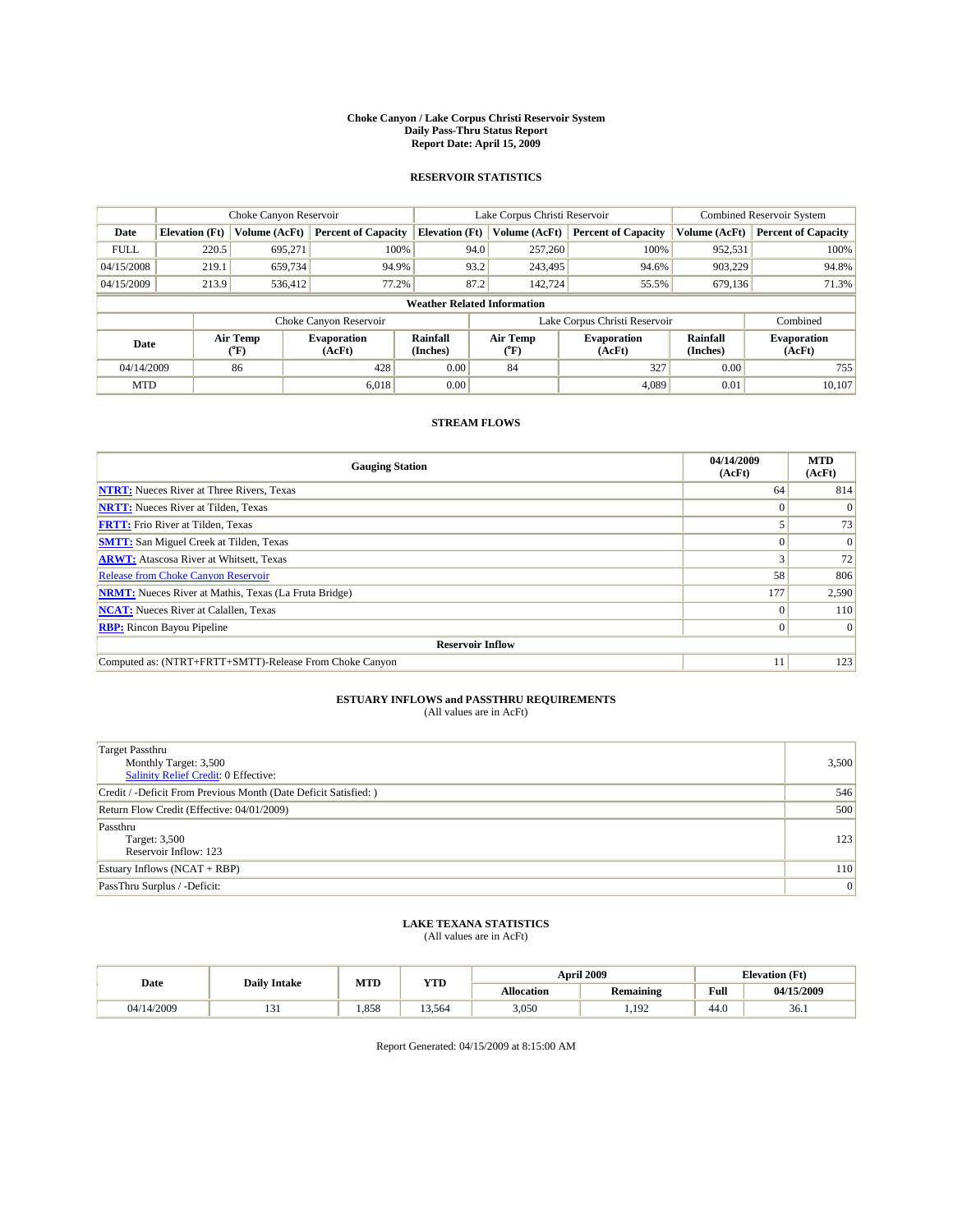#### **Choke Canyon / Lake Corpus Christi Reservoir System Daily Pass-Thru Status Report Report Date: April 16, 2009**

#### **RESERVOIR STATISTICS**

|             |                                    | Choke Canyon Reservoir |                              |                       | Lake Corpus Christi Reservoir | <b>Combined Reservoir System</b> |                      |                              |  |  |
|-------------|------------------------------------|------------------------|------------------------------|-----------------------|-------------------------------|----------------------------------|----------------------|------------------------------|--|--|
| Date        | <b>Elevation</b> (Ft)              | Volume (AcFt)          | <b>Percent of Capacity</b>   | <b>Elevation</b> (Ft) | Volume (AcFt)                 | <b>Percent of Capacity</b>       | Volume (AcFt)        | <b>Percent of Capacity</b>   |  |  |
| <b>FULL</b> | 220.5                              | 695,271                | 100%                         | 94.0                  | 257,260                       | 100%                             | 952,531              | 100%                         |  |  |
| 04/16/2008  | 219.1                              | 659,734                | 94.9%                        | 93.2                  | 242,417                       | 94.2%                            | 902,151              | 94.7%                        |  |  |
| 04/16/2009  | 213.9                              | 536,189                | 77.1%                        | 87.1                  | 141.718                       | 55.1%                            | 677,907              | 71.2%                        |  |  |
|             | <b>Weather Related Information</b> |                        |                              |                       |                               |                                  |                      |                              |  |  |
|             |                                    |                        | Choke Canyon Reservoir       |                       |                               | Lake Corpus Christi Reservoir    |                      | Combined                     |  |  |
| Date        |                                    | Air Temp<br>(°F)       | <b>Evaporation</b><br>(AcFt) | Rainfall<br>(Inches)  | Air Temp<br>("F)              | <b>Evaporation</b><br>(AcFt)     | Rainfall<br>(Inches) | <b>Evaporation</b><br>(AcFt) |  |  |
| 04/15/2009  |                                    | 85                     | 506                          | 0.00                  | 81                            | 284                              | 0.00                 | 790                          |  |  |
| <b>MTD</b>  |                                    |                        | 6.524                        | 0.00                  |                               | 4,373                            | 0.01                 | 10.897                       |  |  |

### **STREAM FLOWS**

| <b>Gauging Station</b>                                       | 04/15/2009<br>(AcFt) | <b>MTD</b><br>(AcFt) |  |  |  |  |
|--------------------------------------------------------------|----------------------|----------------------|--|--|--|--|
| <b>NTRT:</b> Nueces River at Three Rivers, Texas             | 56                   | 869                  |  |  |  |  |
| <b>NRTT:</b> Nueces River at Tilden, Texas                   | $\Omega$             | $\Omega$             |  |  |  |  |
| <b>FRTT:</b> Frio River at Tilden, Texas                     |                      | 78                   |  |  |  |  |
| <b>SMTT:</b> San Miguel Creek at Tilden, Texas               | $\Omega$             | $\Omega$             |  |  |  |  |
| <b>ARWT:</b> Atascosa River at Whitsett, Texas               | 3                    | 75                   |  |  |  |  |
| <b>Release from Choke Canyon Reservoir</b>                   | 58                   | 863                  |  |  |  |  |
| <b>NRMT:</b> Nueces River at Mathis, Texas (La Fruta Bridge) | 234                  | 2,825                |  |  |  |  |
| <b>NCAT:</b> Nueces River at Calallen, Texas                 | $\Omega$             | 110                  |  |  |  |  |
| <b>RBP:</b> Rincon Bayou Pipeline                            | $\mathbf{0}$         | $\Omega$             |  |  |  |  |
| <b>Reservoir Inflow</b>                                      |                      |                      |  |  |  |  |
| Computed as: NRTT+FRTT+SMTT+ARWT                             | 8                    | 131                  |  |  |  |  |

# **ESTUARY INFLOWS and PASSTHRU REQUIREMENTS**<br>(All values are in AcFt)

| <b>Target Passthru</b><br>Monthly Target: 3,500<br>Salinity Relief Credit: 0 Effective: | 3,500 |
|-----------------------------------------------------------------------------------------|-------|
| Credit / -Deficit From Previous Month (Date Deficit Satisfied: )                        | 546   |
| Return Flow Credit (Effective: 04/01/2009)                                              | 500   |
| Passthru<br>Target: 3,500<br>Reservoir Inflow: 131                                      | 131   |
| Estuary Inflows $(NCAT + RBP)$                                                          | 110   |
| PassThru Surplus / -Deficit:                                                            | 0     |

## **LAKE TEXANA STATISTICS** (All values are in AcFt)

|            | <b>Daily Intake</b>   | MTD   | <b>YTD</b> |                   | <b>April 2009</b> | <b>Elevation</b> (Ft)                       |            |
|------------|-----------------------|-------|------------|-------------------|-------------------|---------------------------------------------|------------|
| Date       |                       |       |            | <b>Allocation</b> | <b>Remaining</b>  | Full<br>the contract of the contract of the | 04/16/2009 |
| 04/15/2009 | 120<br>$\overline{1}$ | 1.987 | 3.693      | 3,050             | .063              | 44.0                                        | 36.1       |

Report Generated: 04/16/2009 at 8:54:34 AM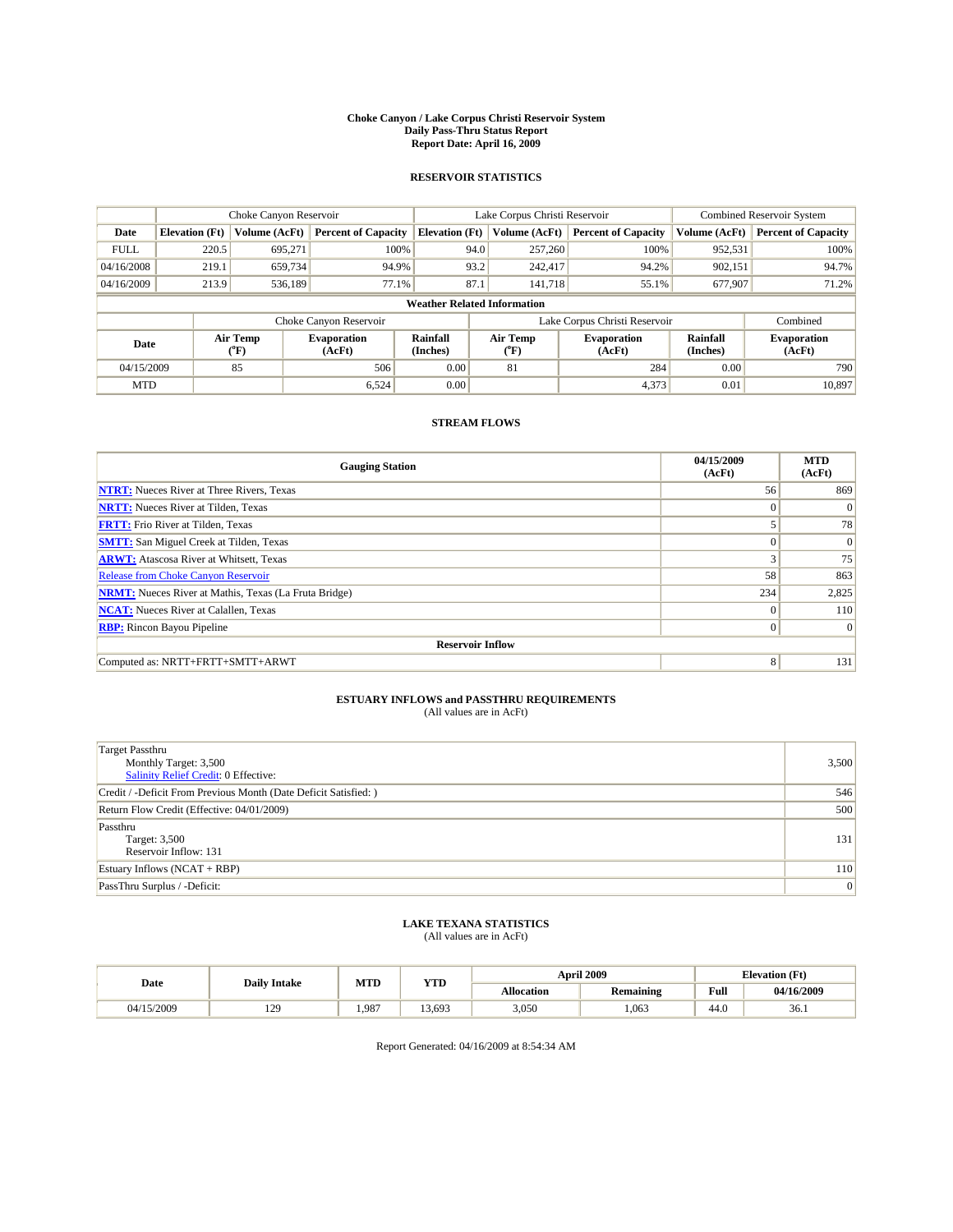#### **Choke Canyon / Lake Corpus Christi Reservoir System Daily Pass-Thru Status Report Report Date: April 17, 2009**

#### **RESERVOIR STATISTICS**

|             |                                    | Choke Canyon Reservoir |                              |                       | Lake Corpus Christi Reservoir | <b>Combined Reservoir System</b> |                      |                              |  |  |
|-------------|------------------------------------|------------------------|------------------------------|-----------------------|-------------------------------|----------------------------------|----------------------|------------------------------|--|--|
| Date        | <b>Elevation</b> (Ft)              | Volume (AcFt)          | <b>Percent of Capacity</b>   | <b>Elevation</b> (Ft) | Volume (AcFt)                 | <b>Percent of Capacity</b>       | Volume (AcFt)        | <b>Percent of Capacity</b>   |  |  |
| <b>FULL</b> | 220.5                              | 695,271                | 100%                         | 94.0                  | 257,260                       | 100%                             | 952,531              | 100%                         |  |  |
| 04/17/2008  | 219.0                              | 657,479                | 94.6%                        | 93.2                  | 242,059                       | 94.1%                            | 899,538              | 94.4%                        |  |  |
| 04/17/2009  | 213.9                              | 535,521                | 77.0%                        | 87.1                  | 141,574                       | 55.0%                            | 677,095              | 71.1%                        |  |  |
|             | <b>Weather Related Information</b> |                        |                              |                       |                               |                                  |                      |                              |  |  |
|             |                                    |                        | Choke Canyon Reservoir       |                       |                               | Lake Corpus Christi Reservoir    |                      | Combined                     |  |  |
| Date        |                                    | Air Temp<br>(°F)       | <b>Evaporation</b><br>(AcFt) | Rainfall<br>(Inches)  | Air Temp<br>("F)              | <b>Evaporation</b><br>(AcFt)     | Rainfall<br>(Inches) | <b>Evaporation</b><br>(AcFt) |  |  |
| 04/16/2009  |                                    | 72                     | 13                           | 0.03                  | 72                            | 8                                | 0.03                 | 21                           |  |  |
| <b>MTD</b>  |                                    |                        | 6,537                        | 0.03                  |                               | 4,381                            | 0.04                 | 10.918                       |  |  |

### **STREAM FLOWS**

| <b>Gauging Station</b>                                       | 04/16/2009<br>(AcFt) | <b>MTD</b><br>(AcFt) |  |  |  |  |
|--------------------------------------------------------------|----------------------|----------------------|--|--|--|--|
| <b>NTRT:</b> Nueces River at Three Rivers, Texas             | 54                   | 923                  |  |  |  |  |
| <b>NRTT:</b> Nueces River at Tilden, Texas                   | $\Omega$             | $\Omega$             |  |  |  |  |
| <b>FRTT:</b> Frio River at Tilden, Texas                     |                      | 82                   |  |  |  |  |
| <b>SMTT:</b> San Miguel Creek at Tilden, Texas               | $\Omega$             | $\Omega$             |  |  |  |  |
| <b>ARWT:</b> Atascosa River at Whitsett, Texas               | 3                    | 78                   |  |  |  |  |
| <b>Release from Choke Canyon Reservoir</b>                   | 58                   | 921                  |  |  |  |  |
| <b>NRMT:</b> Nueces River at Mathis, Texas (La Fruta Bridge) | 228                  | 3,053                |  |  |  |  |
| <b>NCAT:</b> Nueces River at Calallen, Texas                 | $\Omega$             | 110                  |  |  |  |  |
| <b>RBP:</b> Rincon Bayou Pipeline                            | $\mathbf{0}$         | $\Omega$             |  |  |  |  |
| <b>Reservoir Inflow</b>                                      |                      |                      |  |  |  |  |
| Computed as: NRTT+FRTT+SMTT+ARWT                             | 7                    | 138                  |  |  |  |  |

# **ESTUARY INFLOWS and PASSTHRU REQUIREMENTS**<br>(All values are in AcFt)

| <b>Target Passthru</b><br>Monthly Target: 3,500<br>Salinity Relief Credit: 0 Effective: | 3,500 |
|-----------------------------------------------------------------------------------------|-------|
| Credit / -Deficit From Previous Month (Date Deficit Satisfied: )                        | 546   |
| Return Flow Credit (Effective: 04/01/2009)                                              | 500   |
| Passthru<br>Target: 3,500<br>Reservoir Inflow: 138                                      | 138   |
| Estuary Inflows $(NCAT + RBP)$                                                          | 110   |
| PassThru Surplus / -Deficit:                                                            | 0     |

## **LAKE TEXANA STATISTICS** (All values are in AcFt)

| Date       | <b>Daily Intake</b>   | MTD   | <b>YTD</b> |                   | <b>April 2009</b> | <b>Elevation</b> (Ft) |            |
|------------|-----------------------|-------|------------|-------------------|-------------------|-----------------------|------------|
|            |                       |       |            | <b>Allocation</b> | <b>Remaining</b>  | Full                  | 04/17/2009 |
| 04/16/2009 | 120<br>$\overline{1}$ | 2.116 | 3.822      | 3,050             | 934               | 44.0                  | 36.1       |

Report Generated: 04/17/2009 at 8:39:10 AM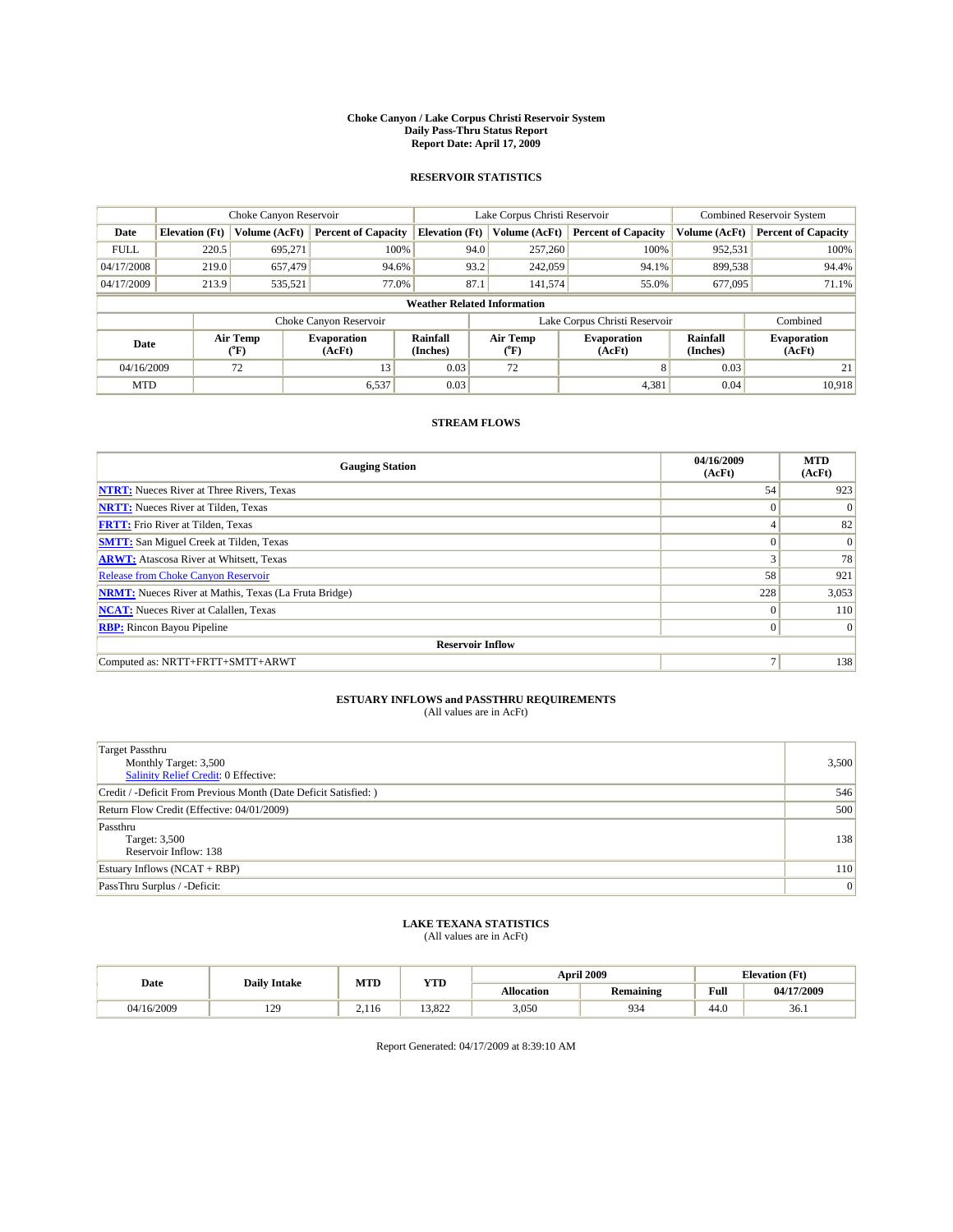#### **Choke Canyon / Lake Corpus Christi Reservoir System Daily Pass-Thru Status Report Report Date: April 18, 2009**

#### **RESERVOIR STATISTICS**

|             |                                    | Choke Canyon Reservoir |                              | Lake Corpus Christi Reservoir |                          |  |                               | <b>Combined Reservoir System</b> |                              |  |
|-------------|------------------------------------|------------------------|------------------------------|-------------------------------|--------------------------|--|-------------------------------|----------------------------------|------------------------------|--|
| Date        | <b>Elevation</b> (Ft)              | Volume (AcFt)          | <b>Percent of Capacity</b>   | <b>Elevation (Ft)</b>         | Volume (AcFt)            |  | <b>Percent of Capacity</b>    | Volume (AcFt)                    | <b>Percent of Capacity</b>   |  |
| <b>FULL</b> | 220.5                              | 695,271                | 100%                         |                               | 257,260<br>94.0          |  | 100%                          | 952,531                          | 100%                         |  |
| 04/18/2008  | 219.0                              | 657.980                | 94.6%                        |                               | 93.3<br>243,854          |  | 94.8%                         | 901,834                          | 94.7%                        |  |
| 04/18/2009  | 214.0                              | 536,858                | 77.2%                        |                               | 87.1<br>141.718          |  | 55.1%                         | 678,576                          | 71.2%                        |  |
|             | <b>Weather Related Information</b> |                        |                              |                               |                          |  |                               |                                  |                              |  |
|             |                                    |                        | Choke Canyon Reservoir       |                               |                          |  | Lake Corpus Christi Reservoir |                                  | Combined                     |  |
| Date        |                                    | Air Temp<br>(°F)       | <b>Evaporation</b><br>(AcFt) | Rainfall<br>(Inches)          | Air Temp<br>$\rm ^{o}F)$ |  | <b>Evaporation</b><br>(AcFt)  | Rainfall<br>(Inches)             | <b>Evaporation</b><br>(AcFt) |  |
| 04/17/2009  |                                    | 79                     | 39                           | 0.30                          | 82                       |  | 92                            | 0.02                             | 131                          |  |
| <b>MTD</b>  |                                    |                        | 6,576                        | 0.33                          |                          |  | 4,473                         | 0.06                             | 11.049                       |  |

### **STREAM FLOWS**

| <b>Gauging Station</b>                                       | 04/17/2009<br>(AcFt) | <b>MTD</b><br>(AcFt) |  |  |  |  |  |
|--------------------------------------------------------------|----------------------|----------------------|--|--|--|--|--|
| <b>NTRT:</b> Nueces River at Three Rivers, Texas             | 54                   | 977                  |  |  |  |  |  |
| <b>NRTT:</b> Nueces River at Tilden, Texas                   | $\Omega$             | $\Omega$             |  |  |  |  |  |
| <b>FRTT:</b> Frio River at Tilden, Texas                     |                      | 87                   |  |  |  |  |  |
| <b>SMTT:</b> San Miguel Creek at Tilden, Texas               | $\Omega$             | $\Omega$             |  |  |  |  |  |
| <b>ARWT:</b> Atascosa River at Whitsett, Texas               | 4                    | 81                   |  |  |  |  |  |
| Release from Choke Canyon Reservoir                          | 58                   | 979                  |  |  |  |  |  |
| <b>NRMT:</b> Nueces River at Mathis, Texas (La Fruta Bridge) | 183                  | 3,236                |  |  |  |  |  |
| <b>NCAT:</b> Nueces River at Calallen, Texas                 | $\Omega$             | 110                  |  |  |  |  |  |
| <b>RBP:</b> Rincon Bayou Pipeline                            | 10 <sup>1</sup>      | 10                   |  |  |  |  |  |
| <b>Reservoir Inflow</b>                                      |                      |                      |  |  |  |  |  |
| Computed as: NRTT+FRTT+SMTT+ARWT                             | 8                    | 146                  |  |  |  |  |  |

# **ESTUARY INFLOWS and PASSTHRU REQUIREMENTS**<br>(All values are in AcFt)

| <b>Target Passthru</b><br>Monthly Target: 3,500<br>Salinity Relief Credit: 0 Effective: | 3,500 |
|-----------------------------------------------------------------------------------------|-------|
| Credit / -Deficit From Previous Month (Date Deficit Satisfied: )                        | 546   |
| Return Flow Credit (Effective: 04/01/2009)                                              | 500   |
| Passthru<br>Target: 3,500<br>Reservoir Inflow: 146                                      | 146   |
| Estuary Inflows $(NCAT + RBP)$                                                          | 120   |
| PassThru Surplus / -Deficit:                                                            | 0     |

## **LAKE TEXANA STATISTICS** (All values are in AcFt)

| Date       | <b>Daily Intake</b> | MTD   | <b>YTD</b> |                   | <b>April 2009</b> | <b>Elevation</b> (Ft) |            |
|------------|---------------------|-------|------------|-------------------|-------------------|-----------------------|------------|
|            |                     |       |            | <b>Allocation</b> | <b>Remaining</b>  | Full                  | 04/18/2009 |
| 04/17/2009 | 120<br>1/2          | 2.245 | 13.950     | 3.050             | 805               | 44.0                  | 36.1       |

Report Generated: 04/18/2009 at 8:29:35 AM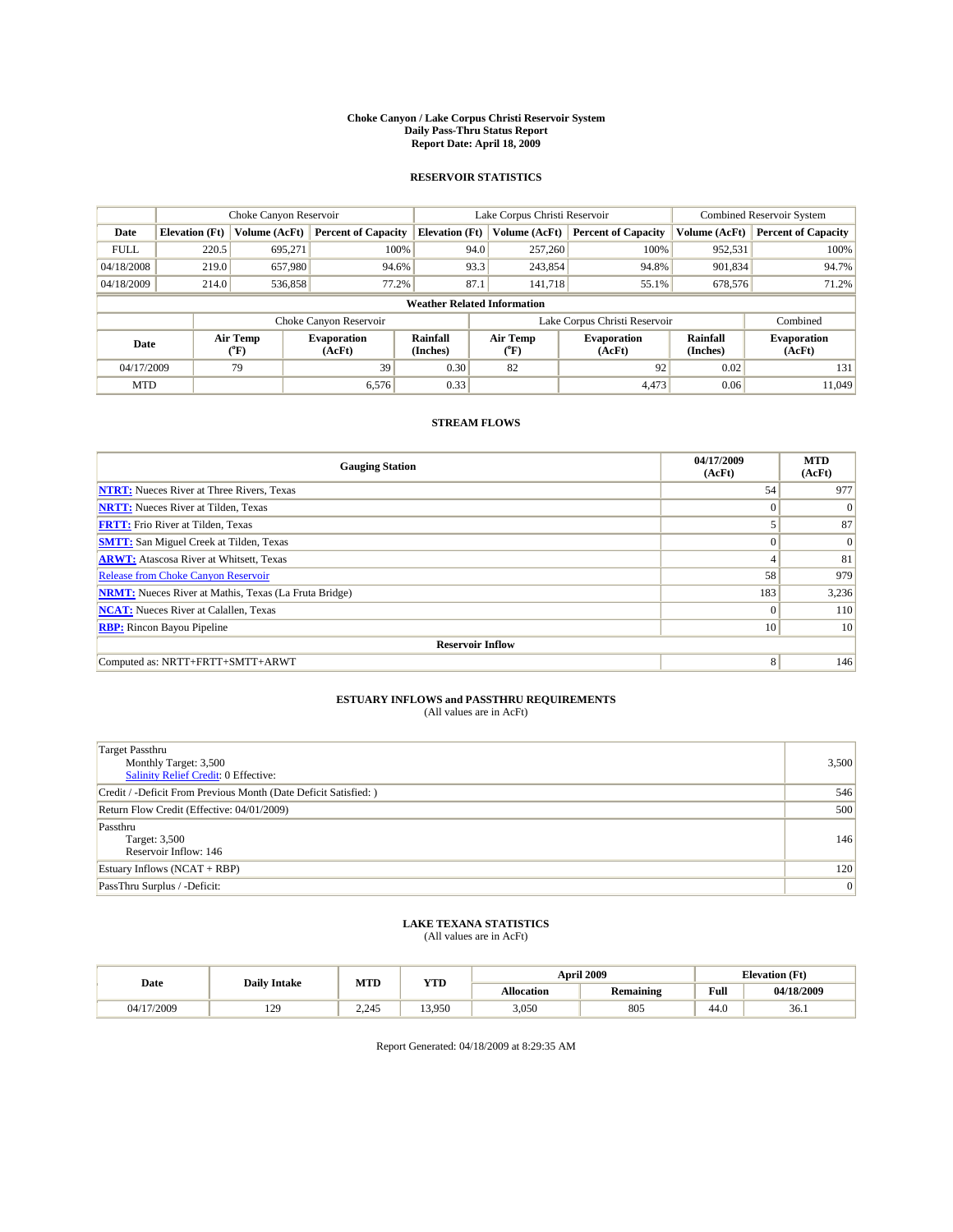#### **Choke Canyon / Lake Corpus Christi Reservoir System Daily Pass-Thru Status Report Report Date: April 19, 2009**

#### **RESERVOIR STATISTICS**

|             | Choke Canyon Reservoir             |                             |                              |                       | Lake Corpus Christi Reservoir |                          |                               |                      | <b>Combined Reservoir System</b> |  |
|-------------|------------------------------------|-----------------------------|------------------------------|-----------------------|-------------------------------|--------------------------|-------------------------------|----------------------|----------------------------------|--|
| Date        | <b>Elevation</b> (Ft)              | Volume (AcFt)               | <b>Percent of Capacity</b>   | <b>Elevation (Ft)</b> |                               | Volume (AcFt)            | <b>Percent of Capacity</b>    | Volume (AcFt)        | <b>Percent of Capacity</b>       |  |
| <b>FULL</b> | 220.5                              | 695,271                     | 100%                         |                       | 94.0                          | 257,260                  | 100%                          | 952,531              | 100%                             |  |
| 04/19/2008  | 219.1                              | 658,480                     | 94.7%                        |                       | 93.2                          | 242,059                  | 94.1%                         | 900,539              | 94.5%                            |  |
| 04/19/2009  | 214.0                              | 537,080                     | 77.2%                        |                       | 87.1                          | 141.861                  | 55.1%                         | 678,941              | 71.3%                            |  |
|             | <b>Weather Related Information</b> |                             |                              |                       |                               |                          |                               |                      |                                  |  |
|             |                                    |                             | Choke Canyon Reservoir       |                       |                               |                          | Lake Corpus Christi Reservoir |                      | Combined                         |  |
| Date        |                                    | Air Temp<br>${}^{\circ}$ F) | <b>Evaporation</b><br>(AcFt) | Rainfall<br>(Inches)  |                               | Air Temp<br>$\rm ^{o}F)$ | <b>Evaporation</b><br>(AcFt)  | Rainfall<br>(Inches) | <b>Evaporation</b><br>(AcFt)     |  |
| 04/18/2009  |                                    | 81                          | 104                          | 0.38                  |                               | 83                       | 100                           | 0.00                 | 204                              |  |
| <b>MTD</b>  |                                    |                             | 6.680                        | 0.71                  |                               |                          | 4,573                         | 0.06                 | 11,253'                          |  |

### **STREAM FLOWS**

| <b>Gauging Station</b>                                       | 04/18/2009<br>(AcFt) | <b>MTD</b><br>(AcFt) |
|--------------------------------------------------------------|----------------------|----------------------|
| <b>NTRT:</b> Nueces River at Three Rivers, Texas             | 56                   | 1,032                |
| <b>NRTT:</b> Nueces River at Tilden, Texas                   | $\Omega$             | $\Omega$             |
| <b>FRTT:</b> Frio River at Tilden, Texas                     |                      | 92                   |
| <b>SMTT:</b> San Miguel Creek at Tilden, Texas               | 40                   | 40                   |
| <b>ARWT:</b> Atascosa River at Whitsett, Texas               | 3                    | 84                   |
| <b>Release from Choke Canyon Reservoir</b>                   | 58                   | 1,036                |
| <b>NRMT:</b> Nueces River at Mathis, Texas (La Fruta Bridge) | 175                  | 3,410                |
| <b>NCAT:</b> Nueces River at Calallen, Texas                 | 87                   | 197                  |
| <b>RBP:</b> Rincon Bayou Pipeline                            |                      | 10                   |
| <b>Reservoir Inflow</b>                                      |                      |                      |
| Computed as: NRTT+FRTT+SMTT+ARWT                             | 47                   | 194                  |

# **ESTUARY INFLOWS and PASSTHRU REQUIREMENTS**<br>(All values are in AcFt)

| <b>Target Passthru</b><br>Monthly Target: 3,500<br>Salinity Relief Credit: 0 Effective: | 3,500 |
|-----------------------------------------------------------------------------------------|-------|
| Credit / -Deficit From Previous Month (Date Deficit Satisfied: )                        | 546   |
| Return Flow Credit (Effective: 04/01/2009)                                              | 500   |
| Passthru<br>Target: 3,500<br>Reservoir Inflow: 194                                      | 194   |
| Estuary Inflows $(NCAT + RBP)$                                                          | 207   |
| PassThru Surplus / -Deficit:                                                            | 0     |

## **LAKE TEXANA STATISTICS** (All values are in AcFt)

|            | <b>Daily Intake</b> | MTD   | <b>YTD</b> |                   | <b>April 2009</b> | <b>Elevation</b> (Ft)                       |            |
|------------|---------------------|-------|------------|-------------------|-------------------|---------------------------------------------|------------|
| Date       |                     |       |            | <b>Allocation</b> | Remaining         | Full<br>the contract of the contract of the | 04/19/2009 |
| 04/18/2009 | 120<br>1/2          | 2.374 | 4.07c      | 3,050             | 676               | 44.0                                        | 36.1       |

Report Generated: 04/19/2009 at 8:29:08 AM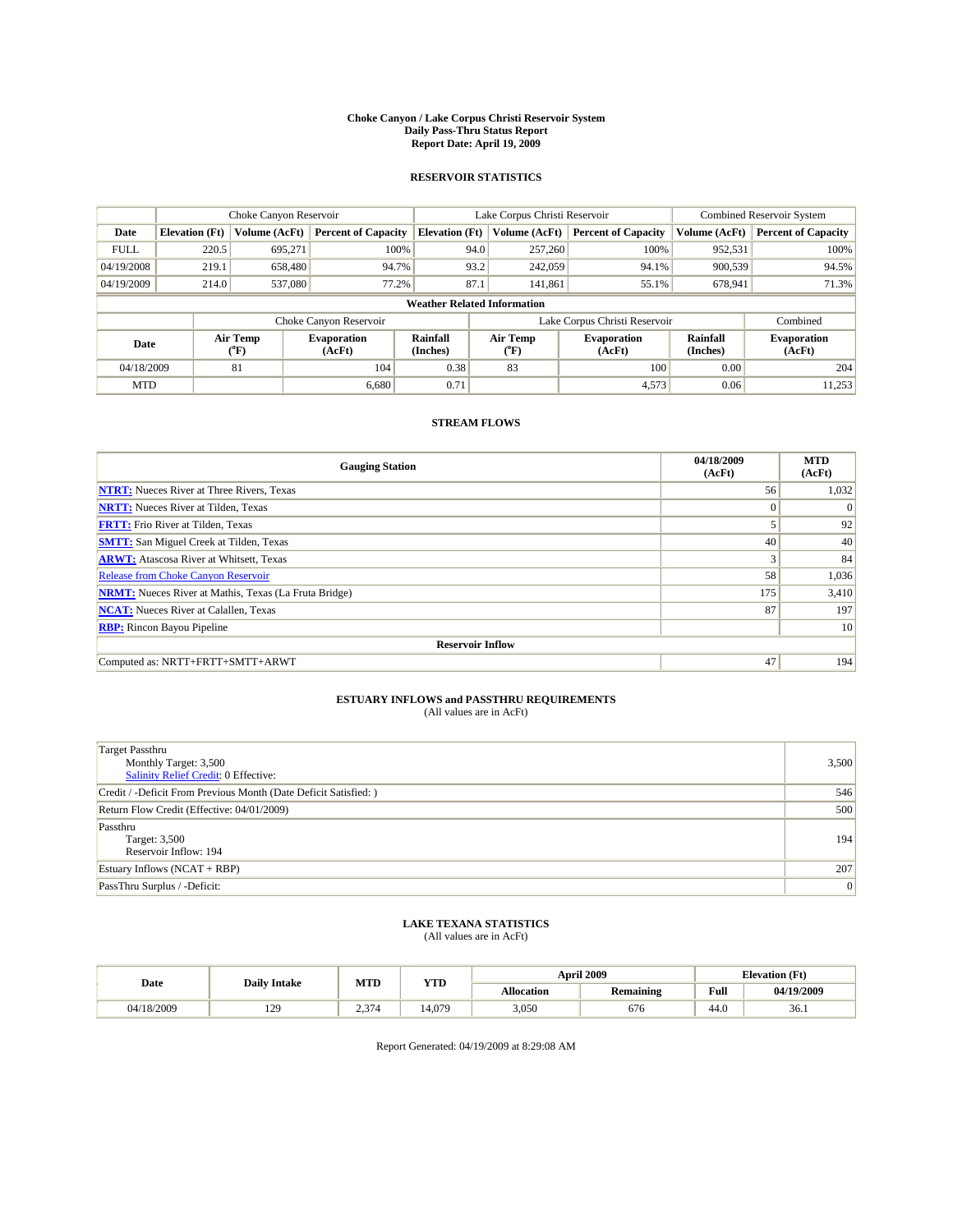#### **Choke Canyon / Lake Corpus Christi Reservoir System Daily Pass-Thru Status Report Report Date: April 20, 2009**

#### **RESERVOIR STATISTICS**

|             | Choke Canyon Reservoir             |                  |                              |                       | Lake Corpus Christi Reservoir |                  |                               |                      | <b>Combined Reservoir System</b> |  |  |
|-------------|------------------------------------|------------------|------------------------------|-----------------------|-------------------------------|------------------|-------------------------------|----------------------|----------------------------------|--|--|
| Date        | <b>Elevation</b> (Ft)              | Volume (AcFt)    | <b>Percent of Capacity</b>   | <b>Elevation</b> (Ft) |                               | Volume (AcFt)    | <b>Percent of Capacity</b>    | Volume (AcFt)        | <b>Percent of Capacity</b>       |  |  |
| <b>FULL</b> | 220.5                              | 695,271          | 100%                         |                       | 94.0                          | 257,260          | 100%                          | 952,531              | 100%                             |  |  |
| 04/20/2008  | 219.1                              | 658,230          | 94.7%                        |                       | 93.1                          | 241,521          | 93.9%                         | 899,751              | 94.5%                            |  |  |
| 04/20/2009  | 213.9                              | 536,412          | 77.2%                        |                       | 87.1                          | 141,431          | 55.0%                         | 677,843              | 71.2%                            |  |  |
|             | <b>Weather Related Information</b> |                  |                              |                       |                               |                  |                               |                      |                                  |  |  |
|             |                                    |                  | Choke Canyon Reservoir       |                       |                               |                  | Lake Corpus Christi Reservoir |                      | Combined                         |  |  |
| Date        |                                    | Air Temp<br>(°F) | <b>Evaporation</b><br>(AcFt) | Rainfall<br>(Inches)  |                               | Air Temp<br>("F) | <b>Evaporation</b><br>(AcFt)  | Rainfall<br>(Inches) | <b>Evaporation</b><br>(AcFt)     |  |  |
| 04/19/2009  |                                    | 85               | 545                          | 0.00                  |                               | 83               | 309                           | 0.00                 | 854                              |  |  |
| <b>MTD</b>  |                                    |                  | 7.225                        | 0.71                  |                               |                  | 4.882                         | 0.06                 | 12.107                           |  |  |

### **STREAM FLOWS**

| <b>Gauging Station</b>                                       | 04/19/2009<br>(AcFt) | <b>MTD</b><br>(AcFt) |
|--------------------------------------------------------------|----------------------|----------------------|
| <b>NTRT:</b> Nueces River at Three Rivers, Texas             | 56                   | 1,088                |
| <b>NRTT:</b> Nueces River at Tilden, Texas                   | $\Omega$             | $\Omega$             |
| <b>FRTT:</b> Frio River at Tilden, Texas                     |                      | 96                   |
| <b>SMTT:</b> San Miguel Creek at Tilden, Texas               | 89                   | 129                  |
| <b>ARWT:</b> Atascosa River at Whitsett, Texas               | 4                    | 88                   |
| <b>Release from Choke Canyon Reservoir</b>                   | 58                   | 1,094                |
| <b>NRMT:</b> Nueces River at Mathis, Texas (La Fruta Bridge) | 175                  | 3,585                |
| <b>NCAT:</b> Nueces River at Calallen, Texas                 | 64                   | 236                  |
| <b>RBP:</b> Rincon Bayou Pipeline                            | $\mathbf{0}$         | 10                   |
| <b>Reservoir Inflow</b>                                      |                      |                      |
| Computed as: NRTT+FRTT+SMTT+ARWT                             | 97                   | 291                  |

# **ESTUARY INFLOWS and PASSTHRU REQUIREMENTS**<br>(All values are in AcFt)

| <b>Target Passthru</b><br>Monthly Target: 3,500<br>Salinity Relief Credit: 0 Effective: | 3,500 |
|-----------------------------------------------------------------------------------------|-------|
| Credit / -Deficit From Previous Month (Date Deficit Satisfied: )                        | 546   |
| Return Flow Credit (Effective: 04/01/2009)                                              | 500   |
| Passthru<br>Target: 3,500<br>Reservoir Inflow: 291                                      | 291   |
| Estuary Inflows $(NCAT + RBP)$                                                          | 246   |
| PassThru Surplus / -Deficit:                                                            | 0     |

## **LAKE TEXANA STATISTICS** (All values are in AcFt)

| Date       | <b>Daily Intake</b>   | MTD   | <b>YTD</b>       | <b>April 2009</b> |                  | <b>Elevation</b> (Ft) |            |
|------------|-----------------------|-------|------------------|-------------------|------------------|-----------------------|------------|
|            |                       |       |                  | <b>Allocation</b> | <b>Remaining</b> | Full                  | 04/20/2009 |
| 04/19/2009 | 120<br>$\overline{1}$ | 2.503 | ,208<br>$\Delta$ | 3,050             | 547              | 44.0                  | 36.1       |

Report Generated: 04/20/2009 at 8:38:12 AM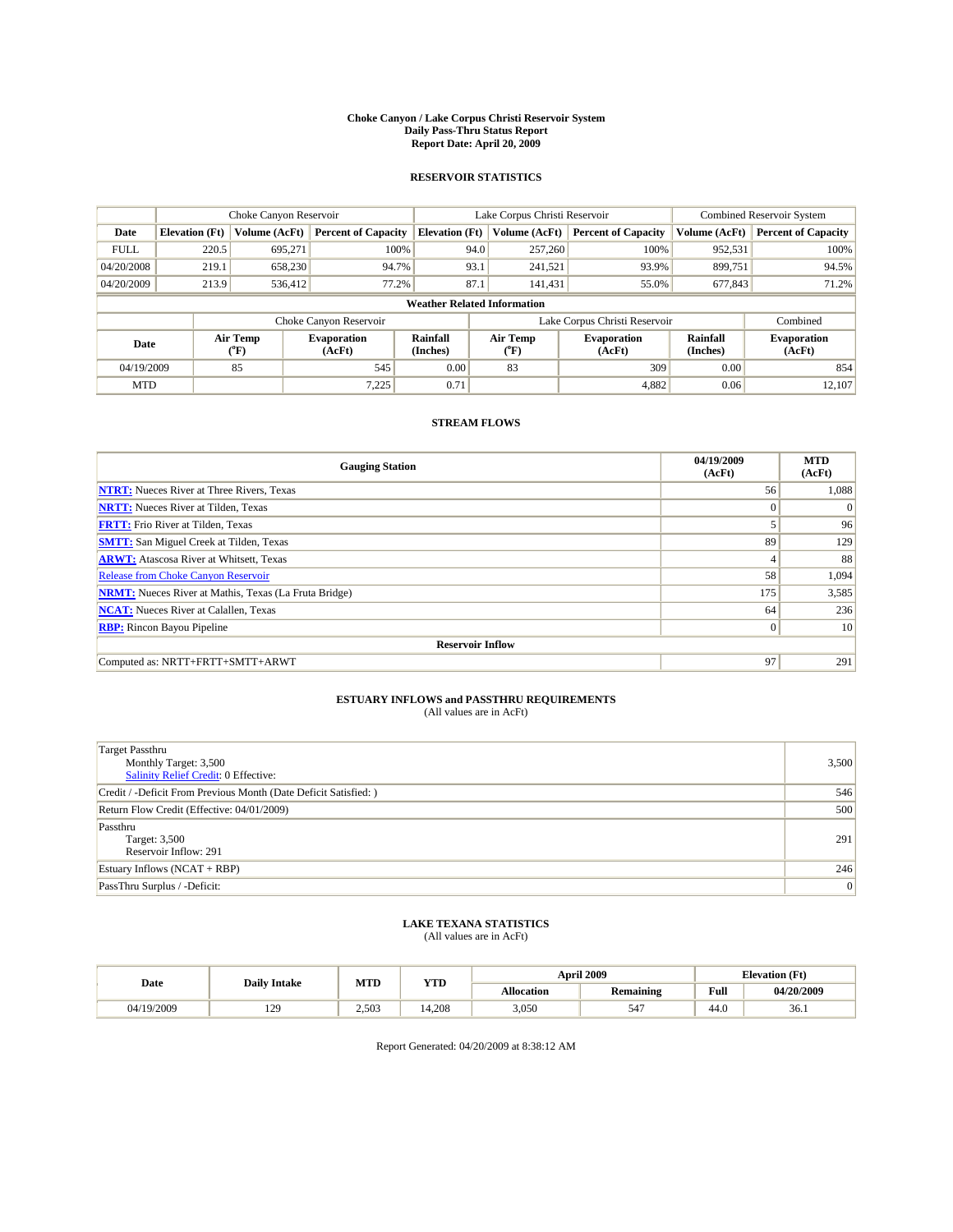#### **Choke Canyon / Lake Corpus Christi Reservoir System Daily Pass-Thru Status Report Report Date: April 21, 2009**

#### **RESERVOIR STATISTICS**

|             | Choke Canyon Reservoir             |                  |                              |                       | Lake Corpus Christi Reservoir |                  |                               |                      | <b>Combined Reservoir System</b> |  |  |
|-------------|------------------------------------|------------------|------------------------------|-----------------------|-------------------------------|------------------|-------------------------------|----------------------|----------------------------------|--|--|
| Date        | <b>Elevation</b> (Ft)              | Volume (AcFt)    | <b>Percent of Capacity</b>   | <b>Elevation</b> (Ft) |                               | Volume (AcFt)    | <b>Percent of Capacity</b>    | Volume (AcFt)        | <b>Percent of Capacity</b>       |  |  |
| <b>FULL</b> | 220.5                              | 695,271          | 100%                         |                       | 94.0                          | 257,260          | 100%                          | 952,531              | 100%                             |  |  |
| 04/21/2008  | 219.0                              | 656,979          | 94.5%                        |                       | 93.1                          | 240,804          | 93.6%                         | 897,783              | 94.3%                            |  |  |
| 04/21/2009  | 213.9                              | 536,189          | 77.1%                        |                       | 87.0                          | 140,574          | 54.6%                         | 676,763              | 71.0%                            |  |  |
|             | <b>Weather Related Information</b> |                  |                              |                       |                               |                  |                               |                      |                                  |  |  |
|             |                                    |                  | Choke Canyon Reservoir       |                       |                               |                  | Lake Corpus Christi Reservoir |                      | Combined                         |  |  |
| Date        |                                    | Air Temp<br>(°F) | <b>Evaporation</b><br>(AcFt) | Rainfall<br>(Inches)  |                               | Air Temp<br>("F) | <b>Evaporation</b><br>(AcFt)  | Rainfall<br>(Inches) | <b>Evaporation</b><br>(AcFt)     |  |  |
| 04/20/2009  |                                    | 83               | 389                          | 0.00                  |                               | 83               | 208                           | 0.00                 | 597                              |  |  |
| <b>MTD</b>  |                                    |                  | 7.614                        | 0.71                  |                               |                  | 5,090                         | 0.06                 | 12.704                           |  |  |

### **STREAM FLOWS**

| <b>Gauging Station</b>                                       | 04/20/2009<br>(AcFt) | <b>MTD</b><br>(AcFt) |
|--------------------------------------------------------------|----------------------|----------------------|
| <b>NTRT:</b> Nueces River at Three Rivers, Texas             | 56                   | 1,143                |
| <b>NRTT:</b> Nueces River at Tilden, Texas                   | $\theta$             | $\Omega$             |
| <b>FRTT:</b> Frio River at Tilden, Texas                     | 4                    | 101                  |
| <b>SMTT:</b> San Miguel Creek at Tilden, Texas               | 14                   | 143                  |
| <b>ARWT:</b> Atascosa River at Whitsett, Texas               | 3                    | 91                   |
| Release from Choke Canyon Reservoir                          | 58                   | 1,151                |
| <b>NRMT:</b> Nueces River at Mathis, Texas (La Fruta Bridge) | 179                  | 3,764                |
| <b>NCAT:</b> Nueces River at Calallen, Texas                 | q                    | 245                  |
| <b>RBP:</b> Rincon Bayou Pipeline                            | $\mathbf{0}$         | 10                   |
| <b>Reservoir Inflow</b>                                      |                      |                      |
| Computed as: NRTT+FRTT+SMTT+ARWT                             | 21                   | 313                  |

# **ESTUARY INFLOWS and PASSTHRU REQUIREMENTS**<br>(All values are in AcFt)

| <b>Target Passthru</b><br>Monthly Target: 3,500<br>Salinity Relief Credit: 0 Effective: | 3,500 |
|-----------------------------------------------------------------------------------------|-------|
| Credit / -Deficit From Previous Month (Date Deficit Satisfied: )                        | 546   |
| Return Flow Credit (Effective: 04/01/2009)                                              | 500   |
| Passthru<br>Target: 3,500<br>Reservoir Inflow: 313                                      | 313   |
| Estuary Inflows $(NCAT + RBP)$                                                          | 255   |
| PassThru Surplus / -Deficit:                                                            | 0     |

## **LAKE TEXANA STATISTICS** (All values are in AcFt)

|            | <b>Daily Intake</b>   | MTD   | YTD        |                   | <b>April 2009</b> |                                             | <b>Elevation</b> (Ft) |
|------------|-----------------------|-------|------------|-------------------|-------------------|---------------------------------------------|-----------------------|
| Date       |                       |       |            | <b>Allocation</b> | <b>Remaining</b>  | Full<br>the contract of the contract of the | 04/21/2009            |
| 04/20/2009 | 120<br>$\overline{1}$ | 2.632 | .338<br>14 | 3,050             | 418               | 44.0                                        | 39.4                  |

Report Generated: 04/21/2009 at 8:20:45 AM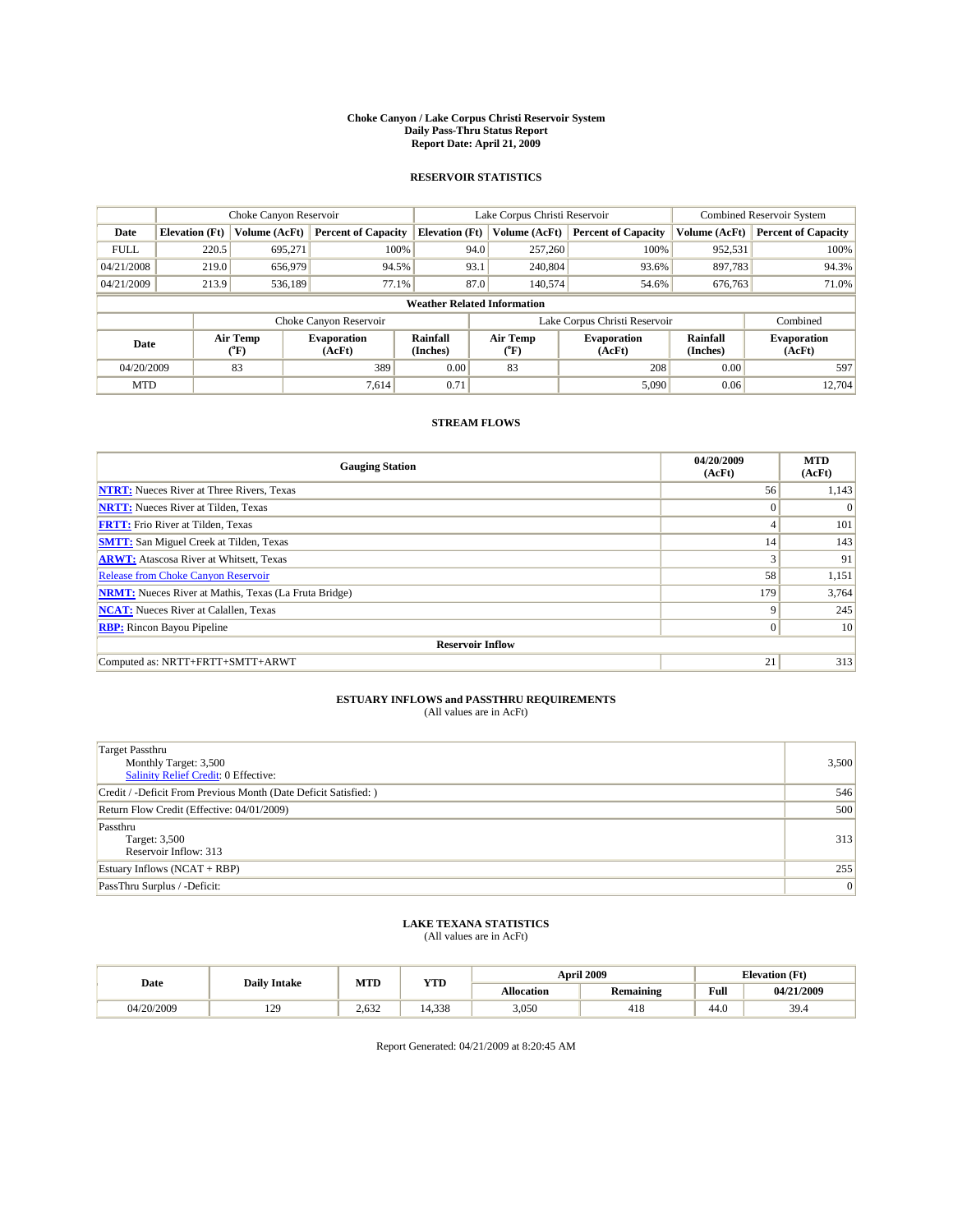#### **Choke Canyon / Lake Corpus Christi Reservoir System Daily Pass-Thru Status Report Report Date: April 22, 2009**

#### **RESERVOIR STATISTICS**

|             | Choke Canyon Reservoir             |                             |                              |                       | Lake Corpus Christi Reservoir |                          |                               |                      | <b>Combined Reservoir System</b> |  |
|-------------|------------------------------------|-----------------------------|------------------------------|-----------------------|-------------------------------|--------------------------|-------------------------------|----------------------|----------------------------------|--|
| Date        | <b>Elevation</b> (Ft)              | Volume (AcFt)               | <b>Percent of Capacity</b>   | <b>Elevation</b> (Ft) |                               | Volume (AcFt)            | <b>Percent of Capacity</b>    | Volume (AcFt)        | <b>Percent of Capacity</b>       |  |
| <b>FULL</b> | 220.5                              | 695,271                     | 100%                         |                       | 94.0                          | 257,260                  | 100%                          | 952,531              | 100%                             |  |
| 04/22/2008  | 219.0                              | 657,980                     | 94.6%                        |                       | 93.1                          | 240,804                  | 93.6%                         | 898,784              | 94.4%                            |  |
| 04/22/2009  | 213.9                              | 535.744                     | 77.1%                        |                       | 87.0                          | 139,436                  | 54.2%                         | 675,180              | 70.9%                            |  |
|             | <b>Weather Related Information</b> |                             |                              |                       |                               |                          |                               |                      |                                  |  |
|             |                                    |                             | Choke Canyon Reservoir       |                       |                               |                          | Lake Corpus Christi Reservoir |                      | Combined                         |  |
| Date        |                                    | Air Temp<br>${}^{\circ}$ F) | <b>Evaporation</b><br>(AcFt) | Rainfall<br>(Inches)  |                               | Air Temp<br>$\rm ^{o}F)$ | <b>Evaporation</b><br>(AcFt)  | Rainfall<br>(Inches) | <b>Evaporation</b><br>(AcFt)     |  |
| 04/21/2009  |                                    | 94                          | 480                          | 0.00                  |                               | 96                       | 446                           | 0.00                 | 926                              |  |
| <b>MTD</b>  |                                    |                             | 8.094                        | 0.71                  |                               |                          | 5,536                         | 0.06                 | 13,630                           |  |

### **STREAM FLOWS**

| <b>Gauging Station</b>                                       | 04/21/2009<br>(AcFt) | <b>MTD</b><br>(AcFt) |  |  |  |  |
|--------------------------------------------------------------|----------------------|----------------------|--|--|--|--|
| <b>NTRT:</b> Nueces River at Three Rivers, Texas             | 56                   | 1,199                |  |  |  |  |
| <b>NRTT:</b> Nueces River at Tilden, Texas                   | $\Omega$             |                      |  |  |  |  |
| <b>FRTT:</b> Frio River at Tilden, Texas                     | 48                   | 148                  |  |  |  |  |
| <b>SMTT:</b> San Miguel Creek at Tilden, Texas               | 6                    | 149                  |  |  |  |  |
| <b>ARWT:</b> Atascosa River at Whitsett, Texas               | 6                    | 97                   |  |  |  |  |
| <b>Release from Choke Canyon Reservoir</b>                   | 58                   | 1,209                |  |  |  |  |
| <b>NRMT:</b> Nueces River at Mathis, Texas (La Fruta Bridge) | 212                  | 3,976                |  |  |  |  |
| <b>NCAT:</b> Nueces River at Calallen, Texas                 | $\overline{0}$       | 245                  |  |  |  |  |
| <b>RBP:</b> Rincon Bayou Pipeline                            | $\overline{0}$       | 10                   |  |  |  |  |
| <b>Reservoir Inflow</b>                                      |                      |                      |  |  |  |  |
| Computed as: NRTT+FRTT+SMTT+ARWT                             | 60                   | 373                  |  |  |  |  |

# **ESTUARY INFLOWS and PASSTHRU REQUIREMENTS**<br>(All values are in AcFt)

| <b>Target Passthru</b><br>Monthly Target: 3,500<br>Salinity Relief Credit: 0 Effective: | 3,500 |
|-----------------------------------------------------------------------------------------|-------|
| Credit / -Deficit From Previous Month (Date Deficit Satisfied: )                        | 546   |
| Return Flow Credit (Effective: 04/01/2009)                                              | 500   |
| Passthru<br>Target: 3,500<br>Reservoir Inflow: 373                                      | 373   |
| Estuary Inflows $(NCAT + RBP)$                                                          | 255   |
| PassThru Surplus / -Deficit:                                                            | 0     |

## **LAKE TEXANA STATISTICS** (All values are in AcFt)

|            | <b>Daily Intake</b> | MTD   | <b>YTD</b> |                   | <b>April 2009</b> | <b>Elevation</b> (Ft)                       |            |
|------------|---------------------|-------|------------|-------------------|-------------------|---------------------------------------------|------------|
| Date       |                     |       |            | <b>Allocation</b> | <b>Remaining</b>  | Full<br>the contract of the contract of the | 04/22/2009 |
| 04/21/2009 | 130                 | 2.762 | 14.467     | 3,050             | 288               | 44.0                                        | 39.6       |

Report Generated: 04/22/2009 at 8:16:59 AM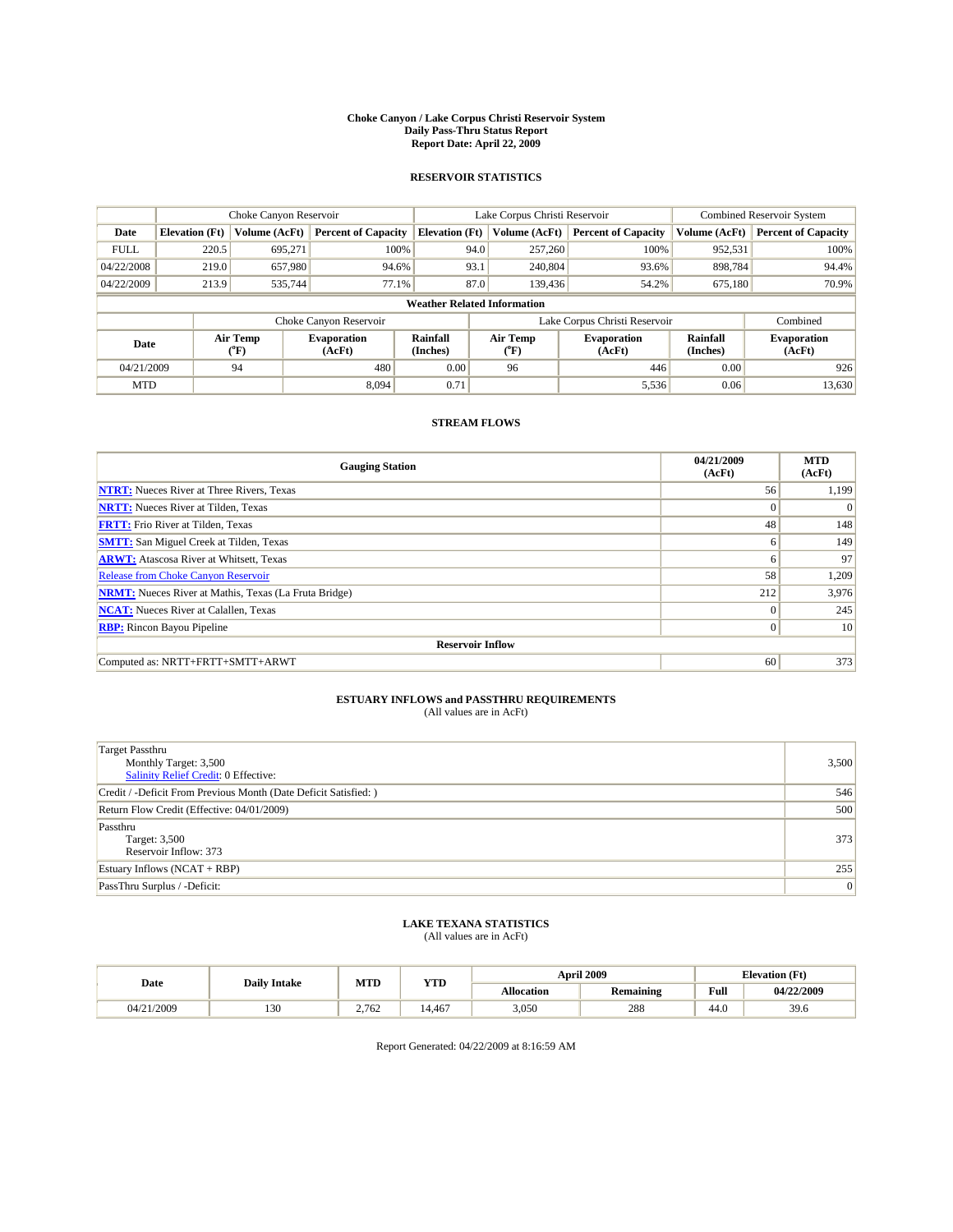#### **Choke Canyon / Lake Corpus Christi Reservoir System Daily Pass-Thru Status Report Report Date: April 23, 2009**

#### **RESERVOIR STATISTICS**

|             | Choke Canyon Reservoir             |                          |                              |                       | Lake Corpus Christi Reservoir |                          |                               |                      | <b>Combined Reservoir System</b> |  |
|-------------|------------------------------------|--------------------------|------------------------------|-----------------------|-------------------------------|--------------------------|-------------------------------|----------------------|----------------------------------|--|
| Date        | <b>Elevation</b> (Ft)              | Volume (AcFt)            | <b>Percent of Capacity</b>   | <b>Elevation (Ft)</b> |                               | Volume (AcFt)            | <b>Percent of Capacity</b>    | Volume (AcFt)        | <b>Percent of Capacity</b>       |  |
| <b>FULL</b> | 220.5                              | 695,271                  | 100%                         |                       | 94.0                          | 257,260                  | 100%                          | 952,531              | 100%                             |  |
| 04/23/2008  | 219.0                              | 656,222                  | 94.4%                        |                       | 93.1                          | 240,625                  | 93.5%                         | 896,847              | 94.2%                            |  |
| 04/23/2009  | 213.9                              | 535,076                  | 77.0%                        |                       | 87.0                          | 139,436                  | 54.2%                         | 674,512              | 70.8%                            |  |
|             | <b>Weather Related Information</b> |                          |                              |                       |                               |                          |                               |                      |                                  |  |
|             |                                    |                          | Choke Canyon Reservoir       |                       |                               |                          | Lake Corpus Christi Reservoir |                      | Combined                         |  |
| Date        |                                    | Air Temp<br>$\rm ^{o}F)$ | <b>Evaporation</b><br>(AcFt) | Rainfall<br>(Inches)  |                               | Air Temp<br>$\rm ^{o}F)$ | <b>Evaporation</b><br>(AcFt)  | Rainfall<br>(Inches) | <b>Evaporation</b><br>(AcFt)     |  |
| 04/22/2009  |                                    | 99                       | 674                          | 0.00                  |                               | 98                       | 422                           | 0.00                 | 1.096                            |  |
| <b>MTD</b>  |                                    |                          | 8.768                        | 0.71                  |                               |                          | 5,958                         | 0.06                 | 14,726                           |  |

### **STREAM FLOWS**

| <b>Gauging Station</b>                                       | 04/22/2009<br>(AcFt) | <b>MTD</b><br>(AcFt) |  |  |  |  |
|--------------------------------------------------------------|----------------------|----------------------|--|--|--|--|
| <b>NTRT:</b> Nueces River at Three Rivers, Texas             | 56                   | 1,255                |  |  |  |  |
| <b>NRTT:</b> Nueces River at Tilden, Texas                   | $\mathbf{0}$         |                      |  |  |  |  |
| <b>FRTT:</b> Frio River at Tilden, Texas                     | 40                   | 188                  |  |  |  |  |
| <b>SMTT:</b> San Miguel Creek at Tilden, Texas               | 4                    | 153                  |  |  |  |  |
| <b>ARWT:</b> Atascosa River at Whitsett, Texas               | 14                   | 111                  |  |  |  |  |
| Release from Choke Canyon Reservoir                          | 58                   | 1,266                |  |  |  |  |
| <b>NRMT:</b> Nueces River at Mathis, Texas (La Fruta Bridge) | 222                  | 4,198                |  |  |  |  |
| <b>NCAT:</b> Nueces River at Calallen, Texas                 | $\overline{0}$       | 245                  |  |  |  |  |
| <b>RBP:</b> Rincon Bayou Pipeline                            | $\overline{0}$       | 10                   |  |  |  |  |
| <b>Reservoir Inflow</b>                                      |                      |                      |  |  |  |  |
| Computed as: NRTT+FRTT+SMTT+ARWT                             | 58                   | 430                  |  |  |  |  |

# **ESTUARY INFLOWS and PASSTHRU REQUIREMENTS**<br>(All values are in AcFt)

| <b>Target Passthru</b><br>Monthly Target: 3,500<br>Salinity Relief Credit: 0 Effective: | 3,500 |
|-----------------------------------------------------------------------------------------|-------|
| Credit / -Deficit From Previous Month (Date Deficit Satisfied: )                        | 546   |
| Return Flow Credit (Effective: 04/01/2009)                                              | 500   |
| Passthru<br>Target: 3,500<br>Reservoir Inflow: 430                                      | 430   |
| Estuary Inflows $(NCAT + RBP)$                                                          | 255   |
| PassThru Surplus / -Deficit:                                                            | 0     |

## **LAKE TEXANA STATISTICS** (All values are in AcFt)

| Date       | <b>Daily Intake</b> | MTD   | <b>YTD</b> |                   | <b>April 2009</b> | <b>Elevation</b> (Ft) |            |
|------------|---------------------|-------|------------|-------------------|-------------------|-----------------------|------------|
|            |                     |       |            | <b>Allocation</b> | <b>Remaining</b>  | Full                  | 04/23/2009 |
| 04/22/2009 | 12(<br>1.JU         | 2,892 | 597        | 3.050             | 158               | 44.0                  | 40.1       |

Report Generated: 04/23/2009 at 8:16:50 AM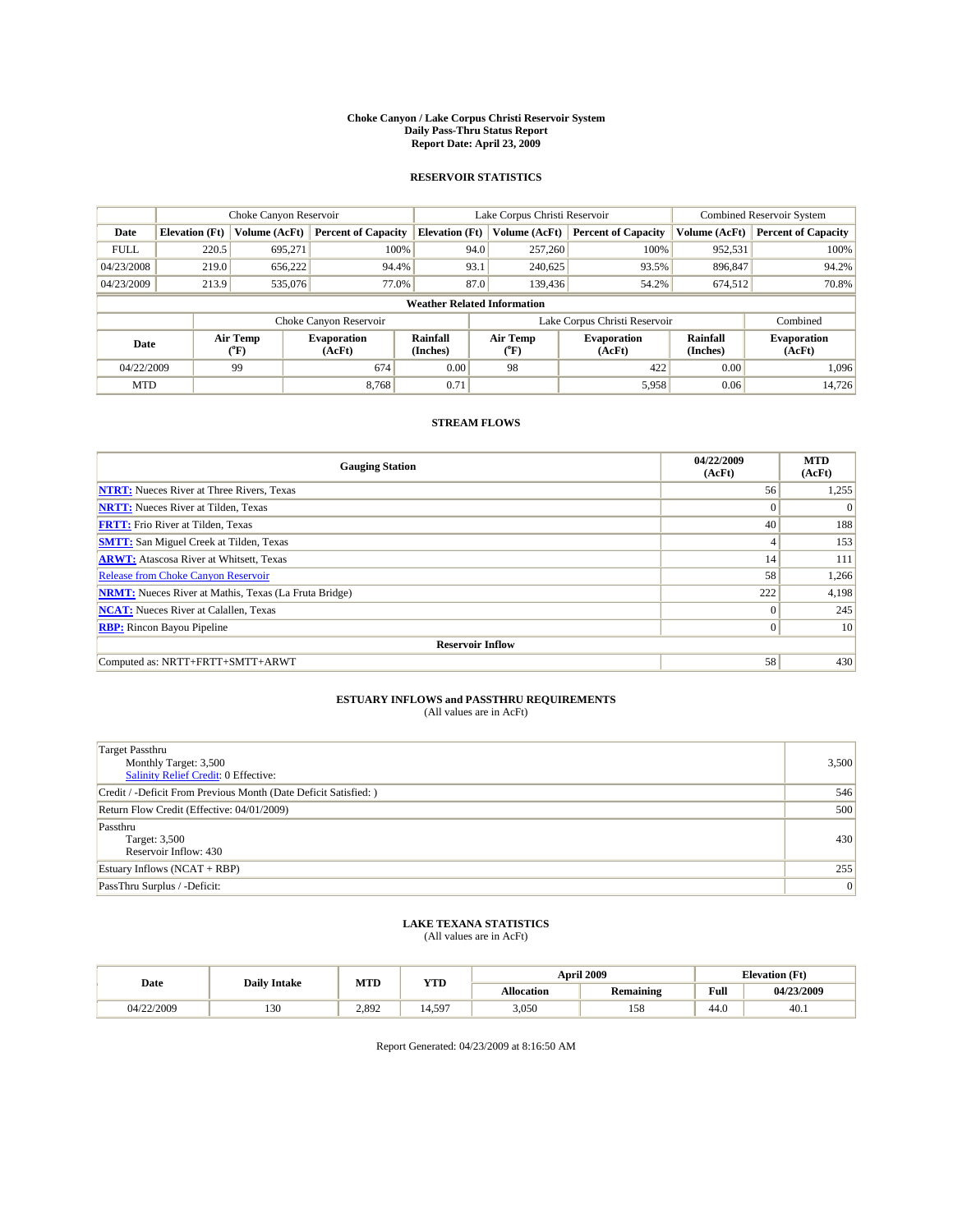#### **Choke Canyon / Lake Corpus Christi Reservoir System Daily Pass-Thru Status Report Report Date: April 24, 2009**

#### **RESERVOIR STATISTICS**

|             | Choke Canyon Reservoir             |                  |                              |                       | Lake Corpus Christi Reservoir | <b>Combined Reservoir System</b> |                      |                              |  |
|-------------|------------------------------------|------------------|------------------------------|-----------------------|-------------------------------|----------------------------------|----------------------|------------------------------|--|
| Date        | <b>Elevation</b> (Ft)              | Volume (AcFt)    | <b>Percent of Capacity</b>   | <b>Elevation</b> (Ft) | Volume (AcFt)                 | <b>Percent of Capacity</b>       | Volume (AcFt)        | <b>Percent of Capacity</b>   |  |
| <b>FULL</b> | 220.5                              | 695,271          | 100%                         | 94.0                  | 257,260                       | 100%                             | 952,531              | 100%                         |  |
| 04/24/2008  | 219.0                              | 657,479          | 94.6%                        | 92.9                  | 237,407                       | 92.3%                            | 894,886              | 93.9%                        |  |
| 04/24/2009  | 213.9                              | 534,631          | 76.9%                        | 86.9                  | 139,152                       | 54.1%                            | 673,783              | 70.7%                        |  |
|             | <b>Weather Related Information</b> |                  |                              |                       |                               |                                  |                      |                              |  |
|             |                                    |                  | Choke Canyon Reservoir       |                       |                               | Lake Corpus Christi Reservoir    |                      | Combined                     |  |
| Date        |                                    | Air Temp<br>(°F) | <b>Evaporation</b><br>(AcFt) | Rainfall<br>(Inches)  | Air Temp<br>("F)              | <b>Evaporation</b><br>(AcFt)     | Rainfall<br>(Inches) | <b>Evaporation</b><br>(AcFt) |  |
| 04/23/2009  |                                    | 89               | 453                          | 0.00                  | 87                            | 330                              | 0.00                 | 783                          |  |
| <b>MTD</b>  |                                    |                  | 9,221                        | 0.71                  |                               | 6,288                            | 0.06                 | 15,509                       |  |

### **STREAM FLOWS**

| <b>Gauging Station</b>                                       | 04/23/2009<br>(AcFt) | <b>MTD</b><br>(AcFt) |  |  |  |  |  |
|--------------------------------------------------------------|----------------------|----------------------|--|--|--|--|--|
| <b>NTRT:</b> Nueces River at Three Rivers, Texas             | 62                   | 1,316                |  |  |  |  |  |
| <b>NRTT:</b> Nueces River at Tilden, Texas                   | $\Omega$             |                      |  |  |  |  |  |
| <b>FRTT:</b> Frio River at Tilden, Texas                     | 28                   | 216                  |  |  |  |  |  |
| <b>SMTT:</b> San Miguel Creek at Tilden, Texas               |                      | 155                  |  |  |  |  |  |
| <b>ARWT:</b> Atascosa River at Whitsett, Texas               | 12                   | 123                  |  |  |  |  |  |
| <b>Release from Choke Canyon Reservoir</b>                   | 58                   | 1,324                |  |  |  |  |  |
| <b>NRMT:</b> Nueces River at Mathis, Texas (La Fruta Bridge) | 228                  | 4,427                |  |  |  |  |  |
| <b>NCAT:</b> Nueces River at Calallen, Texas                 | $\theta$             | 245                  |  |  |  |  |  |
| <b>RBP:</b> Rincon Bayou Pipeline                            | $\overline{0}$       | 10                   |  |  |  |  |  |
| <b>Reservoir Inflow</b>                                      |                      |                      |  |  |  |  |  |
| Computed as: (NTRT+FRTT+SMTT)-Release From Choke Canyon      | 33                   | 464                  |  |  |  |  |  |

# **ESTUARY INFLOWS and PASSTHRU REQUIREMENTS**<br>(All values are in AcFt)

| <b>Target Passthru</b><br>Monthly Target: 3,500<br>Salinity Relief Credit: 0 Effective: | 3,500 |
|-----------------------------------------------------------------------------------------|-------|
| Credit / -Deficit From Previous Month (Date Deficit Satisfied: )                        | 546   |
| Return Flow Credit (Effective: 04/01/2009)                                              | 500   |
| Passthru<br>Target: 3,500<br>Reservoir Inflow: 464                                      | 464   |
| Estuary Inflows $(NCAT + RBP)$                                                          | 255   |
| PassThru Surplus / -Deficit:                                                            | 0     |

## **LAKE TEXANA STATISTICS** (All values are in AcFt)

|            | <b>Daily Intake</b> | MTD   | <b>YTD</b>                             |                   | <b>April 2009</b> | <b>Elevation</b> (Ft)                       |            |
|------------|---------------------|-------|----------------------------------------|-------------------|-------------------|---------------------------------------------|------------|
| Date       |                     |       |                                        | <b>Allocation</b> | Remaining         | Full<br>the contract of the contract of the | 04/24/2009 |
| 04/23/2009 | 130                 | 3.021 | $\overline{\phantom{a}}$<br>14.<br>ے ا | 3,050             | $\sim$<br>÷.      | 44.0                                        | 40.2       |

Report Generated: 04/24/2009 at 8:21:44 AM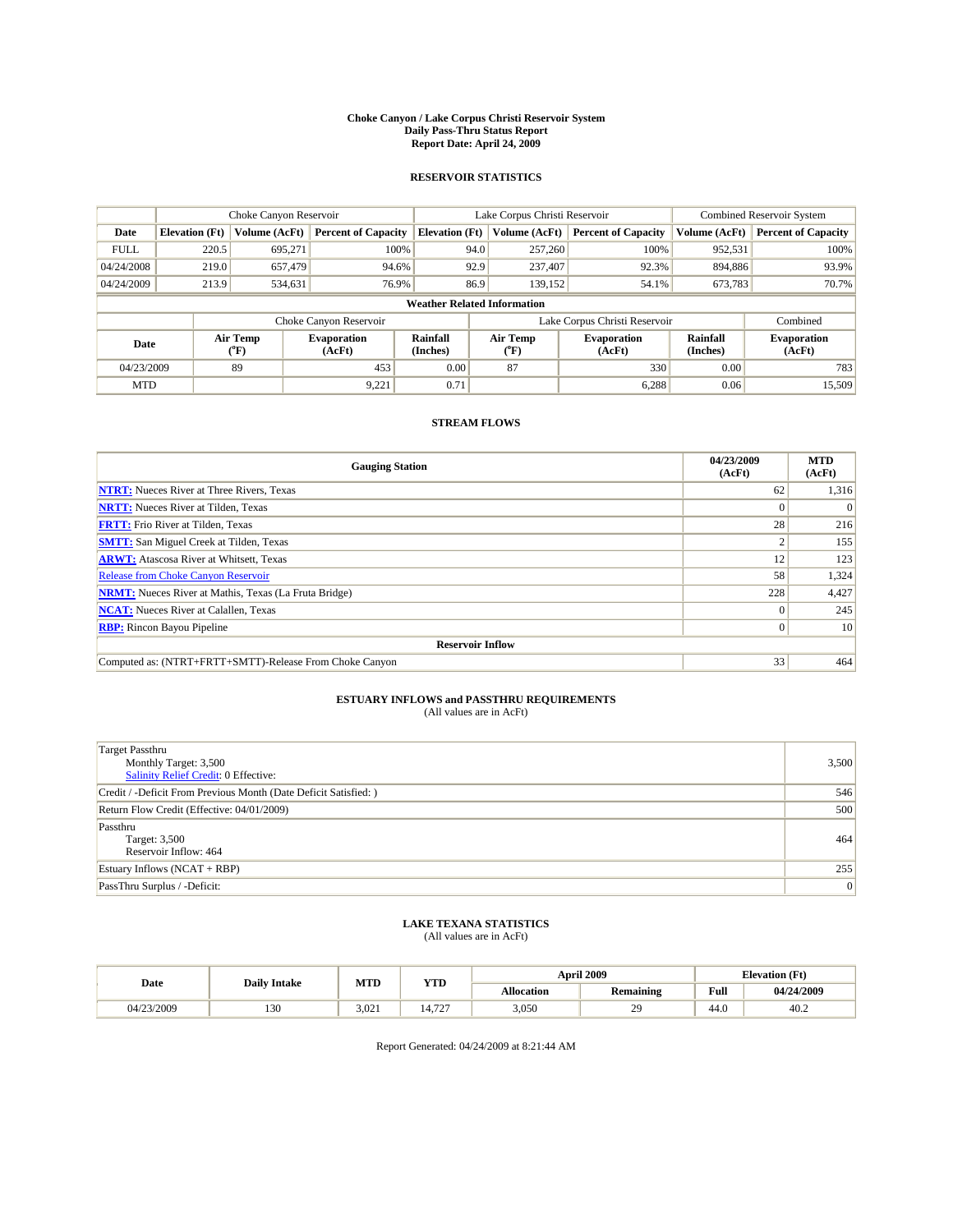#### **Choke Canyon / Lake Corpus Christi Reservoir System Daily Pass-Thru Status Report Report Date: April 25, 2009**

#### **RESERVOIR STATISTICS**

|                                    | Choke Canyon Reservoir |                             |                              |                       | Lake Corpus Christi Reservoir | <b>Combined Reservoir System</b> |                      |                              |
|------------------------------------|------------------------|-----------------------------|------------------------------|-----------------------|-------------------------------|----------------------------------|----------------------|------------------------------|
| Date                               | <b>Elevation</b> (Ft)  | Volume (AcFt)               | <b>Percent of Capacity</b>   | <b>Elevation (Ft)</b> | Volume (AcFt)                 | <b>Percent of Capacity</b>       | Volume (AcFt)        | <b>Percent of Capacity</b>   |
| <b>FULL</b>                        | 220.5                  | 695,271                     | 100%                         |                       | 257,260<br>94.0               | 100%                             | 952,531              | 100%                         |
| 04/25/2008                         | 219.0                  | 655,969                     | 94.3%                        |                       | 93.0<br>239,730               | 93.2%                            | 895,699              | 94.0%                        |
| 04/25/2009                         | 213.8                  | 534,185                     | 76.8%                        |                       | 86.8<br>137,880               | 53.6%                            | 672,065              | 70.6%                        |
| <b>Weather Related Information</b> |                        |                             |                              |                       |                               |                                  |                      |                              |
|                                    |                        |                             | Choke Canyon Reservoir       |                       | Lake Corpus Christi Reservoir |                                  | Combined             |                              |
| Date                               |                        | Air Temp<br>${}^{\circ}$ F) | <b>Evaporation</b><br>(AcFt) | Rainfall<br>(Inches)  | Air Temp<br>("F)              | <b>Evaporation</b><br>(AcFt)     | Rainfall<br>(Inches) | <b>Evaporation</b><br>(AcFt) |
| 04/24/2009                         |                        | 87                          | 323                          | 0.00                  | 87                            | 254                              | 0.00                 | 577                          |
| <b>MTD</b>                         |                        |                             | 9,544                        | 0.71                  |                               | 6,542                            | 0.06                 | 16.086                       |

### **STREAM FLOWS**

| <b>Gauging Station</b>                                       | 04/24/2009<br>(AcFt) | <b>MTD</b><br>(AcFt) |  |  |  |  |  |
|--------------------------------------------------------------|----------------------|----------------------|--|--|--|--|--|
| <b>NTRT:</b> Nueces River at Three Rivers, Texas             | 62                   | 1,378                |  |  |  |  |  |
| <b>NRTT:</b> Nueces River at Tilden, Texas                   |                      |                      |  |  |  |  |  |
| <b>FRTT:</b> Frio River at Tilden, Texas                     | 24                   | 240                  |  |  |  |  |  |
| <b>SMTT:</b> San Miguel Creek at Tilden, Texas               | $\theta$             | 155                  |  |  |  |  |  |
| <b>ARWT:</b> Atascosa River at Whitsett, Texas               | 9                    | 132                  |  |  |  |  |  |
| <b>Release from Choke Canyon Reservoir</b>                   | 58                   | 1,382                |  |  |  |  |  |
| <b>NRMT:</b> Nueces River at Mathis, Texas (La Fruta Bridge) | 240                  | 4,667                |  |  |  |  |  |
| <b>NCAT:</b> Nueces River at Calallen, Texas                 | $\theta$             | 245                  |  |  |  |  |  |
| <b>RBP:</b> Rincon Bayou Pipeline<br>$\overline{0}$          |                      |                      |  |  |  |  |  |
| <b>Reservoir Inflow</b>                                      |                      |                      |  |  |  |  |  |
| Computed as: (NTRT+FRTT+SMTT)-Release From Choke Canyon      | 28                   | 492                  |  |  |  |  |  |

# **ESTUARY INFLOWS and PASSTHRU REQUIREMENTS**<br>(All values are in AcFt)

| <b>Target Passthru</b><br>Monthly Target: 3,500<br>Salinity Relief Credit: 0 Effective: | 3,500 |
|-----------------------------------------------------------------------------------------|-------|
| Credit / -Deficit From Previous Month (Date Deficit Satisfied: )                        | 546   |
| Return Flow Credit (Effective: 04/01/2009)                                              | 500   |
| Passthru<br>Target: 3,500<br>Reservoir Inflow: 492                                      | 492   |
| Estuary Inflows (NCAT + RBP)                                                            | 255   |
| PassThru Surplus / -Deficit:                                                            | 0     |

## **LAKE TEXANA STATISTICS** (All values are in AcFt)

|            | <b>Daily Intake</b> | MTD   | <b>YTD</b> |                   | <b>April 2009</b> | <b>Elevation</b> (Ft)                       |            |
|------------|---------------------|-------|------------|-------------------|-------------------|---------------------------------------------|------------|
| Date       |                     |       |            | <b>Allocation</b> | Remaining         | Full<br>the contract of the contract of the | 04/25/2009 |
| 04/24/2009 | 130                 | 3.151 | 4.856      | 3,050             | $-101$            | 44.0                                        | 40.4       |

Report Generated: 04/25/2009 at 8:18:37 AM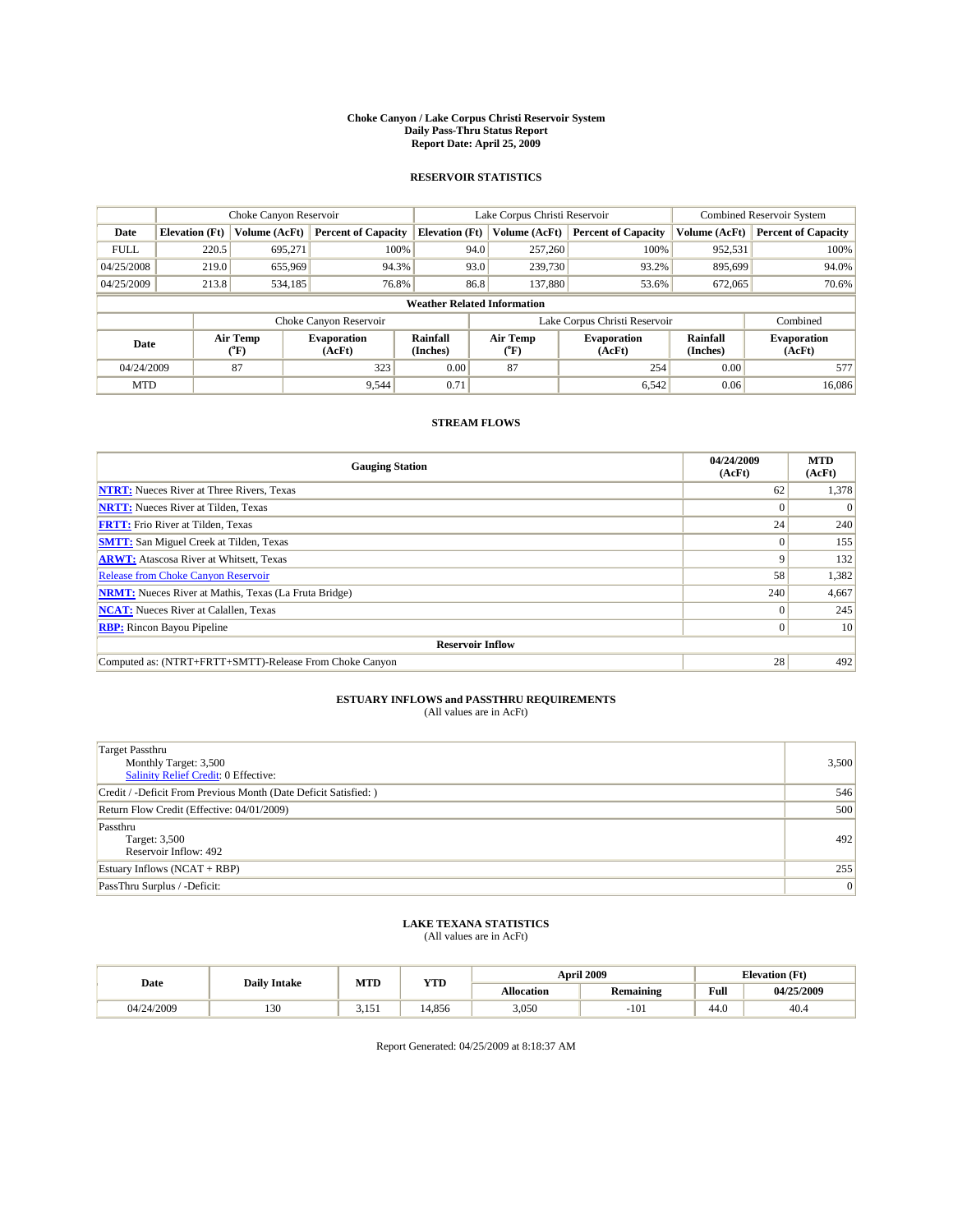#### **Choke Canyon / Lake Corpus Christi Reservoir System Daily Pass-Thru Status Report Report Date: April 26, 2009**

#### **RESERVOIR STATISTICS**

|             | Choke Canyon Reservoir             |                          |                              |                       | Lake Corpus Christi Reservoir | <b>Combined Reservoir System</b> |                      |                              |  |
|-------------|------------------------------------|--------------------------|------------------------------|-----------------------|-------------------------------|----------------------------------|----------------------|------------------------------|--|
| Date        | <b>Elevation</b> (Ft)              | Volume (AcFt)            | <b>Percent of Capacity</b>   | <b>Elevation (Ft)</b> | Volume (AcFt)                 | <b>Percent of Capacity</b>       | Volume (AcFt)        | <b>Percent of Capacity</b>   |  |
| <b>FULL</b> | 220.5                              | 695,271                  | 100%                         | 94.0                  | 257,260                       | 100%                             | 952,531              | 100%                         |  |
| 04/26/2008  | 219.1                              | 659.481                  | 94.9%                        | 93.1                  | 241,521                       | 93.9%                            | 901.002              | 94.6%                        |  |
| 04/26/2009  | 213.8                              | 533,517                  | 76.7%                        | 86.8                  | 137,177                       | 53.3%                            | 670,694              | 70.4%                        |  |
|             | <b>Weather Related Information</b> |                          |                              |                       |                               |                                  |                      |                              |  |
|             |                                    |                          | Choke Canyon Reservoir       |                       | Lake Corpus Christi Reservoir |                                  | Combined             |                              |  |
| Date        |                                    | Air Temp<br>$\rm ^{o}F)$ | <b>Evaporation</b><br>(AcFt) | Rainfall<br>(Inches)  | Air Temp<br>("F)              | <b>Evaporation</b><br>(AcFt)     | Rainfall<br>(Inches) | <b>Evaporation</b><br>(AcFt) |  |
| 04/25/2009  |                                    | 90                       | 478                          | 0.00                  | 87                            | 327                              | 0.00                 | 805                          |  |
| <b>MTD</b>  |                                    |                          | 10.022                       | 0.71                  |                               | 6,869                            | 0.06                 | 16,891                       |  |

### **STREAM FLOWS**

| <b>Gauging Station</b>                                       | 04/25/2009<br>(AcFt) | <b>MTD</b><br>(AcFt) |  |  |  |  |  |
|--------------------------------------------------------------|----------------------|----------------------|--|--|--|--|--|
| <b>NTRT:</b> Nueces River at Three Rivers, Texas             | 60                   | 1,437                |  |  |  |  |  |
| <b>NRTT:</b> Nueces River at Tilden, Texas                   | $\Omega$             |                      |  |  |  |  |  |
| <b>FRTT:</b> Frio River at Tilden, Texas                     | 14                   | 254                  |  |  |  |  |  |
| <b>SMTT:</b> San Miguel Creek at Tilden, Texas               | $\theta$             | 155                  |  |  |  |  |  |
| <b>ARWT:</b> Atascosa River at Whitsett, Texas               | o                    | 138                  |  |  |  |  |  |
| <b>Release from Choke Canyon Reservoir</b>                   | 58                   | 1,439                |  |  |  |  |  |
| <b>NRMT:</b> Nueces River at Mathis, Texas (La Fruta Bridge) | 262                  | 4,929                |  |  |  |  |  |
| <b>NCAT:</b> Nueces River at Calallen, Texas                 | $\theta$             | 245                  |  |  |  |  |  |
| <b>RBP:</b> Rincon Bayou Pipeline                            | $\overline{0}$       | 10                   |  |  |  |  |  |
| <b>Reservoir Inflow</b>                                      |                      |                      |  |  |  |  |  |
| Computed as: (NTRT+FRTT+SMTT)-Release From Choke Canyon      | 16                   | 508                  |  |  |  |  |  |

# **ESTUARY INFLOWS and PASSTHRU REQUIREMENTS**<br>(All values are in AcFt)

| <b>Target Passthru</b><br>Monthly Target: 3,500<br>Salinity Relief Credit: 0 Effective: | 3,500 |
|-----------------------------------------------------------------------------------------|-------|
| Credit / -Deficit From Previous Month (Date Deficit Satisfied: )                        | 546   |
| Return Flow Credit (Effective: 04/01/2009)                                              | 500   |
| Passthru<br>Target: 3,500<br>Reservoir Inflow: 508                                      | 508   |
| Estuary Inflows (NCAT + RBP)                                                            | 255   |
| PassThru Surplus / -Deficit:                                                            | 0     |

## **LAKE TEXANA STATISTICS** (All values are in AcFt)

| Date       | <b>Daily Intake</b>     | MTD   | YTD        |                   | <b>April 2009</b> | <b>Elevation</b> (Ft) |            |
|------------|-------------------------|-------|------------|-------------------|-------------------|-----------------------|------------|
|            |                         |       |            | <b>Allocation</b> | <b>Remaining</b>  | Full                  | 04/26/2009 |
| 04/25/2009 | 0 <sup>0</sup><br>1 J U | 3.281 | 1.986<br>∸ | 3,050             | $\sim$<br>-23.    | 44.0                  | 40.4       |

Report Generated: 04/26/2009 at 8:05:16 AM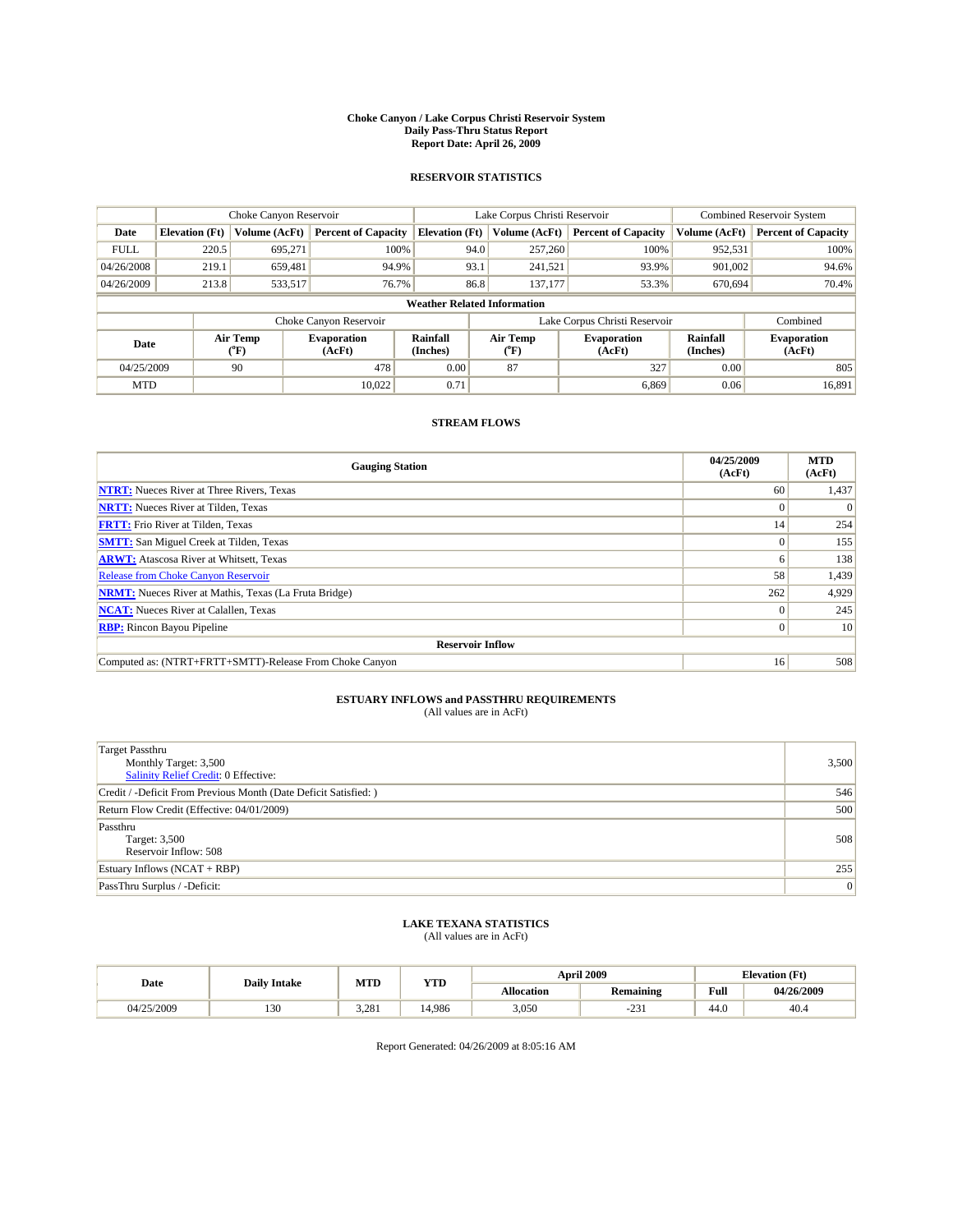#### **Choke Canyon / Lake Corpus Christi Reservoir System Daily Pass-Thru Status Report Report Date: April 27, 2009**

#### **RESERVOIR STATISTICS**

|             | Choke Canyon Reservoir             |                  |                              |                       | Lake Corpus Christi Reservoir | <b>Combined Reservoir System</b> |                      |                              |  |
|-------------|------------------------------------|------------------|------------------------------|-----------------------|-------------------------------|----------------------------------|----------------------|------------------------------|--|
| Date        | <b>Elevation</b> (Ft)              | Volume (AcFt)    | <b>Percent of Capacity</b>   | <b>Elevation</b> (Ft) | Volume (AcFt)                 | <b>Percent of Capacity</b>       | Volume (AcFt)        | <b>Percent of Capacity</b>   |  |
| <b>FULL</b> | 220.5                              | 695,271          | 100%                         | 94.0                  | 257,260                       | 100%                             | 952,531              | 100%                         |  |
| 04/27/2008  | 219.1                              | 660,491          | 95.0%                        | 93.1                  | 240,266                       | 93.4%                            | 900,757              | 94.6%                        |  |
| 04/27/2009  | 213.8                              | 533,072          | 76.7%                        | 86.8                  | 137,036                       | 53.3%                            | 670,108              | 70.4%                        |  |
|             | <b>Weather Related Information</b> |                  |                              |                       |                               |                                  |                      |                              |  |
|             |                                    |                  | Choke Canyon Reservoir       |                       |                               | Lake Corpus Christi Reservoir    |                      | Combined                     |  |
| Date        |                                    | Air Temp<br>(°F) | <b>Evaporation</b><br>(AcFt) | Rainfall<br>(Inches)  | Air Temp<br>("F)              | <b>Evaporation</b><br>(AcFt)     | Rainfall<br>(Inches) | <b>Evaporation</b><br>(AcFt) |  |
| 04/26/2009  |                                    | 85               | 323                          | 0.00                  | 86                            | 278                              | 0.00                 | 601                          |  |
| <b>MTD</b>  |                                    |                  | 10.345                       | 0.71                  |                               | 7,147                            | 0.06                 | 17.492                       |  |

### **STREAM FLOWS**

| <b>Gauging Station</b>                                       | 04/26/2009<br>(AcFt) | <b>MTD</b><br>(AcFt) |  |  |  |  |  |
|--------------------------------------------------------------|----------------------|----------------------|--|--|--|--|--|
| <b>NTRT:</b> Nueces River at Three Rivers, Texas             | 58                   | 1,495                |  |  |  |  |  |
| <b>NRTT:</b> Nueces River at Tilden, Texas                   | $\Omega$             |                      |  |  |  |  |  |
| <b>FRTT:</b> Frio River at Tilden, Texas                     | 10                   | 264                  |  |  |  |  |  |
| <b>SMTT:</b> San Miguel Creek at Tilden, Texas               | $\theta$             | 155                  |  |  |  |  |  |
| <b>ARWT:</b> Atascosa River at Whitsett, Texas               |                      | 143                  |  |  |  |  |  |
| <b>Release from Choke Canyon Reservoir</b>                   | 58                   | 1,497                |  |  |  |  |  |
| <b>NRMT:</b> Nueces River at Mathis, Texas (La Fruta Bridge) | 284                  | 5,213                |  |  |  |  |  |
| <b>NCAT:</b> Nueces River at Calallen, Texas                 | $\theta$             | 245                  |  |  |  |  |  |
| <b>RBP:</b> Rincon Bayou Pipeline                            | $\overline{0}$       | 10                   |  |  |  |  |  |
| <b>Reservoir Inflow</b>                                      |                      |                      |  |  |  |  |  |
| Computed as: (NTRT+FRTT+SMTT)-Release From Choke Canyon      | 10                   | 518                  |  |  |  |  |  |

# **ESTUARY INFLOWS and PASSTHRU REQUIREMENTS**<br>(All values are in AcFt)

| <b>Target Passthru</b><br>Monthly Target: 3,500<br>Salinity Relief Credit: 0 Effective: | 3,500 |
|-----------------------------------------------------------------------------------------|-------|
| Credit / -Deficit From Previous Month (Date Deficit Satisfied: )                        | 546   |
| Return Flow Credit (Effective: 04/01/2009)                                              | 500   |
| Passthru<br>Target: 3,500<br>Reservoir Inflow: 518                                      | 518   |
| Estuary Inflows (NCAT + RBP)                                                            | 255   |
| PassThru Surplus / -Deficit:                                                            | 0     |

## **LAKE TEXANA STATISTICS** (All values are in AcFt)

|            | <b>Daily Intake</b>   | MTD   | YTD    |                   | <b>April 2009</b> | <b>Elevation</b> (Ft)                       |            |
|------------|-----------------------|-------|--------|-------------------|-------------------|---------------------------------------------|------------|
| Date       |                       |       |        | <b>Allocation</b> | <b>Remaining</b>  | Full<br>the contract of the contract of the | 04/27/2009 |
| 04/26/2009 | 120<br>$\overline{1}$ | 3.410 | 10.ILV | 3,050             | $-360$            | 44.0                                        | 40.4       |

Report Generated: 04/27/2009 at 8:04:46 AM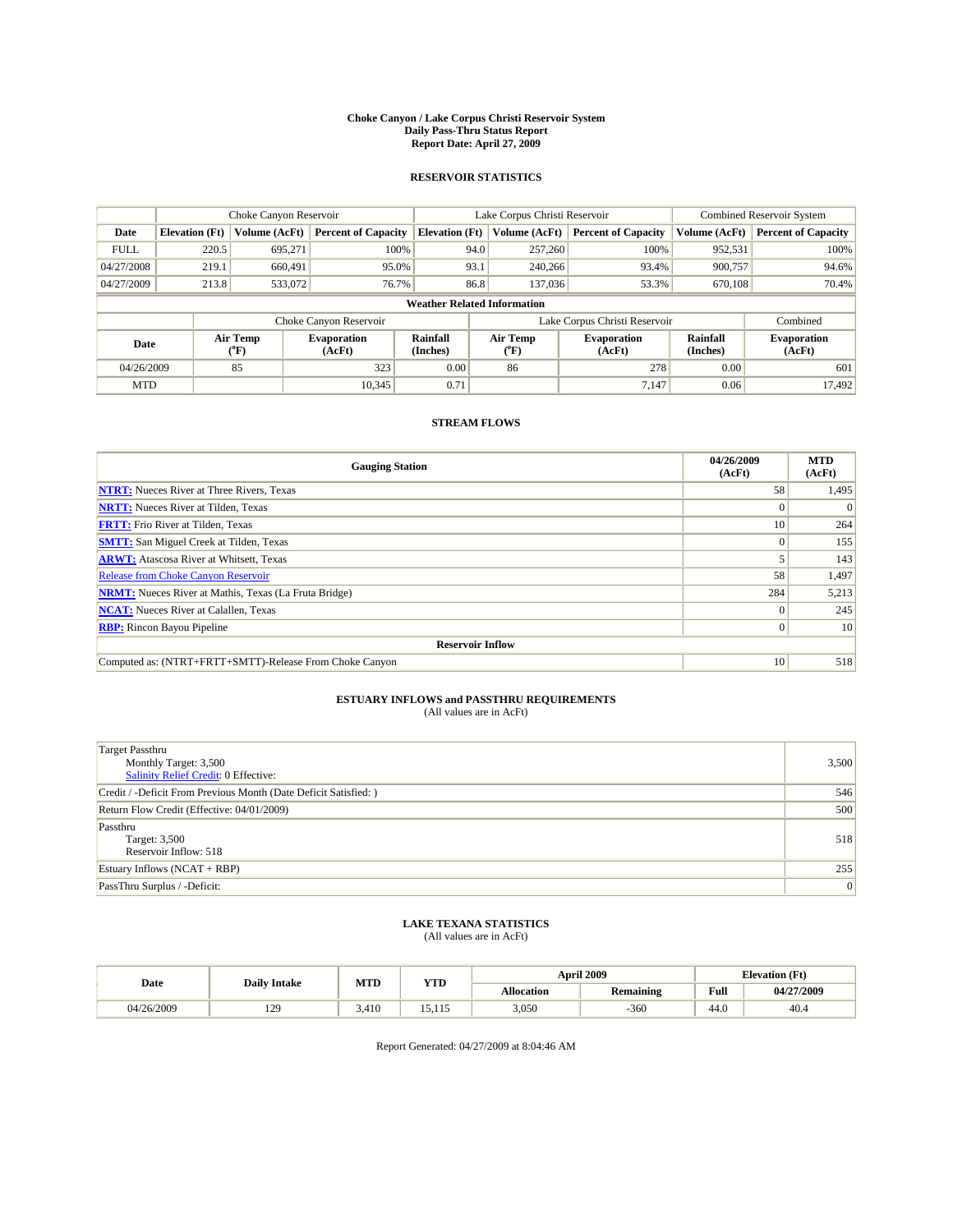#### **Choke Canyon / Lake Corpus Christi Reservoir System Daily Pass-Thru Status Report Report Date: April 28, 2009**

#### **RESERVOIR STATISTICS**

|             | Choke Canyon Reservoir             |                          |                              |                       | Lake Corpus Christi Reservoir | <b>Combined Reservoir System</b> |                      |                              |  |
|-------------|------------------------------------|--------------------------|------------------------------|-----------------------|-------------------------------|----------------------------------|----------------------|------------------------------|--|
| Date        | <b>Elevation</b> (Ft)              | Volume (AcFt)            | <b>Percent of Capacity</b>   | <b>Elevation (Ft)</b> | Volume (AcFt)                 | <b>Percent of Capacity</b>       | Volume (AcFt)        | <b>Percent of Capacity</b>   |  |
| <b>FULL</b> | 220.5                              | 695,271                  | 100%                         | 94.0                  | 257,260                       | 100%                             | 952,531              | 100%                         |  |
| 04/28/2008  | 219.1                              | 658,730                  | 94.7%                        | 93.1                  | 240,983                       | 93.7%                            | 899,713              | 94.5%                        |  |
| 04/28/2009  | 213.8                              | 532,849                  | 76.6%                        | 86.8                  | 137.317                       | 53.4%                            | 670,166              | 70.4%                        |  |
|             | <b>Weather Related Information</b> |                          |                              |                       |                               |                                  |                      |                              |  |
|             |                                    |                          | Choke Canyon Reservoir       |                       | Lake Corpus Christi Reservoir |                                  | Combined             |                              |  |
| Date        |                                    | Air Temp<br>$\rm ^{o}F)$ | <b>Evaporation</b><br>(AcFt) | Rainfall<br>(Inches)  | Air Temp<br>("F)              | <b>Evaporation</b><br>(AcFt)     | Rainfall<br>(Inches) | <b>Evaporation</b><br>(AcFt) |  |
| 04/27/2009  |                                    | 83                       | 168                          | 0.21                  | 87                            | 131                              | 0.16                 | 299                          |  |
| <b>MTD</b>  |                                    |                          | 10,513                       | 0.92                  |                               | 7,278                            | 0.22                 | 17.791                       |  |

### **STREAM FLOWS**

| <b>Gauging Station</b>                                       | 04/27/2009<br>(AcFt) | <b>MTD</b><br>(AcFt) |  |  |  |  |
|--------------------------------------------------------------|----------------------|----------------------|--|--|--|--|
| <b>NTRT:</b> Nueces River at Three Rivers, Texas             | 56                   | 1,550                |  |  |  |  |
| <b>NRTT:</b> Nueces River at Tilden, Texas                   | $\Omega$             |                      |  |  |  |  |
| <b>FRTT:</b> Frio River at Tilden, Texas                     | 8                    | 272                  |  |  |  |  |
| <b>SMTT:</b> San Miguel Creek at Tilden, Texas               | $\Omega$             | 155                  |  |  |  |  |
| <b>ARWT:</b> Atascosa River at Whitsett, Texas               |                      | 147                  |  |  |  |  |
| Release from Choke Canyon Reservoir                          | 58                   | 1,554                |  |  |  |  |
| <b>NRMT:</b> Nueces River at Mathis, Texas (La Fruta Bridge) | 266                  | 5,479                |  |  |  |  |
| <b>NCAT:</b> Nueces River at Calallen, Texas                 |                      | 250                  |  |  |  |  |
| <b>RBP:</b> Rincon Bayou Pipeline                            | $\mathbf{0}$         | 10                   |  |  |  |  |
| <b>Reservoir Inflow</b>                                      |                      |                      |  |  |  |  |
| Computed as: NRTT+FRTT+SMTT+ARWT                             | 13                   | 531                  |  |  |  |  |

# **ESTUARY INFLOWS and PASSTHRU REQUIREMENTS**<br>(All values are in AcFt)

| <b>Target Passthru</b><br>Monthly Target: 3,500<br>Salinity Relief Credit: 0 Effective: | 3,500 |
|-----------------------------------------------------------------------------------------|-------|
| Credit / -Deficit From Previous Month (Date Deficit Satisfied: )                        | 546   |
| Return Flow Credit (Effective: 04/01/2009)                                              | 500   |
| Passthru<br>Target: 3,500<br>Reservoir Inflow: 531                                      | 531   |
| Estuary Inflows $(NCAT + RBP)$                                                          | 260   |
| PassThru Surplus / -Deficit:                                                            | 0     |

## **LAKE TEXANA STATISTICS** (All values are in AcFt)

|            | <b>Daily Intake</b> | MTD   | <b>YTD</b> |                   | <b>April 2009</b> | <b>Elevation</b> (Ft)                       |            |
|------------|---------------------|-------|------------|-------------------|-------------------|---------------------------------------------|------------|
| Date       |                     |       |            | <b>Allocation</b> | Remaining         | Full<br>the contract of the contract of the | 04/28/2009 |
| 04/27/2009 | 120<br>1/2          | 3.539 | 15.245     | 3,050             | $-489$            | 44.0                                        | 40.3       |

Report Generated: 04/28/2009 at 9:49:51 AM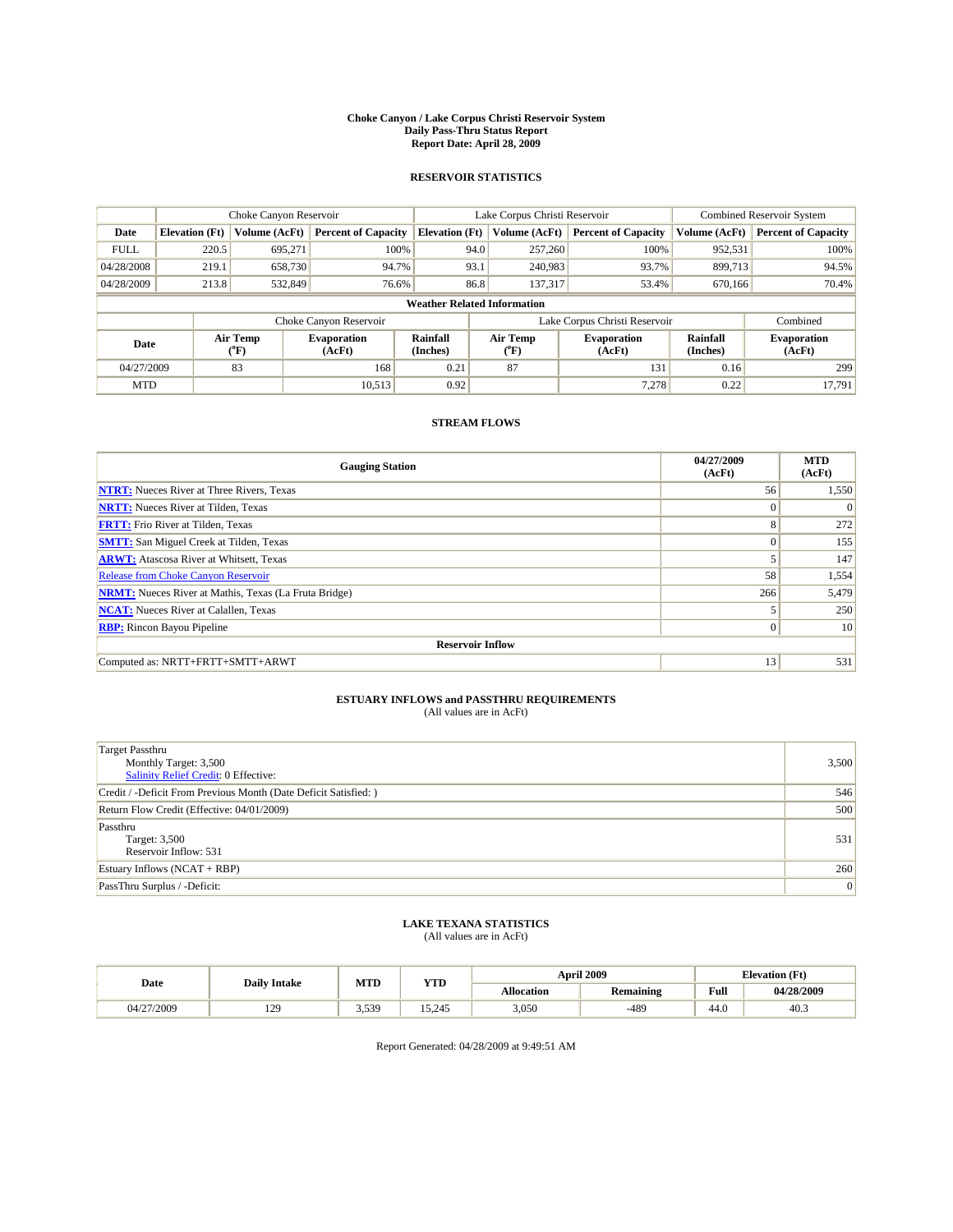#### **Choke Canyon / Lake Corpus Christi Reservoir System Daily Pass-Thru Status Report Report Date: April 29, 2009**

#### **RESERVOIR STATISTICS**

|             | Choke Canyon Reservoir             |                  |                              |                       | Lake Corpus Christi Reservoir | <b>Combined Reservoir System</b> |                      |                              |  |
|-------------|------------------------------------|------------------|------------------------------|-----------------------|-------------------------------|----------------------------------|----------------------|------------------------------|--|
| Date        | <b>Elevation</b> (Ft)              | Volume (AcFt)    | <b>Percent of Capacity</b>   | <b>Elevation</b> (Ft) | Volume (AcFt)                 | <b>Percent of Capacity</b>       | Volume (AcFt)        | <b>Percent of Capacity</b>   |  |
| <b>FULL</b> | 220.5                              | 695,271          | 100%                         | 94.0                  | 257,260                       | 100%                             | 952,531              | 100%                         |  |
| 04/29/2008  | 219.1                              | 659,231          | 94.8%                        | 93.1                  | 240,266                       | 93.4%                            | 899,497              | 94.4%                        |  |
| 04/29/2009  | 213.8                              | 532,404          | 76.6%                        | 86.7                  | 136,336                       | 53.0%                            | 668,740              | 70.2%                        |  |
|             | <b>Weather Related Information</b> |                  |                              |                       |                               |                                  |                      |                              |  |
|             |                                    |                  | Choke Canyon Reservoir       |                       |                               | Lake Corpus Christi Reservoir    |                      | Combined                     |  |
| Date        |                                    | Air Temp<br>(°F) | <b>Evaporation</b><br>(AcFt) | Rainfall<br>(Inches)  | Air Temp<br>$\rm ^{(o}F)$     | <b>Evaporation</b><br>(AcFt)     | Rainfall<br>(Inches) | <b>Evaporation</b><br>(AcFt) |  |
| 04/28/2009  |                                    | 90               | 452                          | 0.00                  | 88                            | 245                              | 0.00                 | 697                          |  |
| <b>MTD</b>  |                                    |                  | 10.965                       | 0.92                  |                               | 7,523                            | 0.22                 | 18.488                       |  |

### **STREAM FLOWS**

| <b>Gauging Station</b>                                       | 04/28/2009<br>(AcFt) | <b>MTD</b><br>(AcFt) |  |  |  |  |  |
|--------------------------------------------------------------|----------------------|----------------------|--|--|--|--|--|
| <b>NTRT:</b> Nueces River at Three Rivers, Texas             | 58                   | 1,608                |  |  |  |  |  |
| <b>NRTT:</b> Nueces River at Tilden, Texas                   |                      |                      |  |  |  |  |  |
| <b>FRTT:</b> Frio River at Tilden, Texas                     |                      | 278                  |  |  |  |  |  |
| <b>SMTT:</b> San Miguel Creek at Tilden, Texas               |                      | 155                  |  |  |  |  |  |
| <b>ARWT:</b> Atascosa River at Whitsett, Texas               | o                    | 154                  |  |  |  |  |  |
| <b>Release from Choke Canyon Reservoir</b>                   | 58                   | 1,612                |  |  |  |  |  |
| <b>NRMT:</b> Nueces River at Mathis, Texas (La Fruta Bridge) | 252                  | 5,731                |  |  |  |  |  |
| <b>NCAT:</b> Nueces River at Calallen, Texas                 | 58                   | 307                  |  |  |  |  |  |
| <b>RBP:</b> Rincon Bayou Pipeline                            | $\overline{0}$       | 10                   |  |  |  |  |  |
| <b>Reservoir Inflow</b>                                      |                      |                      |  |  |  |  |  |
| Computed as: (NTRT+FRTT+SMTT)-Release From Choke Canyon      |                      | 538                  |  |  |  |  |  |

# **ESTUARY INFLOWS and PASSTHRU REQUIREMENTS**<br>(All values are in AcFt)

| <b>Target Passthru</b><br>Monthly Target: 3,500<br>Salinity Relief Credit: 0 Effective: | 3,500 |
|-----------------------------------------------------------------------------------------|-------|
| Credit / -Deficit From Previous Month (Date Deficit Satisfied: )                        | 546   |
| Return Flow Credit (Effective: 04/01/2009)                                              | 500   |
| Passthru<br>Target: 3,500<br>Reservoir Inflow: 538                                      | 538   |
| Estuary Inflows (NCAT + RBP)                                                            | 317   |
| PassThru Surplus / -Deficit:                                                            | 0     |

## **LAKE TEXANA STATISTICS** (All values are in AcFt)

|            | <b>Daily Intake</b>   | MTD   | <b>YTD</b> |                   | <b>April 2009</b> | <b>Elevation</b> (Ft)                       |            |
|------------|-----------------------|-------|------------|-------------------|-------------------|---------------------------------------------|------------|
| Date       |                       |       |            | <b>Allocation</b> | <b>Remaining</b>  | Full<br>the contract of the contract of the | 04/29/2009 |
| 04/28/2009 | 120<br>$\overline{1}$ | 3.669 | $\sim$     | 3,050             | $-619$            | 44.0                                        | 40.2       |

Report Generated: 04/29/2009 at 8:20:23 AM